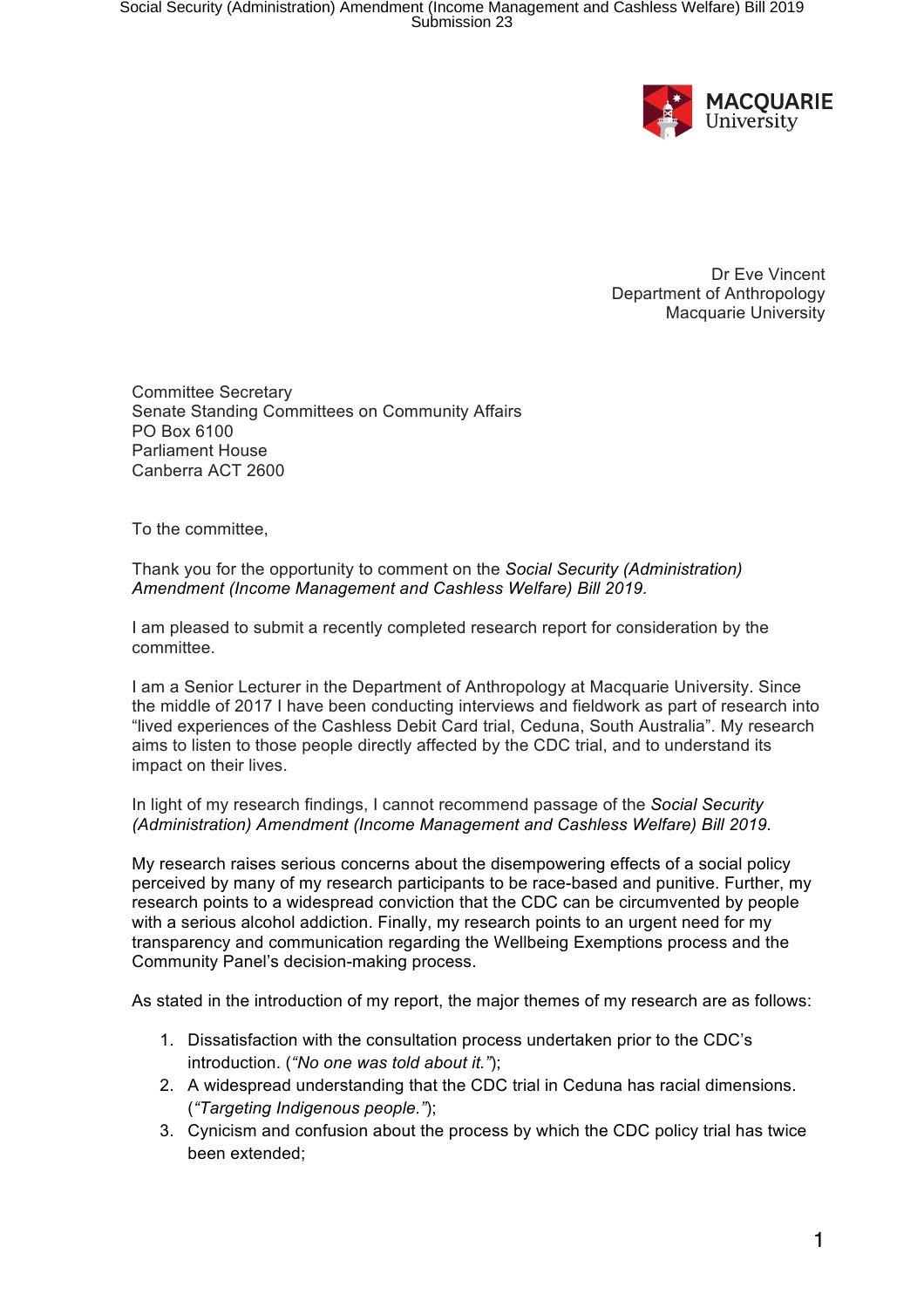

- 4. Complex shame responses to being a card-holder. While **no** shame was felt by many Aboriginal research participants whose kin and friends were also on the card, other research participants expressed finding the card an "insult", feeling "targeted", describe involvement in the trial as "degrading", and perceive they are regarded as lesser by those advocating for and implementing the CDC trial (*"They think we're rubbish."*);
- 5. A widespread perception that it is possible to get around the CDC, in order to access alcohol. ("*They think blackfellas is stupid. Blackfellas not stupid.")*;
- 6. Practical problems with the card. Some CDC holders describe the card as unreliable, which sometimes exacerbates pre-existing anxieties. (*"It's the trepidation."*);
- 7. Positive responses to the card: Some research participants reported liking the card and others relayed anecdotes about relatives who liked the card: in all of these cases an increased propensity to save money was identified. (*"I can save up on that Indue card."*);
- 8. Frustration with the lack of transparency surrounding the panel and wellbeing exemptions process. As the committee is no doubt aware, the Ceduna Region Community Panel ('the panel') is empowered to assess applications to vary the split of restricted and unrestricted monies from 80 per cent / 20 per cent, so that up to 50 per cent of the applicant's payments become available as cash (and 50 per cent remain available only on the CDC). Research participants raised numerous concerns with the panel. Some research participants were convinced the panel was not being equally accessed by Aboriginal and non-Aboriginal trial participants. Another research participant described the panel's decision to grant them 40 per cent of their payments in cash, rather than the requested 50 per cent, as a "power trip".

CDC holders might also be exempted from the trial, if participation in it would seriously risk that person's mental, physical or emotional wellbeing. One research participant believed that whitefellas were able to get off the card using the wellbeing exemptions but that Aboriginal people couldn't.

This set of expressed concerns are reflected in data obtained after a Freedom of Information request was lodged in September 2018. The results of this FoI request are included in full on pages 44-45.

9. Some research participants accept the CDC on the grounds it is now a familiar feature of everyday life, expressing their powerlessness to influence policy change. ("…[*N]ot much you can do about it."*)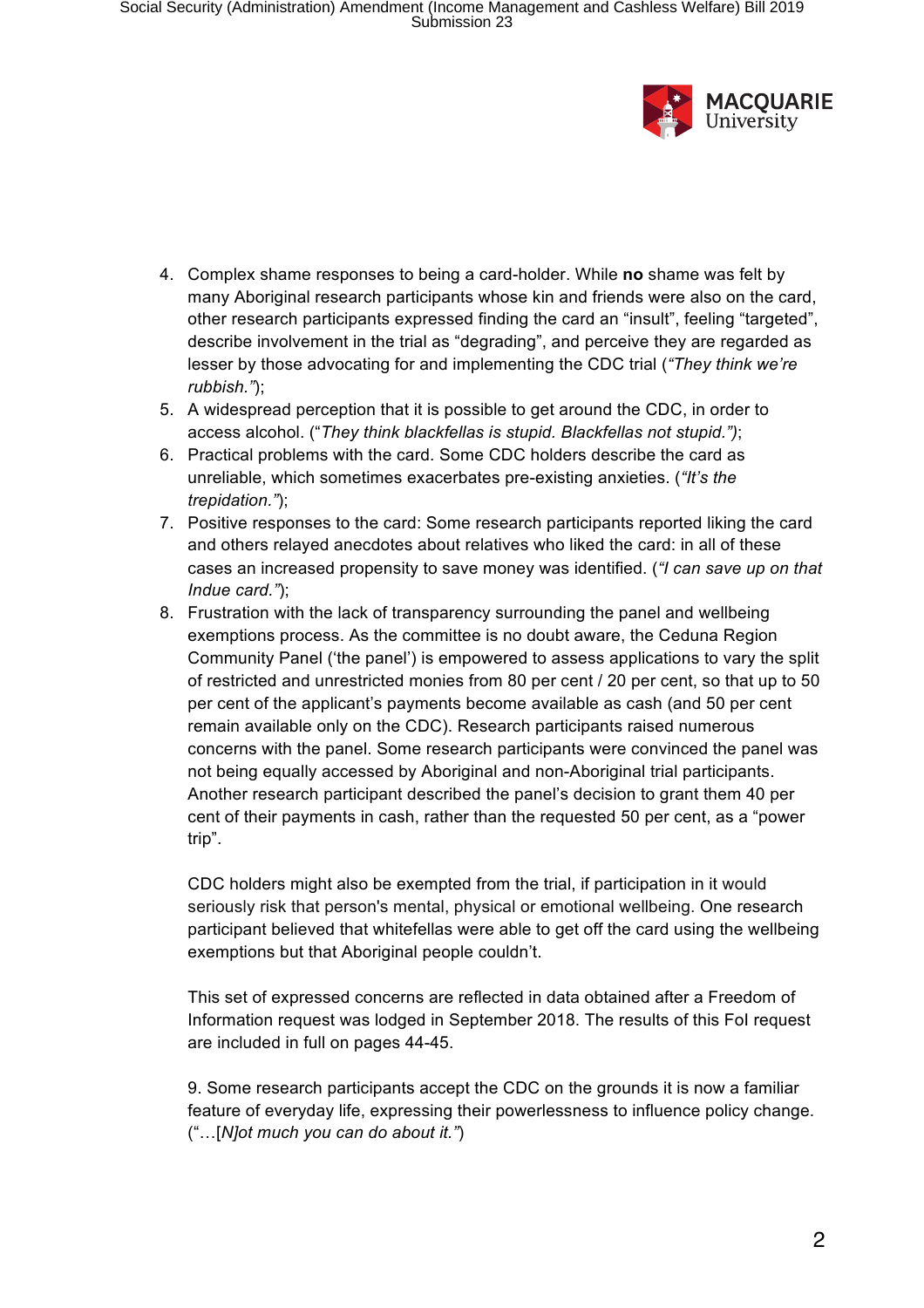

I would be very happy to elaborate on the contents of my report for the benefit of the committee.

Yours sincerely,

Eve Vincent Senior Lecturer Department of Anthropology Macquarie University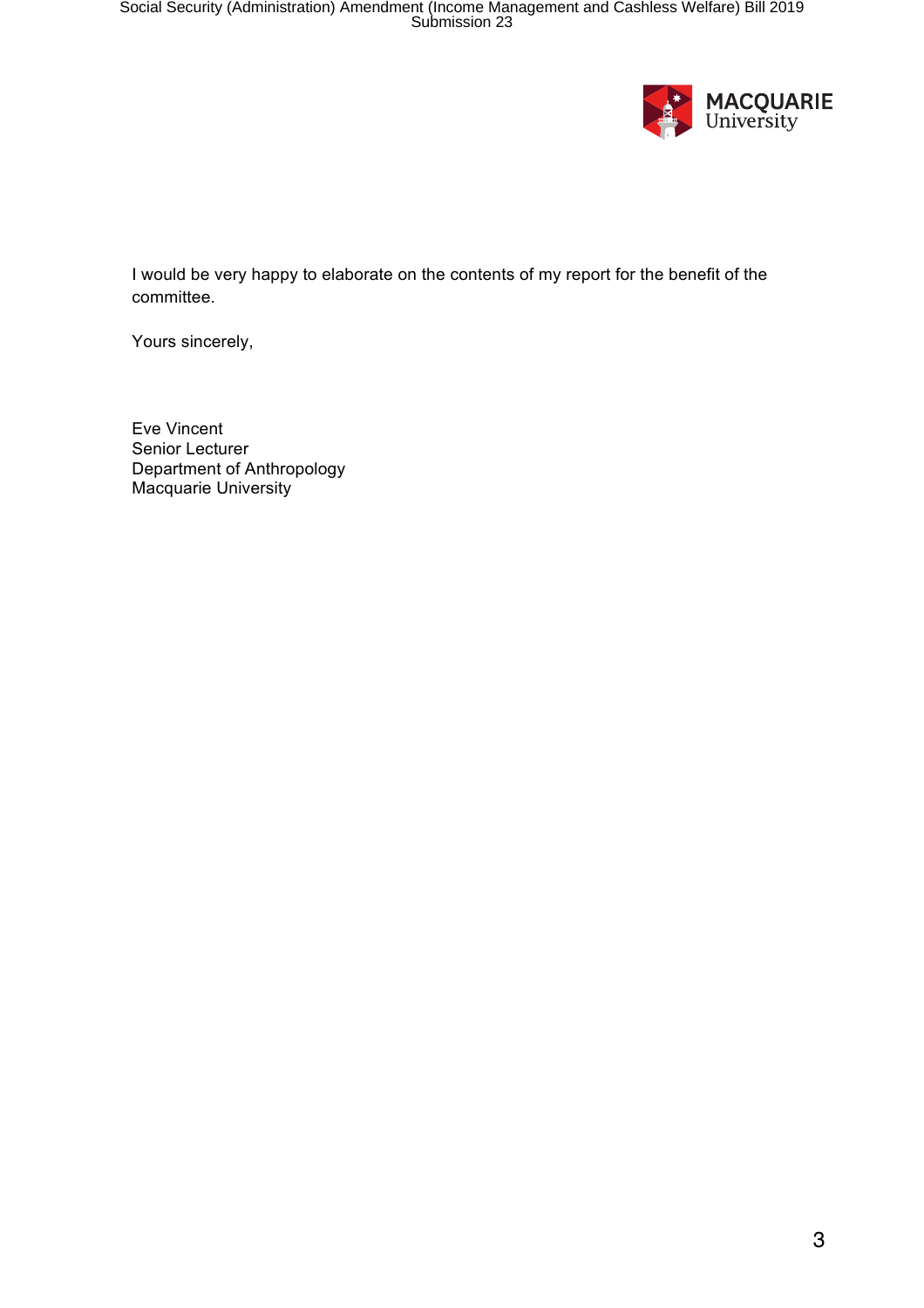

# Lived Experiences of the Cashless Debit Card Trial, Ceduna, South Australia: Final Research Report

Dr Eve Vincent Senior Lecturer, Department of Anthropology, Macquarie University eve.vincent@mq.edu.au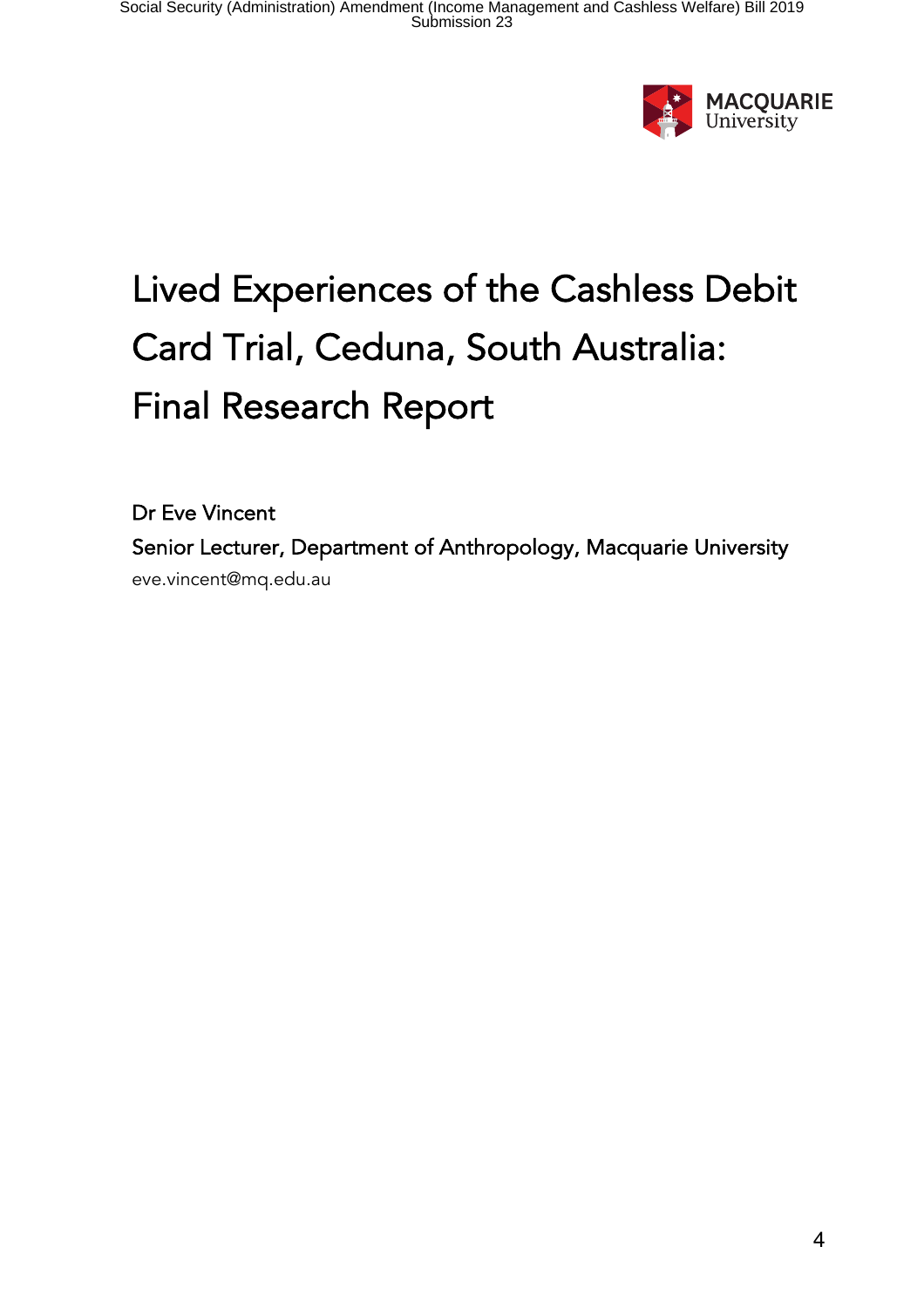

January 30, 2019

This report was prepared by Dr Eve Vincent (Senior Lecturer, Department of Anthropology, Macquarie University, NSW) for Ms Marilen Mathews (Office Administrator, Aboriginal Legal Rights Movement, Ceduna) and Ms Cheryl Axleby (CEO, Aboriginal Legal Rights Movement, South Australia). Eve can be contacted via email on eve.vincent@mq.edu.au.

The report summarises research conducted into the Cashless Debit Card trial in Ceduna, undertaken between September 2017 and December 2018.

#### CONTENTS:

| 3. |                                                                       |  |
|----|-----------------------------------------------------------------------|--|
|    | 4. Themes of the research                                             |  |
|    | 4.1 "No one was told about it." The consultation process16            |  |
|    | 4.2 "Targeting Indigenous people." Race and the Cashless Debit Card22 |  |
|    | 4.3 "The government con us in, I reckon." Perspectives on the trial's |  |
|    |                                                                       |  |
|    |                                                                       |  |
|    | 4.5 "Drunks gonna drink!" Getting around the card34                   |  |
|    | 4.6 "It's the trepidation." Practical problems with the card 37       |  |
|    | 4.7 "Some like it." Positive experiences of the card41                |  |
|    | 4.8 "Not the panel's business!" The Community Panel and Wellbeing     |  |
|    |                                                                       |  |
|    | 4.9 "Getting used to it." Ambivalence and acceptance47                |  |
| 5. |                                                                       |  |
| 6. |                                                                       |  |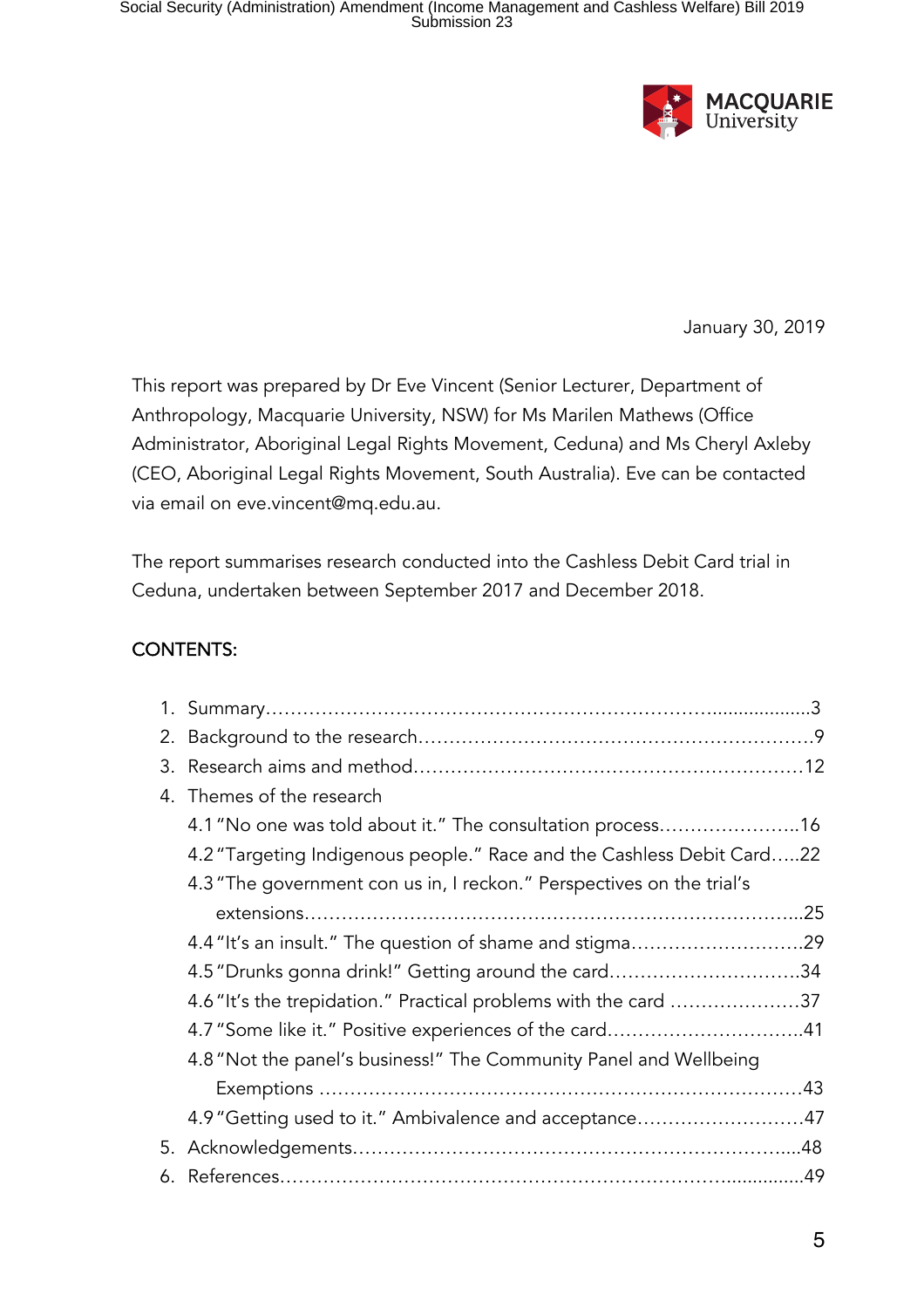

# 1. Summary

The Cashless Debit Card (CDC) quarantines 80 per cent of working age (15-64) recipients' state benefits in selected trial sites: 20 per cent of payments are deposited into the recipient's bank account; the remainder is available on a debit card barred from operating at any alcohol or gambling outlet across the nation.

This qualitative research seeks to understand and analyse cashless debit card holders' *lived experiences* of the CDC in the first CDC trial site of Ceduna, South Australia.

The themes emerging from this research are:

- 9. Dissatisfaction with the consultation process undertaken prior to the CDC's introduction. (*"No one was told about it."*);
- 10.A widespread understanding that the CDC trial in Ceduna has racial dimensions. (*"Targeting Indigenous people."*);
- 11.Cynicism and confusion about the process by which the CDC policy trial has twice been extended;
- 12. Complex shame responses to being a card-holder. While no shame was felt by many Aboriginal research participants whose kin and friends were also on the card, other research participants expressed finding the card an "insult", feeling "targeted", describe involvement in the trial as "degrading", and perceive they are regarded as lesser by those advocating for and implementing the CDC trial (*"They think we're rubbish."*);
- 13.A widespread perception that it is possible to get around the CDC, in order to access alcohol. ("*They think blackfellas is stupid. Blackfellas not stupid.")*;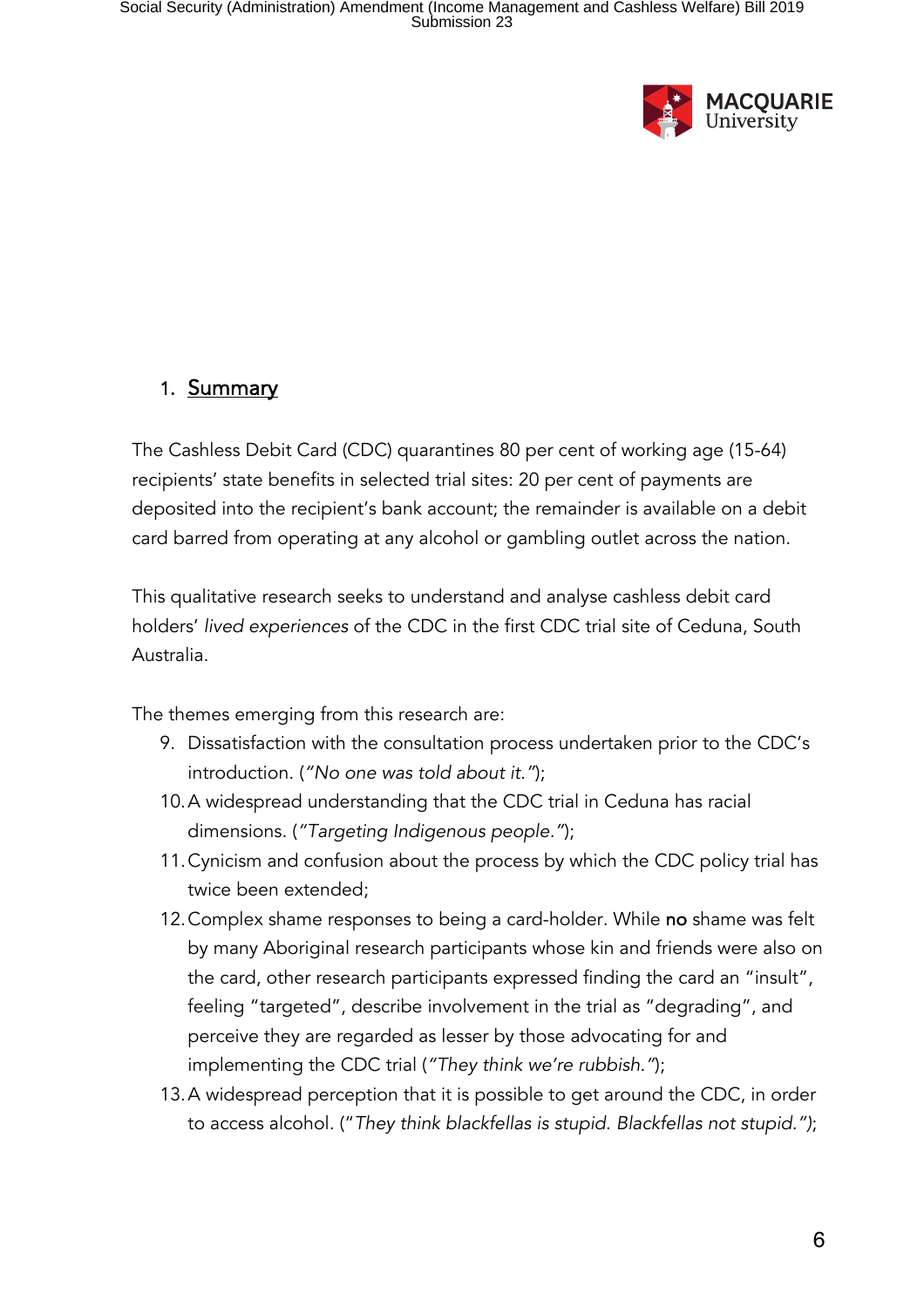

- 14.Practical problems with the card. Some CDC holders describe the card as unreliable, which sometimes exacerbates pre-existing anxieties. (*"It's the trepidation."*);
- 15.Positive responses to the card: Some research participants reported liking the card and others relayed anecdotes about relatives who liked the card: in all of these cases an increased propensity to save money was identified. (*"I can save up on that Indue card."*);
- 16.Frustration with the lack of transparency surrounding the panel and wellbeing exemptions process. The Ceduna Region Community Panel ('the panel') is empowered to assess applications to vary the split of restricted and unrestricted monies from 80 per cent / 20 per cent, so that up to 50 per cent of the applicant's payments become available as cash (and 50 per cent remain available only on the CDC). Research participants raised numerous concerns with the panel. Some research participants were convinced the panel was not being equally accessed by Aboriginal and non-Aboriginal trial participants. Another research participant described the panel's decision to grant them 40 per cent of their payments in cash, rather than the requested 50 per cent, as a "power trip".

CDC holders might also be exempted from the trial, if participation in it would seriously risk that person's mental, physical or emotional wellbeing. One research participant believed that whitefellas were able to get off the card using the wellbeing exemptions, but Aboriginal people couldn't. This set of expressed concerns are reflected in data obtained after a Freedom of Information request was lodged in September 2018. The results of this FoI request are included in full on pages 41-42.

17.Some research participants accept the CDC on the grounds it is now a familiar feature of everyday life, expressing their powerlessness to influence policy change. ("…[*N]ot much you can do about it."*)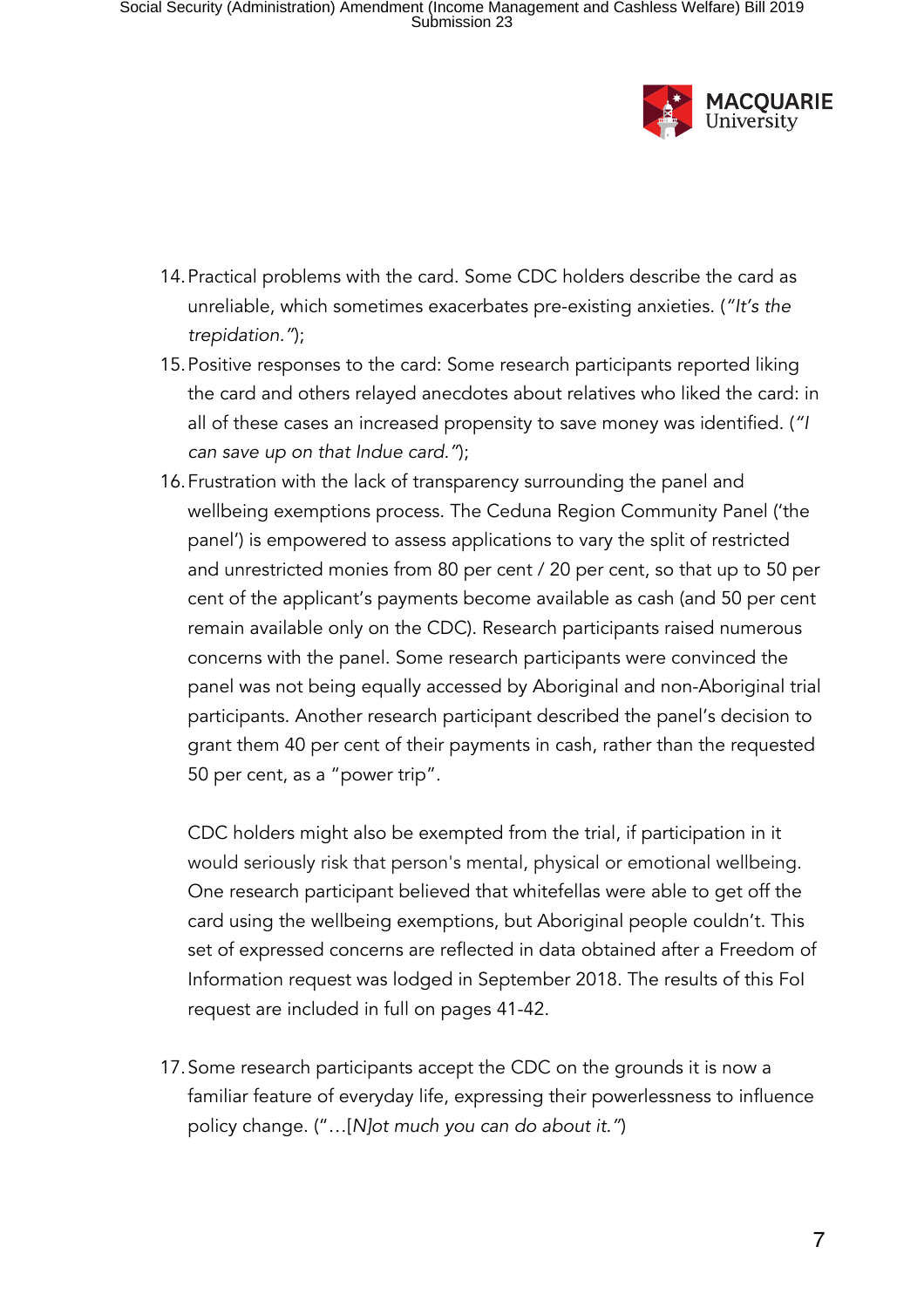

#### Overall aim of the research: Listening to people "affected by the card directly"

In November 2018, an Indigenous resident of Ceduna reflected on the October 2016 visit of then prime minister, Malcolm Turnbull, which marked six months since the CDC's implementation in the Ceduna region. This person addressed the following statement to the prime minister: *"Have you even bothered to listen to the actual people that are affected by the card directly? Because we're hearing it from all these other people, rather than the people themselves."* This research responds to this challenge.

The reader of this report is urged to listen to people directly affected by the CDC, and take seriously their analysis of its rationale and effects. The report presents anonymous excerpts that serve to illustrate consistent themes in the research, and give voice to research participants' lived experiences.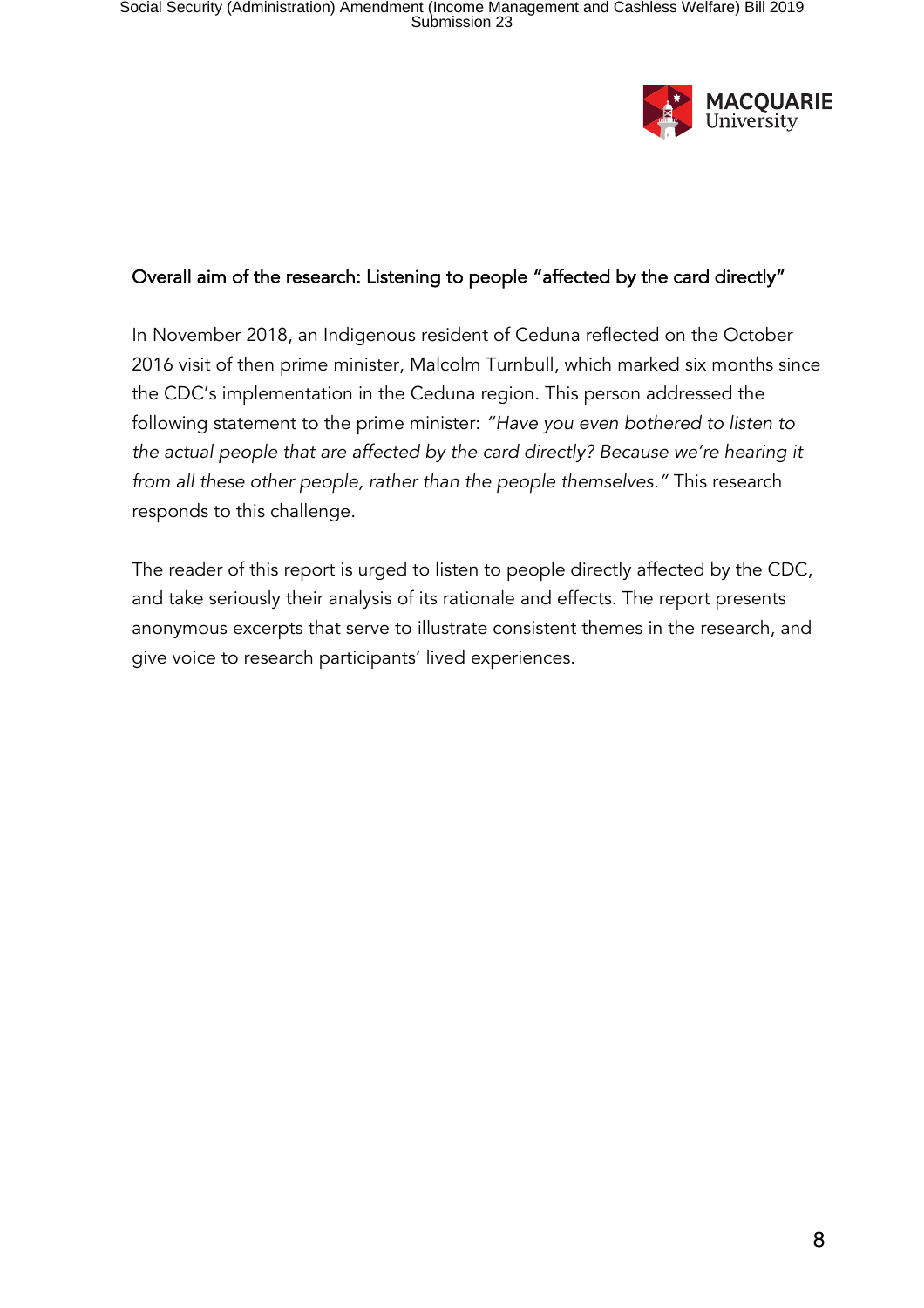

# 2. Background to the research

The CDC can be understood as a form of 'welfare quarantining' or of 'conditional welfare'. While there has been a shift toward more punitive and conditional welfare regimes in a range of societies around the world since the 1980s, analysts of the Australian welfare state argue that "Australia took conditionality further [than other comparable nation states] through the introduction of Compulsory Income Management (CIM) in 2007". 1

CIM involves the quarantining of a designated percentage of social security payments, prohibiting specific goods such as alcohol for purchase, and was first introduced as part of the Northern Territory National Emergency Response ('the Intervention'). This development entailed the suspension of the *Racial Discrimination Act 1975.* Income Management was also introduced into Cape York in 2008; here the Cape York Welfare Reform Trial explicitly targets "irresponsible" behaviours, potentially quarantining the benefits of community members who are called before the Family Responsibilities Commission because they are either: the subject of a child safety concern; have not enrolled their child in school or failed to send them to school for three days without a reasonable excuse; have committed a petty crime or; have violated a public housing tenancy agreements.

CIM was extended to non-Indigenous people with the introduction of New Income Management in 2010, Place-Based Income Management, introduced in 2012, and with the 2016 introduction of the CDC.

The CDC represents a modification of recommendations made by mining magnate Andrew Forrest in his 2014 report, *The Forrest Review: Creating Parity*. <sup>2</sup> (Indeed, when I asked a prominent CDC proponent in Ceduna about the origins of the CDC they immediately nominated the moment they read an opinion piece by Forrest in *The Australian* as the beginnings of the process.) In *Creating Parity*, Forrest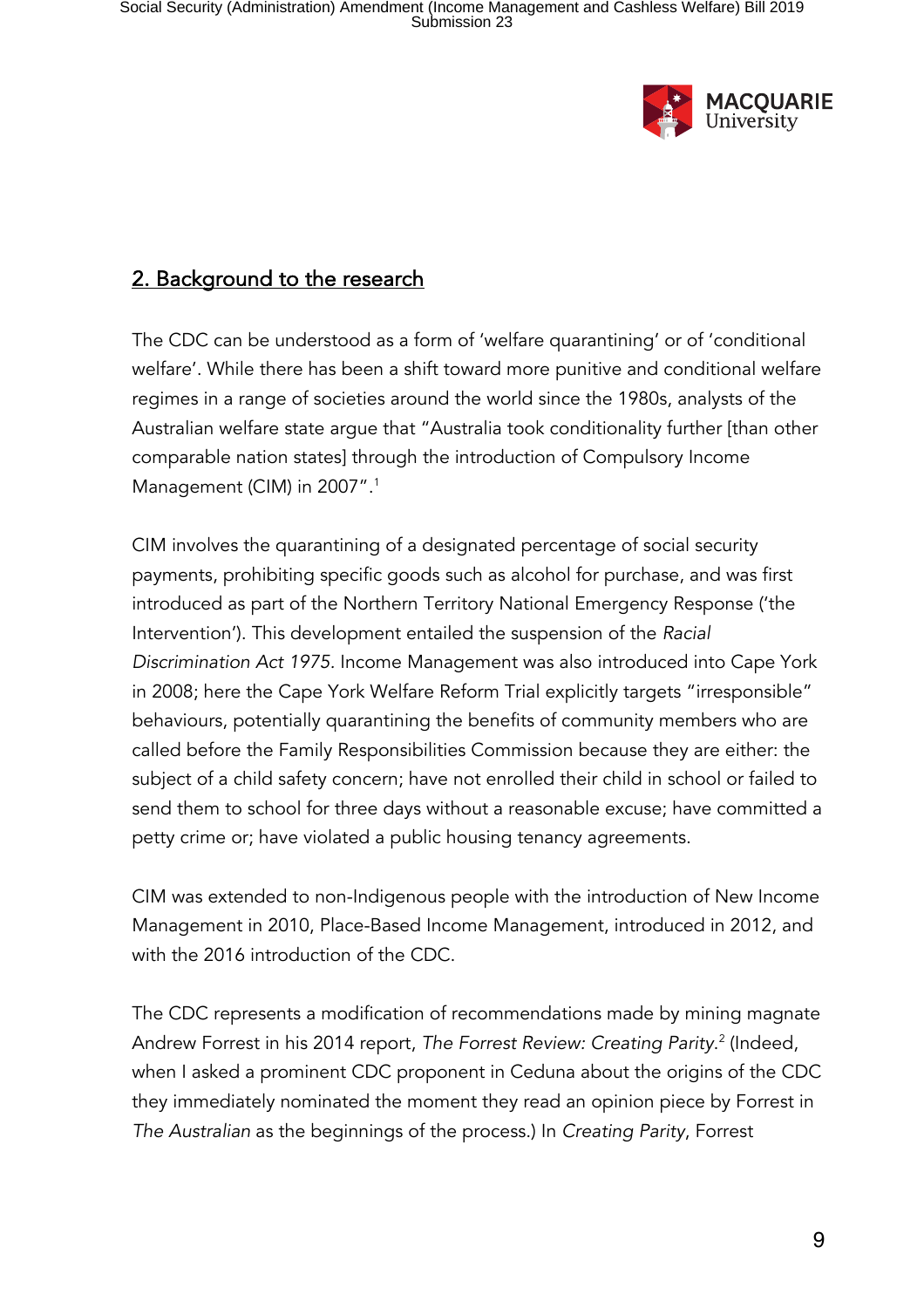

proposed quarantining 100 per cent of welfare payments onto a "Healthy Welfare Card".

The CDC quarantines 80 per cent of working age (15-64) recipients' state benefits in selected trial site: 20 per cent of payments are deposited into the recipient's bank account; the remainder is available on a debit card barred from operating at any alcohol or gambling outlet across the nation. Age Pension and Veterans' Pension recipients in the trial sites are not placed on a CDC, but may volunteer to participate. 3

The *Social Security Legislation Amendment (Debit Card Trial) Bill 2015* outlined four objectives for the trial. The trial aims to: reduce the amount of certain restrictable (sic) payments available to be spent on alcoholic beverages, gambling and illegal drugs; determine whether such a reduction decreases violence or harm in trial areas; determine whether such arrangements are more effective when community bodies are involved; and encourage "socially responsible behaviour".

The CDC trial commenced in the Ceduna region of South Australia on 15 March 2016 and encompasses Koonibba, Scotdesco, Yalata and Oak Valley communities. As of September 2016, there were 752 people participating in the Ceduna trial, 565 of whom were Indigenous. 4

A second trial commenced in the East Kimberly region, Western Australia on 26 April 2016 and a third trial commenced in the Goldfields region, Western Australia on 26 March 2018. At the time of writing, a fourth trial is currently being rolled out in Hervey Bay and Bundaberg, Queensland.

In Ceduna, the CDC is referred to as the "grey card", after its silver-grey appearance, or the "Indue card", after the private company contracted by the federal Department of Human Services to issue and effectively administer the CDC trial's operation. Researchers Elise Klein and Sarouche Razi have established that "Indue was granted more than \$10.8 million of the \$18.9 million spent on the trial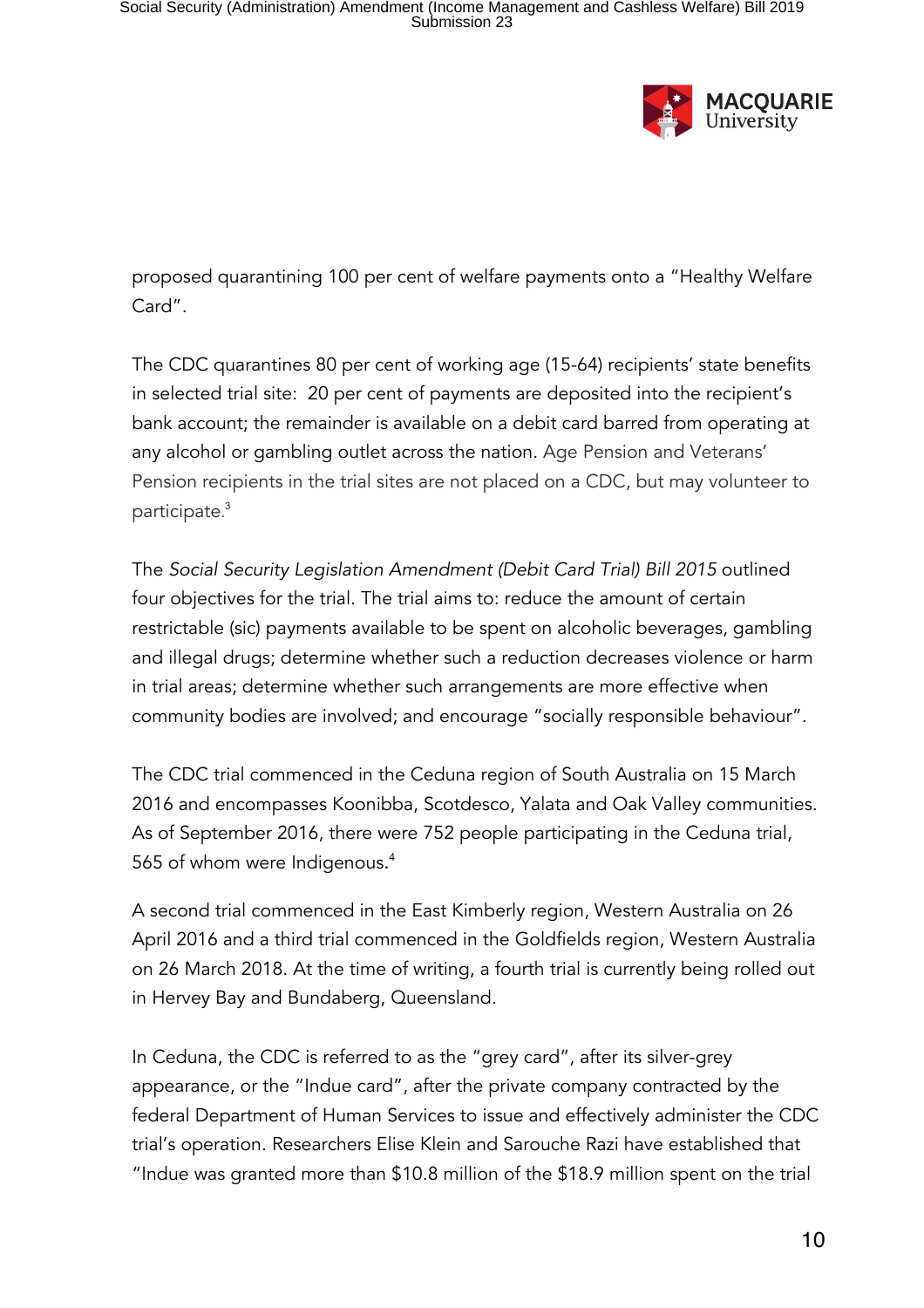

(up to April 2017) for operating the CDC during the trial (in both Ceduna and the East Kimberley) and building the technology". 5

Consultancy firm ORIMA was contracted to produce a report evaluating the CDC. The ORIMA evaluation method involved short quantitative surveys with CDC holders: in Ceduna, 196 trial participants were interviewed as part of the 'Wave 1' survey (average duration of interview: approx. 16 minutes), and 239 trial participants were interviewed as part of the 'Wave 2' survey (average duration of interview: approx. 21 minutes).<sup>6</sup>

The shortcomings of the resulting report have been highlighted by numerous authors, who point out that self-reported behavior change may well be influenced by the interviewee's reluctance to admit to engaging in drinking or, especially, illicit drug use (a limitation acknowledged by ORIMA).<sup>7</sup> Most damningly, the Australian National Audit Office (ANAO) released a report in July 2018 analysing the implementation and performance of the Cashless Debit Card trial. The ANAO report stated that it is difficult to ascertain "whether or not there had been a reduction in social harm" as a result of the CDC's introduction.<sup>8</sup>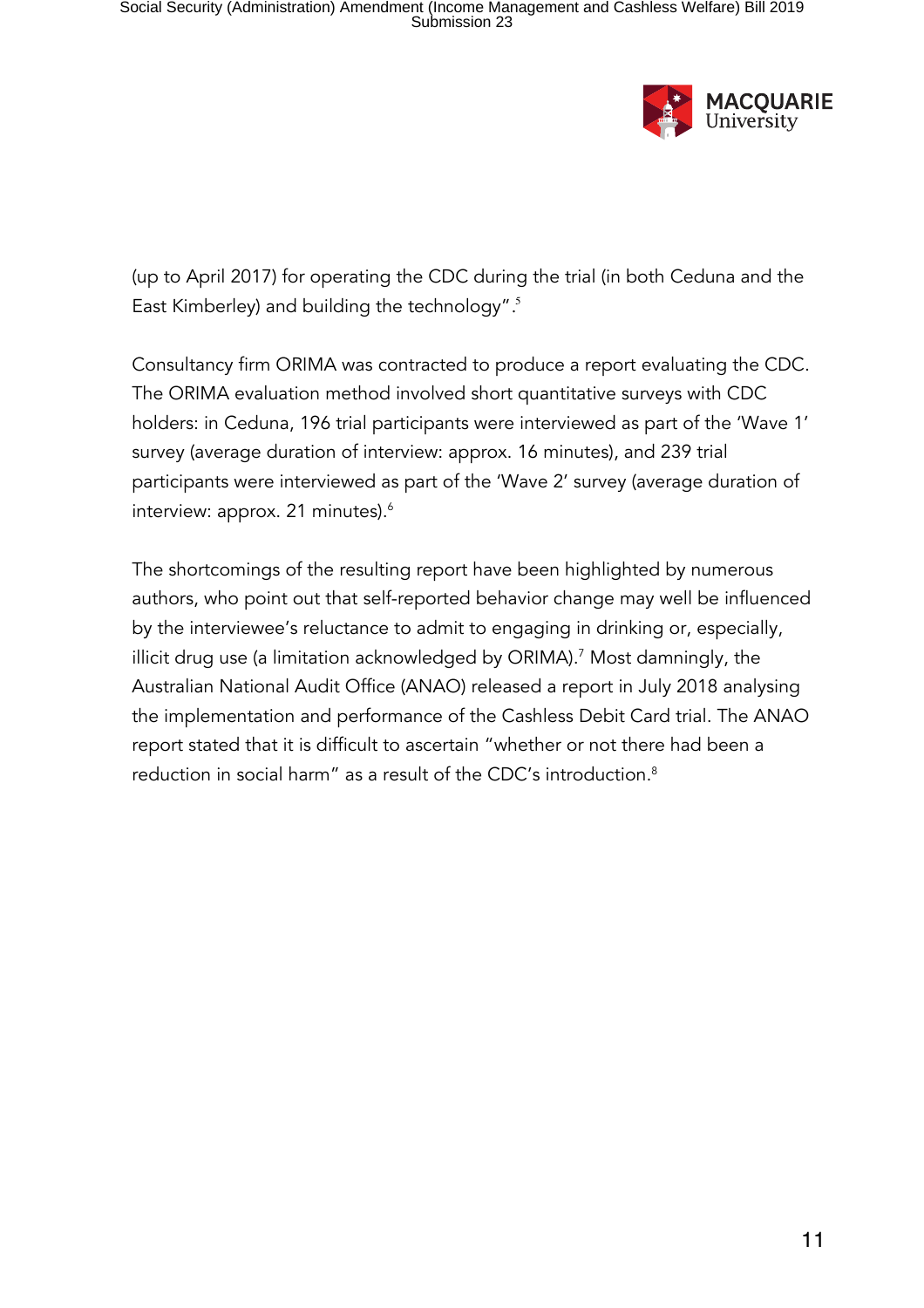

# 3. Research aims and methods

On 11 September 2017, I gained approval to conduct research into Ceduna residents' lived experiences of the cashless welfare card trial (Macquarie University Human Research Ethics Committee Reference No: 5201700541). This followed a two-week scoping trip to Ceduna in July 2017.

This research builds on long-term research relationships established in Ceduna since late 2006, and a year spent living on the Far West Coast in 2008-2009. My earlier research resulted in the 2017 book, '*Against Native Title': Conflict and Creativity in Outback Australia*, published by Aboriginal Studies Press.9

I have spent three months conducting fieldwork in Ceduna since mid-2017.

I explain to potential research participants: *"I am not evaluating the cashless debit*  card. I am seeking to record people's life experiences in all of their complexity. I *want to get beyond the label of 'welfare recipient' and better understand how people affected by the trial see themselves, see their lives and describe their personal experience of welfare reform."*

The research thus seeks, first, to understand and analyses cashless debit card holders' lived experience of this policy trial. Second, and in more academic terms, this research serves to denaturalise the category of 'welfare recipient,' which defines people by that which they do **not** currently do: waged work. In-depth narrative interviewing, or recording people's stories, brings to light the role of unpaid care work, for example. I have spoken to people who detail the time spent raising their own biological children, 'growing up' the biological children of kin, caring for sick relatives, and looking after younger siblings when they were growing up. This is not properly counted as work in our society. I have also spoken to people about: loading or lumping wheat, sewing wheat bags, working in a cannery, working in mines, driving trucks, cooking, housekeeping, aged care, disability care,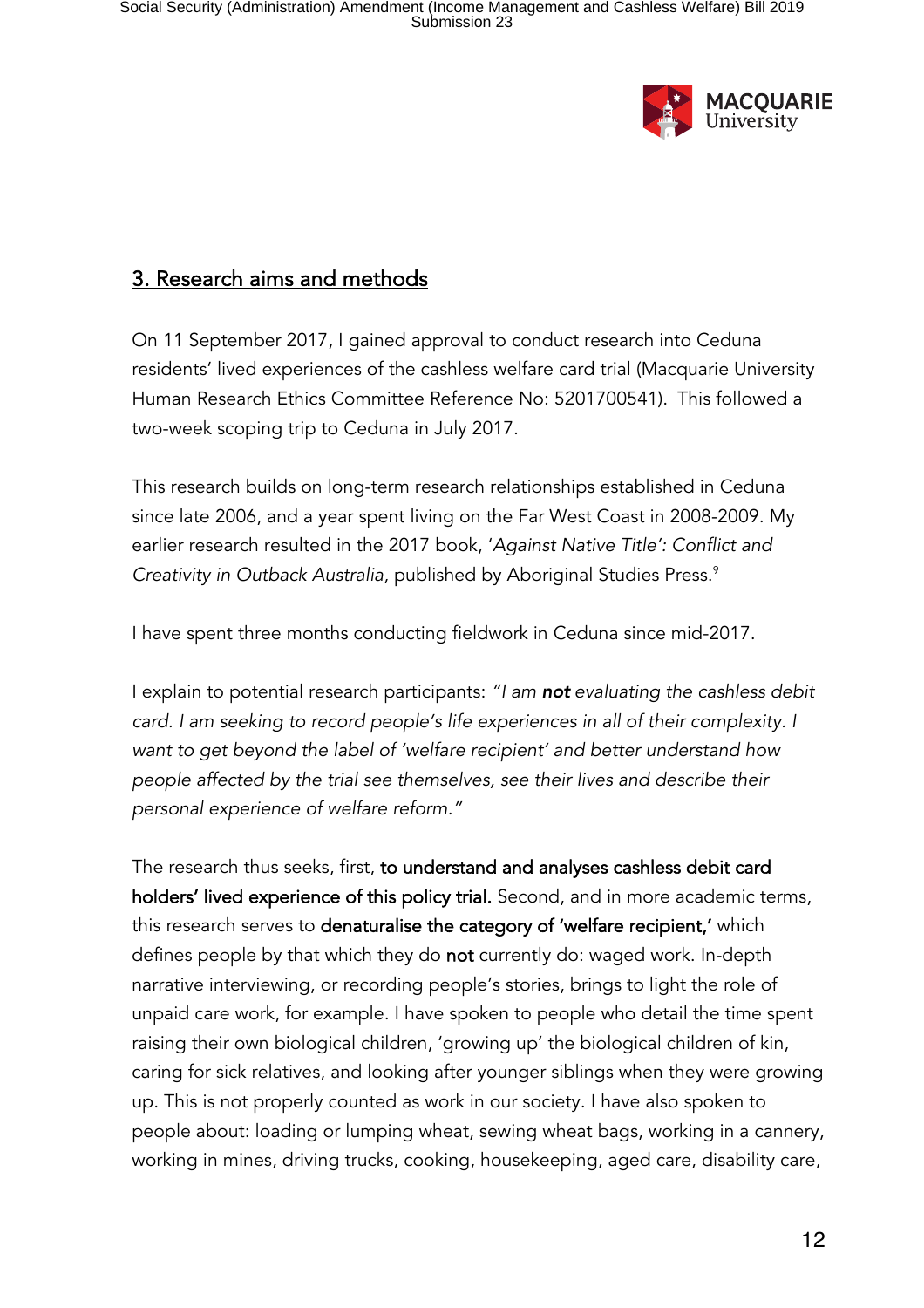

child care, the old CDEP building gang, selling artefacts and serving sandwiches at the old Yalata roadhouse; labouring; salvaging waste; nursing; teaching; working on fishing boats; cleaning; dressing up as the Easter Bunny in an Adelaide department store… and much more.

This second research objective explains why I have spent my time talking at length with small numbers of people, with whom I have built relationships of trust. However, in this report I confine myself to findings about the card itself.

As indicated above I have been conducting both fieldwork and interviews. I explain these methods in more detail below.

Fieldwork: Anthropologists conduct 'fieldwork', which allows them to participate in the everyday lives of the people whose experiences they are trying to understand. When I am in Ceduna I endeavor to spend my time with people affected by the CDC trial in some way. This has seen me: volunteer with the Red Cross as part of the Driver Mentor Program; help with the breakfast shift at the Stepping Stones Day Centre throughout 2017; go to footy matches, the gym and tennis practice; hang out and wash tea cups in the Red Cross community lounge; visit people at home (when invited to do so). I have also visited Yalata Aboriginal Community to talk to people about the CDC on three occasions, with the permission of Yalata chairperson Mr Russell Bryant.

In-depth interviews: In addition to the fieldwork, I have conducted in-depth interviews with 22 people who have participated in the CDC trial. By 'in-depth' I mean that these interviews involve people telling me the story of their life, before we focus in on their perspective on the CDC. A couple of these interviews did not take more than 30 minutes, even when people shared short stories of their childhood, their working lives and their current predicament. However, some of these in-depth interviews involved numerous conversations, spread out over months, and I have now recorded around 4 hours' worth of material with select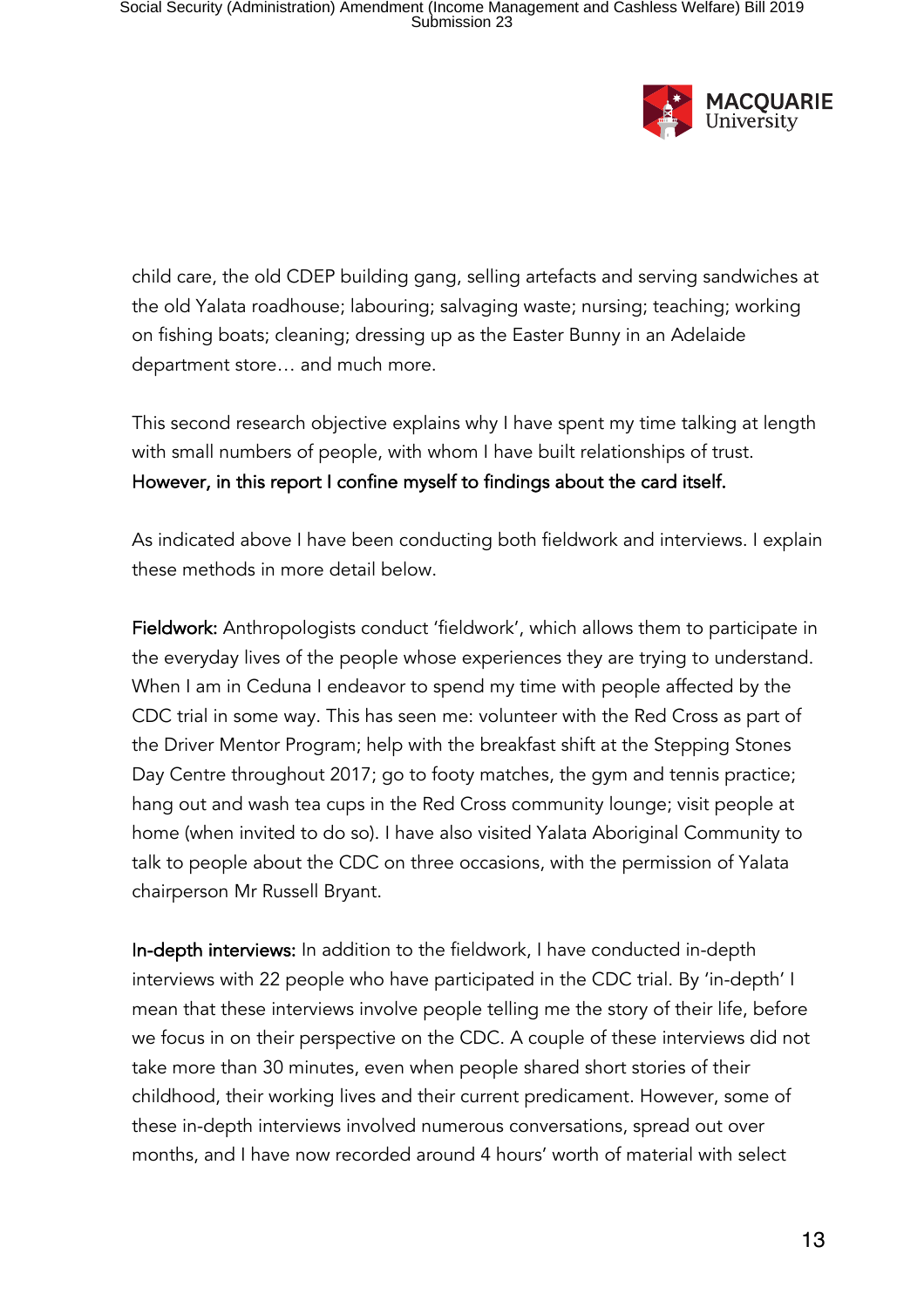

individuals. While it is hard to generalise, in-depth interviews generally last an hour. I have met with all of these 22 participants on multiple occasions.

Out of these 22 in-depth interviews, 11 were with Indigenous people and 11 with non-Indigenous people. These numbers should be treated with caution: they don't illuminate much about the way these kinds of identities are experienced in this place. For example, one of my interviewees told me proudly that they had 'Aboriginal blood' but I am aware that they do not socialise with any other Aboriginal people in the community. Another one of my interviewees was non-Indigenous. This person had partnered with an Indigenous person with whom they had children: their daily life was closely enmeshed with the lives of their Indigenous relations by marriage.

Focused exchanges: As well as conducting in-depth interviews, I have had a series of shorter conversations that are much more specifically about the CDC. I have spoken to some 64 individuals about the card. I do not count these interviews as 'in-depth' as these exchanges were dedicated solely to the topic of life on the card. I have termed these 'focused exchanges'. Focused exchanges were up to 30 minutes in length. These conversations sometimes involved talking with more than one person at once; they were sometimes recorded, but sometimes involved someone directing me to take notes by hand rather than recording their voice; they sometimes arose quite incidentally as I was telling people why I was in Ceduna and they took the opportunity to quickly "put their yarn in" or "have their say".

In the case of focused exchanges, 54 out of 64 of the respondents were Indigenous. Of these 64 respondents, 42 were currently on the CDC when I spoke to them. Others sought to speak to me about the experience of having close family members on the card (including their children and grandchild) or friends on the card. Or, they had been part of the trial at some stage, or had maneuvered to ensure they were not subject to the card (i.e. by changing their address prior to the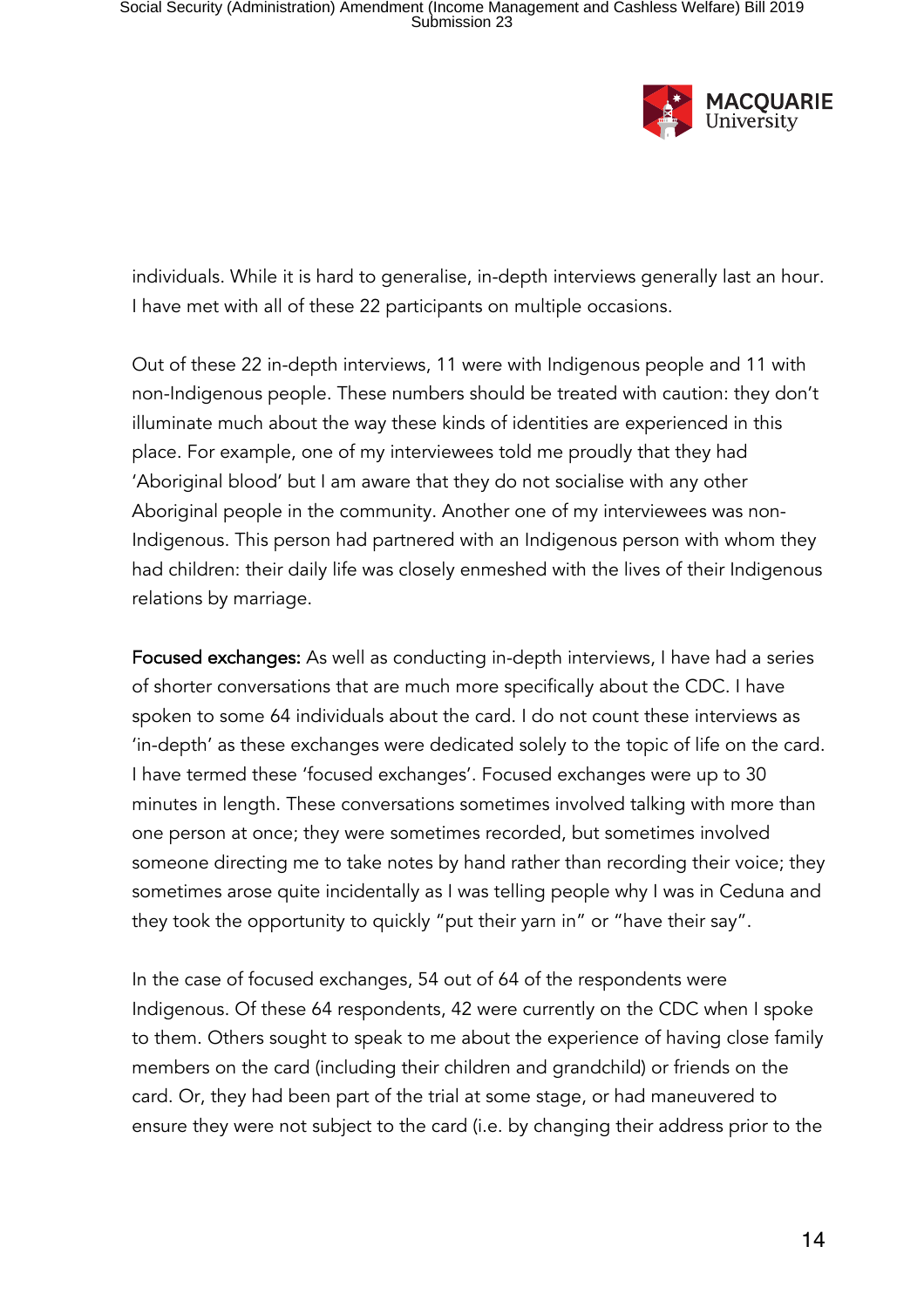

card's introduction). In a few cases, they were locals taking a keen interest in the CDC trial, and had relevant experience that they wished to share.

Organisational interviews: Finally, I have also sought to interview community figures working in organisations involved in the trial's design, implementation and evaluation, or working in organisations involved in some way with trial participants' lives. I have conducted seven in-depth interviews with organisational figures. These interviews greatly aided my understanding of the CDC trial, and will inform future work on this topic, but they are not the main focus of this report.

The themes emerging from my research so far are outlined below. I have identified these themes after close analysis of my exchanges with Ceduna residents affected by the CDC trial, using qualitative data analysis software NVivo.

It is methodologically unsound to turn deeply qualitative research of this kind into statistics. My focus is on people's individual stories, experiences and voices. In this report, I present anonymous excerpts from these exchanges, which serve to illustrate consistent themes in the research and give voice to my research participants' lived experiences.

#### What happens next?

I am very happy to receive feedback on this report from Ceduna community members. I can be reached via email on eve.vincent@mq.edu.au.

Many of my research participants expressed a hope that in speaking to me a "different side" to the CDC story would be heard by the public. To this end, I will write and publish an online article that draws together this research. I hope to finalise this article in March, 2019. Other of my research participants urged me to "put it through" to "the government". To this end, I will share this report and/or a more targeted submission on the topic of the CDC with members of parliament.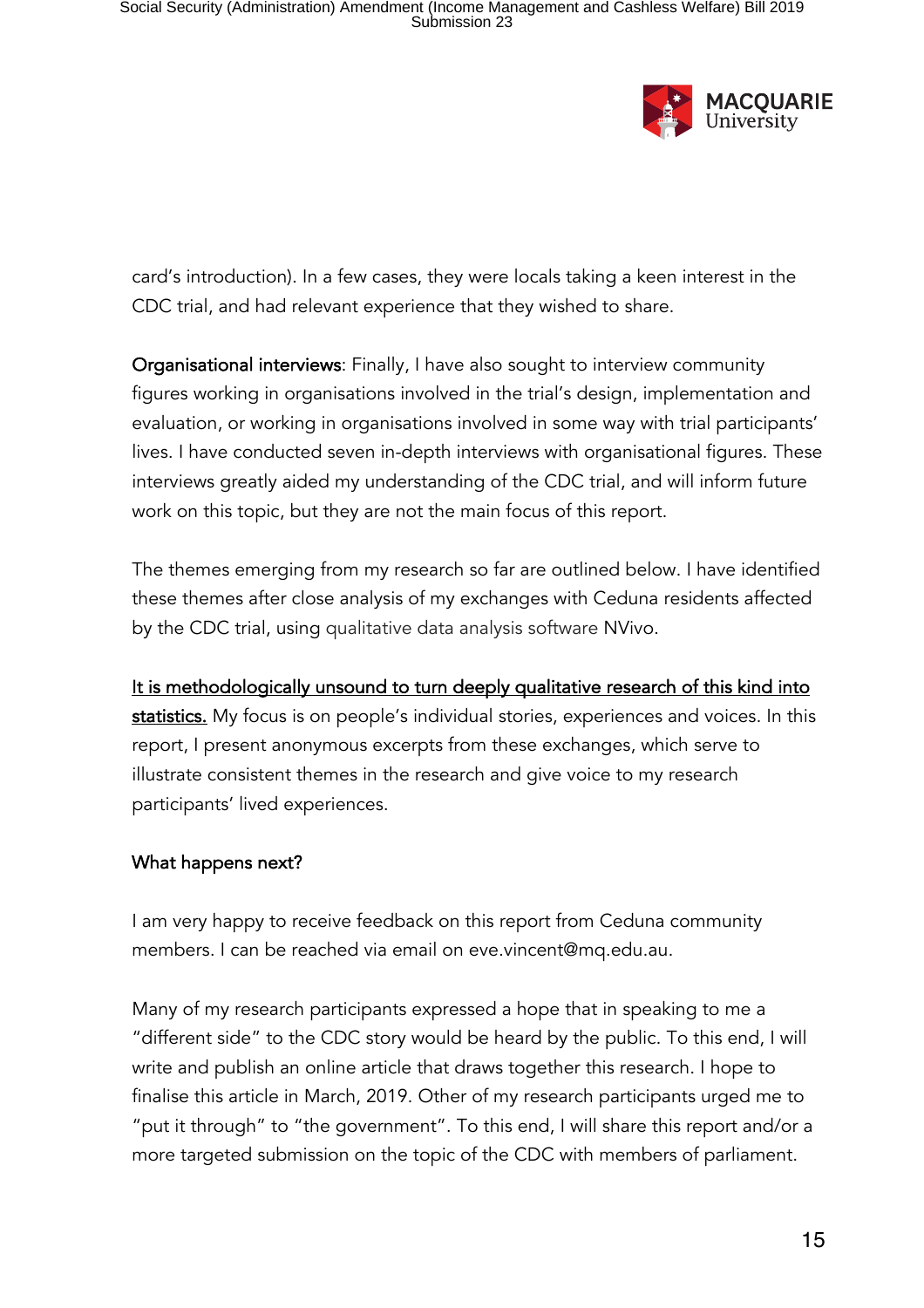

### 4.1 "No one was told about it." The consultation process

#### Background:

I interviewed someone who was closely involved in the design of the CDC: they emphasised that the original federal government proposal for a CDC trial was "quite broad" and "non-descriptive": in effect the federal government was saying "this is what we're thinking of doing, but we need to know how to do it". At that stage, the general idea had been embraced by community "leaders", but from here on in, according to this interviewee, the details were "co-designed" with community members.

A document was tabled to the 2015 Senate inquiry into the *Social Security Legislation Amendment (Debit Card Trial) Bill 2015*, which outlined Consultation in Ceduna. The majority of consultations are listed under the category of "Indigenous leaders (including Aboriginal corporations)"; these were essentially consultations undertaken with incorporated bodies. The document also lists face-to-face consultations undertaken in homelands (small Indigenous communities located outside the confines of Ceduna). According to this document, face-to-face consultations were undertaken in: Yarilena Homeland (1); Betts Corner Homeland (2); Munda and Wanna Mar Homeland (2); Munda Munda Watujinna Homeland (2); Warevilla Homeland (2); Dinahline Homeland (2). Under the category of 'General public', the document lists two community meetings in Yalata Aboriginal Community, 3 community meetings in Oak Valley Aboriginal Community; and 1 community meeting in Koonibba Aboriginal Community. The document also lists 4 meetings with Scotdesco Aboriginal Corporation, designating these as 'Community meeting; One-on-one meeting w affected individuals'.

It would appear then that no community meeting, available to the general public to attend, was held in Ceduna itself prior to the card's introduction. Unsurprisingly, many of my interviewees were highly critical of the consultation process. However, it is important to note that concerned Ceduna community members were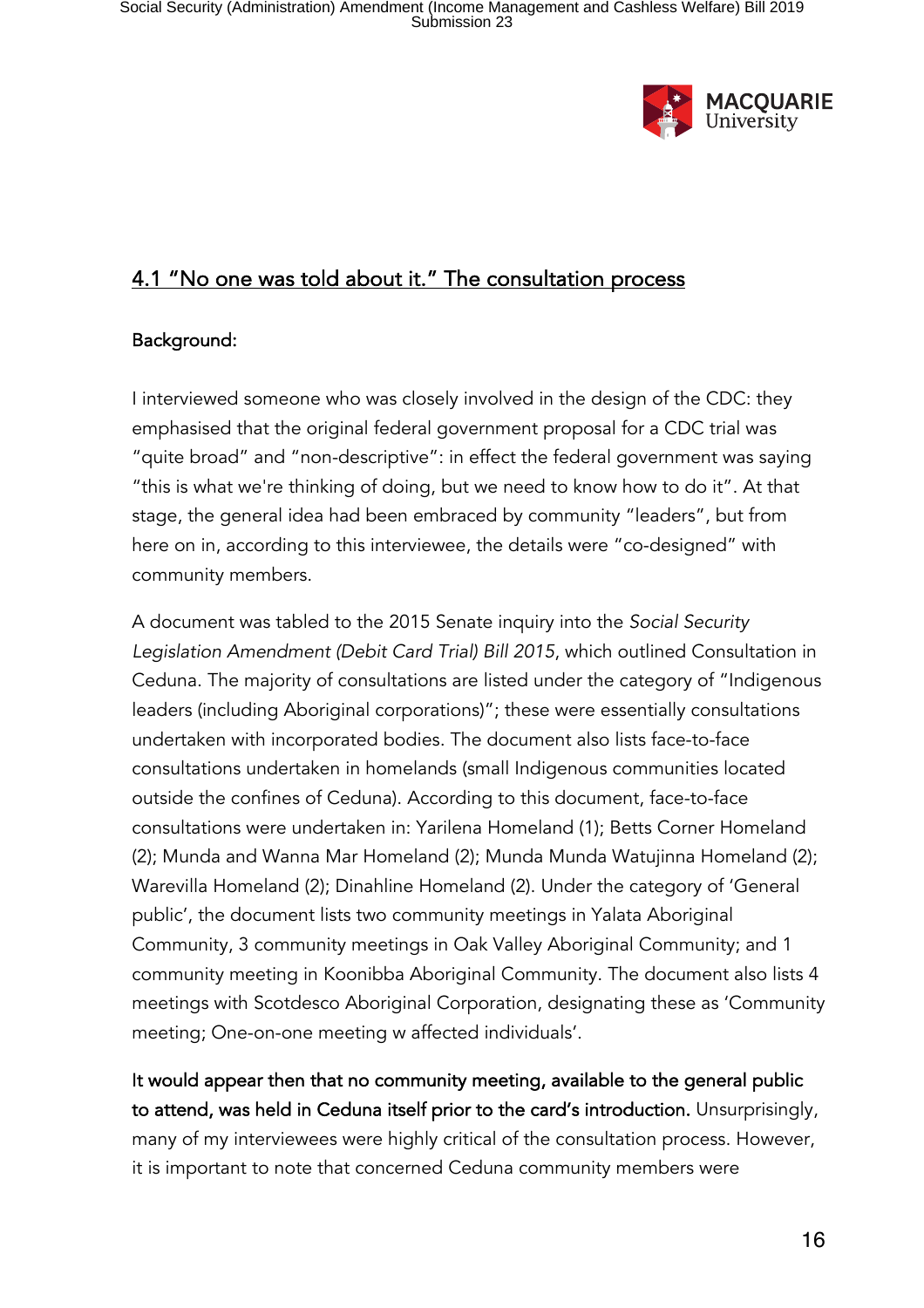

extremely proactive about organising meetings to find out more about the CDC after learning about it from media sources, such as a *West Coast Sentinel* story on August 12, 2015.10 This story followed the signing of a Memorandum of Understanding between the Federal Government, the District Council of Ceduna and five Indigenous organisations on August 5 2015.

A small group of locals then arranged for a public meeting to take place September 20 2015 at the Foreshore Hotel. This was attended by about 30 people, Indigenous and non-Indigenous, old and young, "the biggest variety of people" according to one of my interviewees. I was told, *"We tried to get the mayor to come. We give them all invitations to come. 'This is your community people here: we want answers. We want a consultation, that we were never given.' But no, we were on our own."* That first meeting was described to me as follows: *"Basically the feeling was: how could this go on without us… knowing. Without talking to people about it?"*

A second meeting followed one week later, again at the pub. Then, on October 2 2015, a meeting took place with two cross-bench senators, Jacqui Lambie and Nick Xenophon, both of whom went on to vote in support of the CDC trial.

It was only after the legislation passed on October 15 2015 that a public meeting was held at the Ceduna Blues Sports Club. This meeting, which took place on November 7 2015, was also attended by Xenophon, as well as then federal minister for the Department of Human Services, Alan Tudge. On Saturday 21 November, a protest took place in Ceduna, organised by card opponents: *"We marched on the main street!"*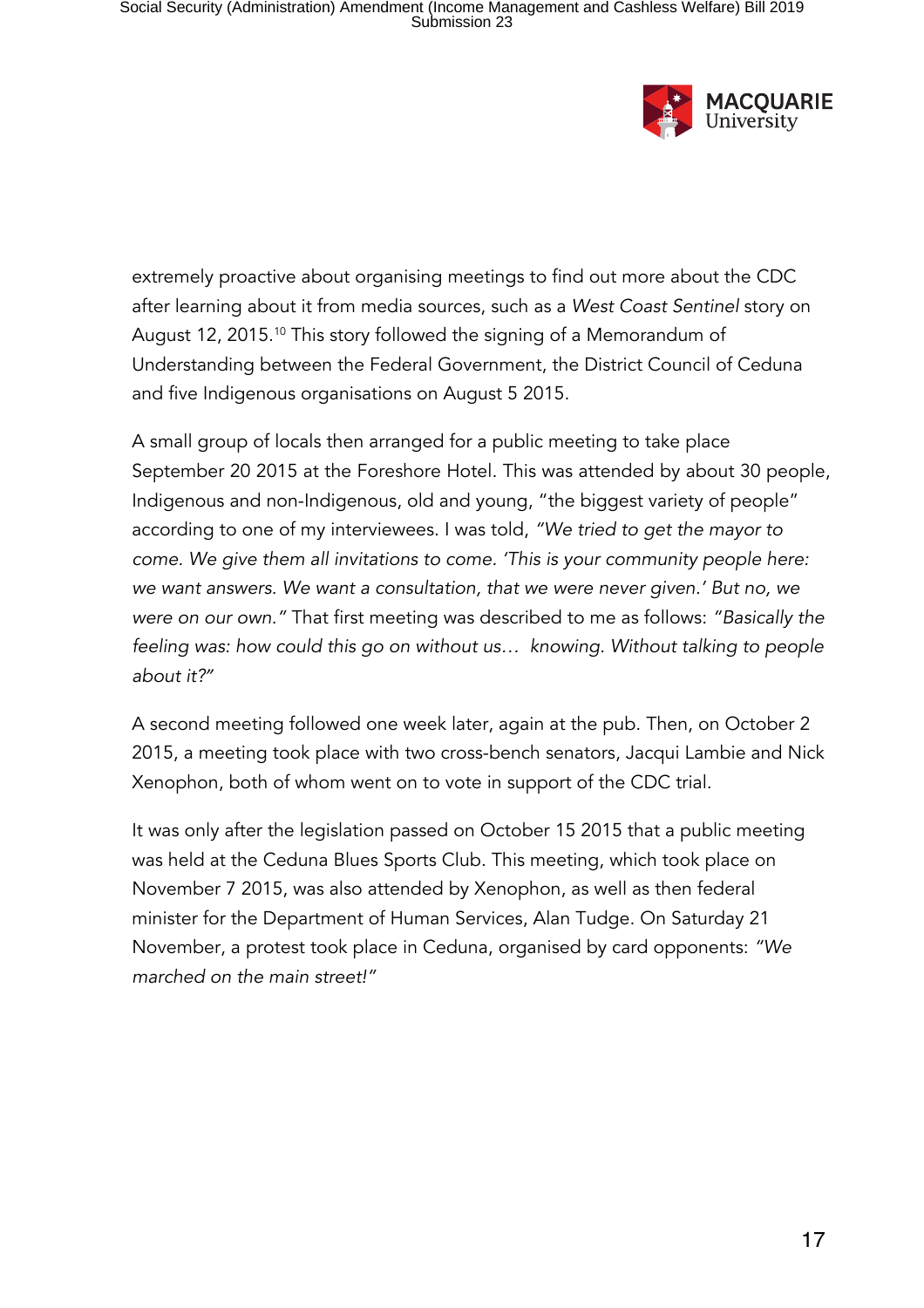

#### Research participants share their views on the consultation process below:

- *"Nick Xenophon … said he wouldn't vote on it until they'd had a proper public consultation. When he went back, they voted on it. No proper public consultation and even the second time around where Tudge came and a bunch of others, there was no consultation. It was 'this is it, this is how it's going to work, you've already got it'. It wasn't… The people at that meeting all thought they had a vote. They didn't have a vote. It was signed, sealed and delivered the day that Xenophon put his stamp on it."*
- *"I heard about it from the people in the community who were saying it was gonna happen. And then before I knew it, I met Alan Tudge here with the cards."*
- *"None of those government officials ever spoken to the community. It's like they was all cherry picked. The mayor, he picked the people that favoured the card, so the government officials spoke to the people that favoured the card. They've never spoken to the whole community about it."*
- *"Even though there [was] no communication they're still making their mind saying, 'Oh, we've spoken to the community.' No one has spoken to the community! The council, he just sits on his ass. He doesn't even come up and talk to people, you know."*
- *"I don't get around drinking heaps of alcohol. I don't get around using ice and all that stuff. I don't do that stuff. I'm just me. I'm a healthy person. I feel that my rights, seriously, my rights have been taken away from me ... ... and I was not asked."*
- *… [They pulled the blanket over everyone, and just secretly said that everyone is on the card, without informin the community about it.*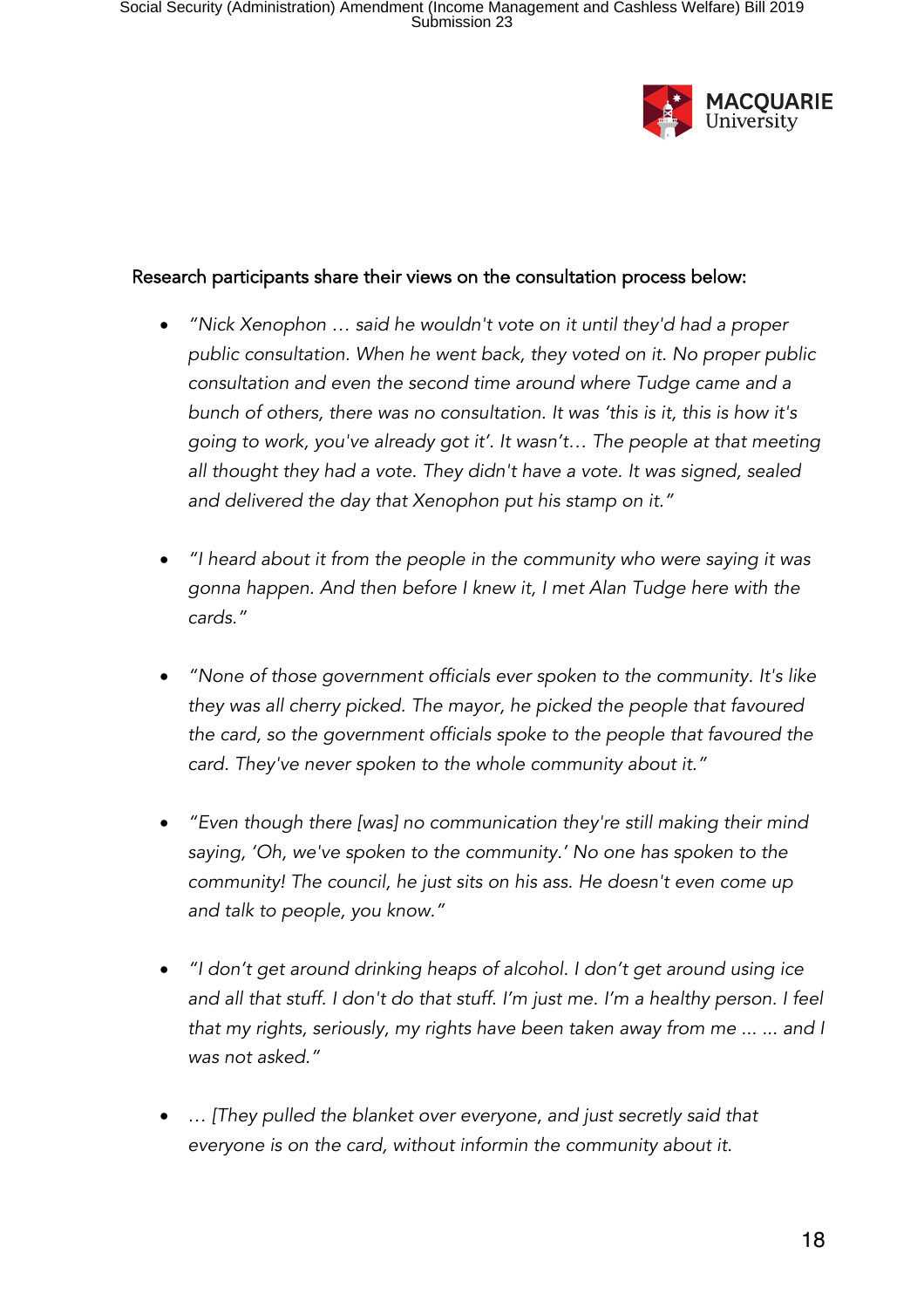

- I asked an Aboriginal interviewee about whether they had been involved in any consultations: *"No. That was all done by a group of people that were with government officials, and then I'm talking about the government officials from Canberra and all that. No. No. No, as far as the card, I think ... It was never discussed. It wasn't presented properly to community."*
- Another Aboriginal interviewee commented: *"... you've got young blacks … who are making the decision. They're sitting on the panel saying, 'Yeah, we want the grey card.' I said, 'Live some life, live a life first, before you start making decisions for us.' And sadly these are blackfellas who is making decisions as well. Because they had a job. They didn't care, they don't care. That's the sad part about it.*
- *"I don't like it. It's taken responsibility away from me. … [T]hese people shouldn't have signed these things!"*
- *"Apparently there was marches, there was rallies, there was everything, I didn't go to one of them. I was that out of touch at the time. That's what happens with poor people and I guarantee there's probably a thousand more that were like me. They didn't attend those, but it doesn't matter because I've had an overwhelming response in the negatives about this card. I don't found many people who says that it's a great idea, though I don't know if the government's where they get their information. I'd like to see it on paper, but I don't think that there are a lot of people.. I don't think it's a bad thing. It's the forcement of it. The blanketing and the forcement..."*
- In response to a question about when they first heard about it, a research participant told me: *"Oh, not very long before it was in. It was only a matter of weeks. It wasn't very long at all before all of a sudden, it was here. No one was told about it. It was all very under-handed and sneaky. There was a meeting called just before it came in. I think* [name redacted] *and them*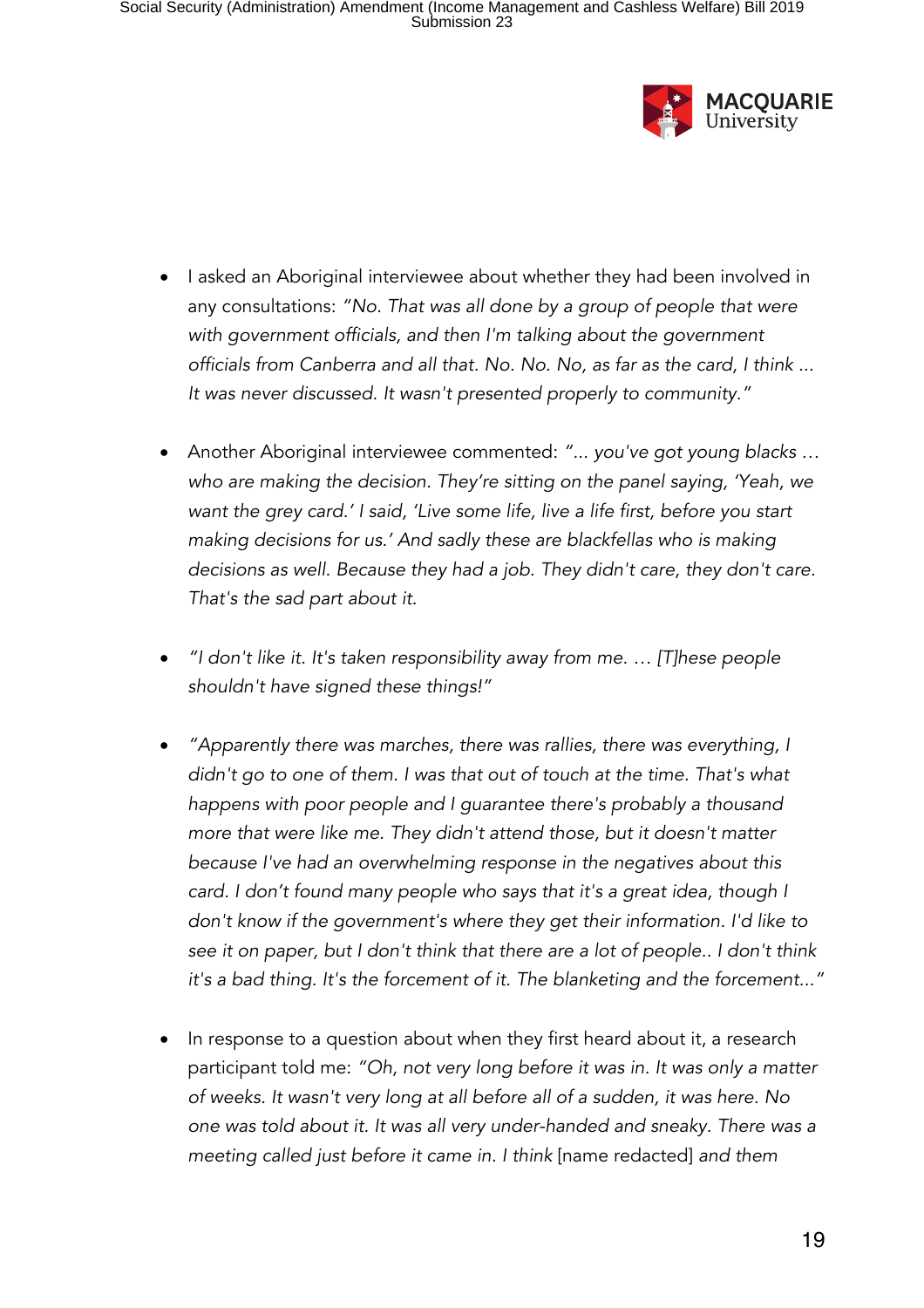

*organised that and I went to that. Because I thought, 'How can they do this?' That first meeting was just total disbelief. How could they do this and how come we didn't hear anything about it before now?*

Numerous research participants shared their impressions of the community meeting held at the sports club:

- *"I was actually surprised, it was a really good mix of community people."*
- *"By the time people found out, it was like a day or two later. It was too late."*
- *"The one down at the footy club, I was sitting right up in the front row and*  [name redacted] … *Aboriginal lady from up at Yalata got up and said she didn't know what it was she was signing, 'it's not what you told us'. And Mr Tudge was so rude. He was so rude to that lady and she's an Aboriginal elder, she's really high up in their hierarchy. I had never seen anybody... He just totally ignored her. It was just awful. Apparently, they left Nick Xenophon in the car park that day, while they all went up to Mozzies [the MoGas service station] and got their lunch. Poor Nick!* [Sarcastically/cheekly] *Couldn't happen to a nicer person!*
- Another interviewee also raised the question of disrespect at the community meeting held at the sports club: *"And one of the things ... on the one hand there was a really powerful community meeting but, yeah, bureaucrats. There was Tudge's assistants who were all quite young, young guys who appeared in their 20s or something who pretty much stood up the back with their arms crossed laughing, snickering at community voices. Some people*  [were] not particularly eloquent, or really nervous or rambling on or being ... *presenting themselves in a way that's not standard for a public forum but*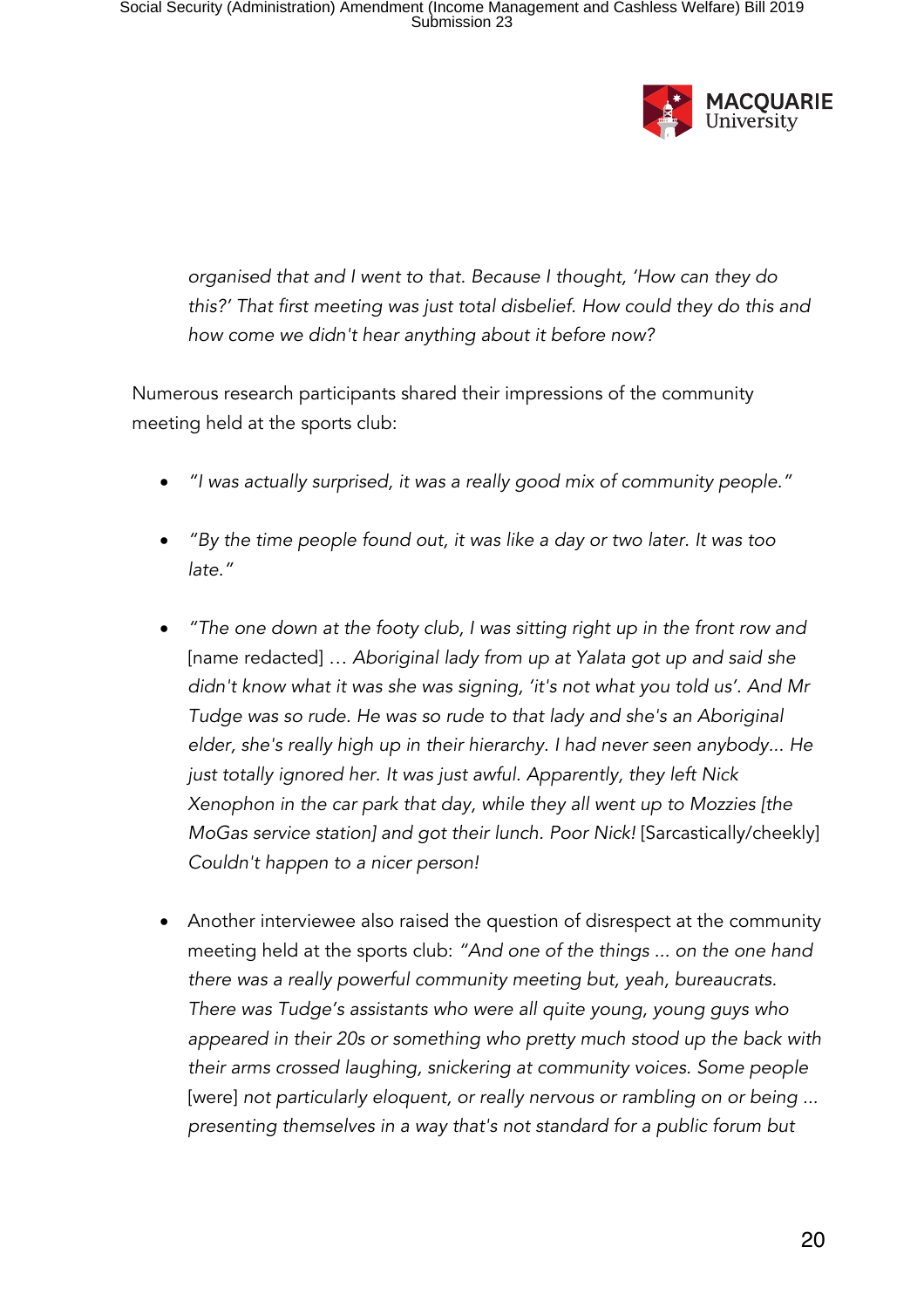

*trying to express themselves and them being really, really, really patronising."*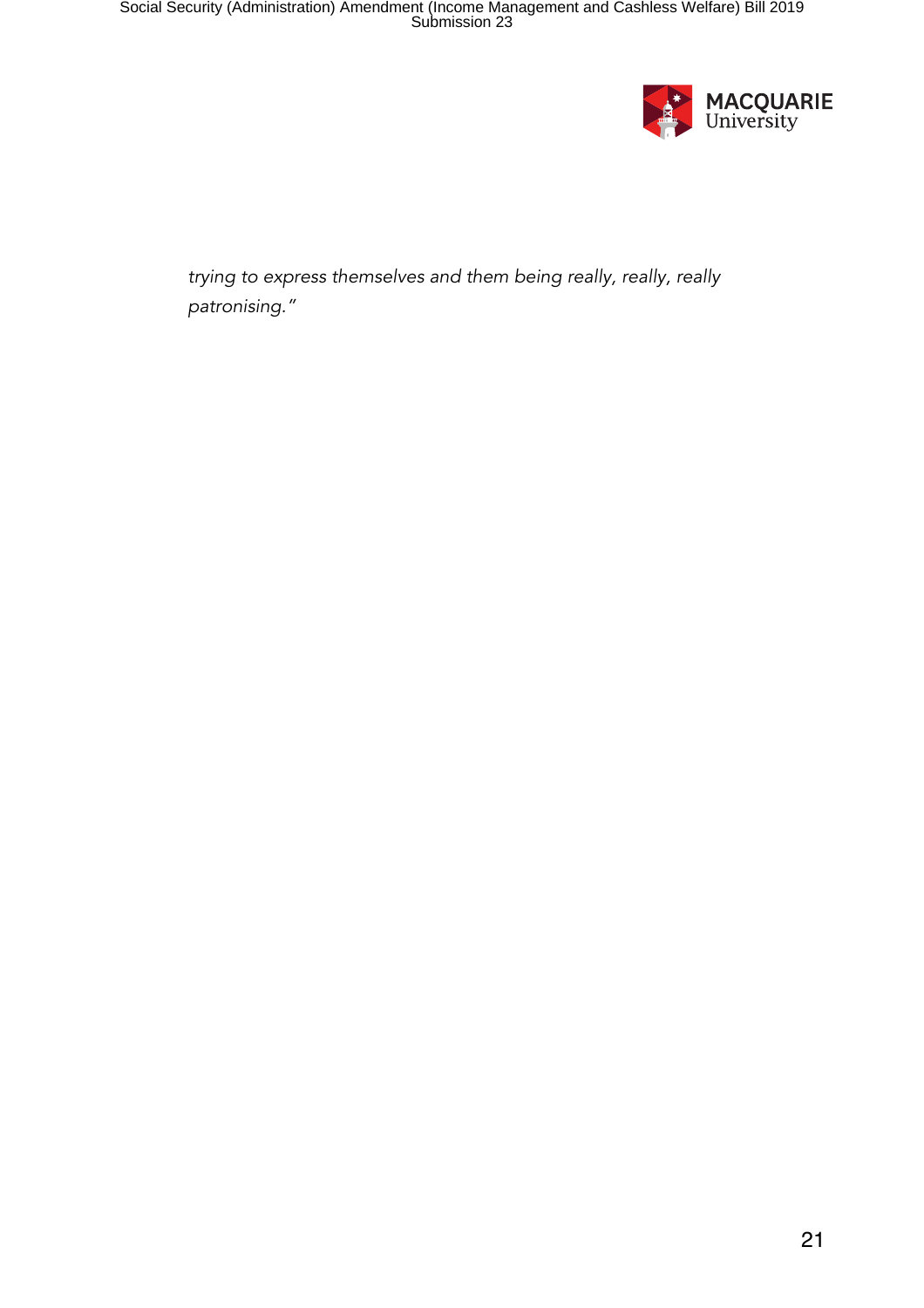

# 4.2 "They were mainly targeting Indigenous people." Race and the CDC

As earlier noted, as of September 2016, there were 752 people participating in the Ceduna trial, 565 of whom were Indigenous. That is to say, approximately 75 per cent of CDC trial participants are Indigenous. Many research participants expressed their understanding that the CDC trial involves racial discrimination:

- *"In my point of view, it's racial discrimination and a human rights breech … because this card was really aimed at Indigenous people. … The card was designed to control the alcohol, but it hasn't. And the people that are doing good by it, we are getting the full punishment. It's just racist and violates our human rights and it's not fair."*
- *But yeah, they picked on the Indigenous communities first.*
- For one Aboriginal interviewee, not only was the card discriminatory but so remained the local labour market: "*You know, it's hard for Aboriginal people to actually get a job in this town."*
- *I think the government did this to make Aboriginal people suffer. That's what the government wants to do. They want to make Aboriginal people, Indigenous people to suffer. Not only Indigenous people but a lot of whitefellas too. And the whitefellas think the same thing, this is wrong. … It's all about the alcohol and drugs. That's what they want to do. It's ended up with everybody. Not many of us, who take that drugs. … But they make people suffer. Bring the attention to everybody, you know. I think this is wrong, what the government done. They very racist people. In the Senate. In the Chamber. Council Chamber. …"*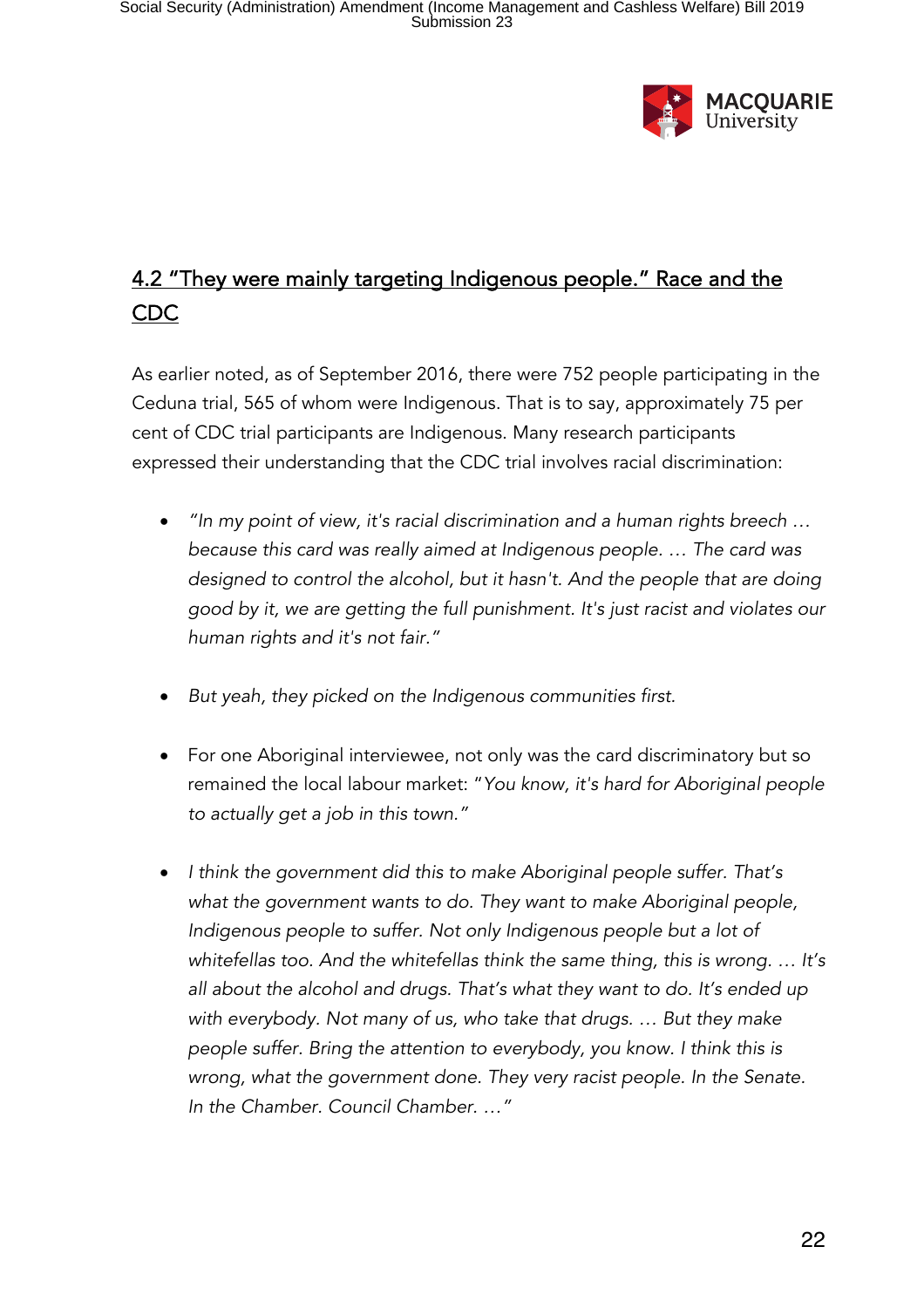

• Non-Indigenous people sometimes also raised the issue of racial discrimination: *"Because in a way, I think it's racist. Because it's for the Aboriginal people to stop them from drinking, and booze, and gambling and things like that. I think, in a way, it is racist. I really do. I can't think of any other reason why they would do it. It's not a good thing. It was only supposed to be a six-month trial in the first place. Now, it's stayin."*

Further, both Aboriginal and non-Aboriginal research participants expressed their frustration that the trial was designed in ways that were intended to obscure its racial dimensions. They believed that the card was targeting a small, core group of Aboriginal heavy drinkers but it had a wider remit so as not to seem racist.

- *"We don't want to be sitting back in the 1960s where you have to get permission to go from the reserve into town, written permission. We don't want to go back into days where you're given tea bags and flour and stuff like that. … Well to me it's just like going back to the old 60s, you know, getting, you know, bread, or whatever you're given, tickets and stuff. Just*  like taking our rights off us. ... I know myself it was targeted to Aboriginal *people. But for the government to... sort of, keep their nose clean, they involved everybody else, so it didn't have to be, didn't look like it was pointed directly at Indigenous people. But we know, as Indigenous people, that's what it was. So to make it a non-discriminatory thing, they involved the community as well. And a lot of whitefellas around here is not really happy with the grey card as well as blackfellas."*
- *"And they know who the people are who are causing the behaviour on the streets. You know, the K9 Unit did. And they should be going to these agencies like the Day Centre, the Sobering Up Unit, the courthouse, police, domestic violence, you know, these little health hub groups and target these people's crappy behaviour. You know, instead of scooping us all up. And if anybody sort of says anything, 'Oh, well, we didn't want to be racist.' But it's*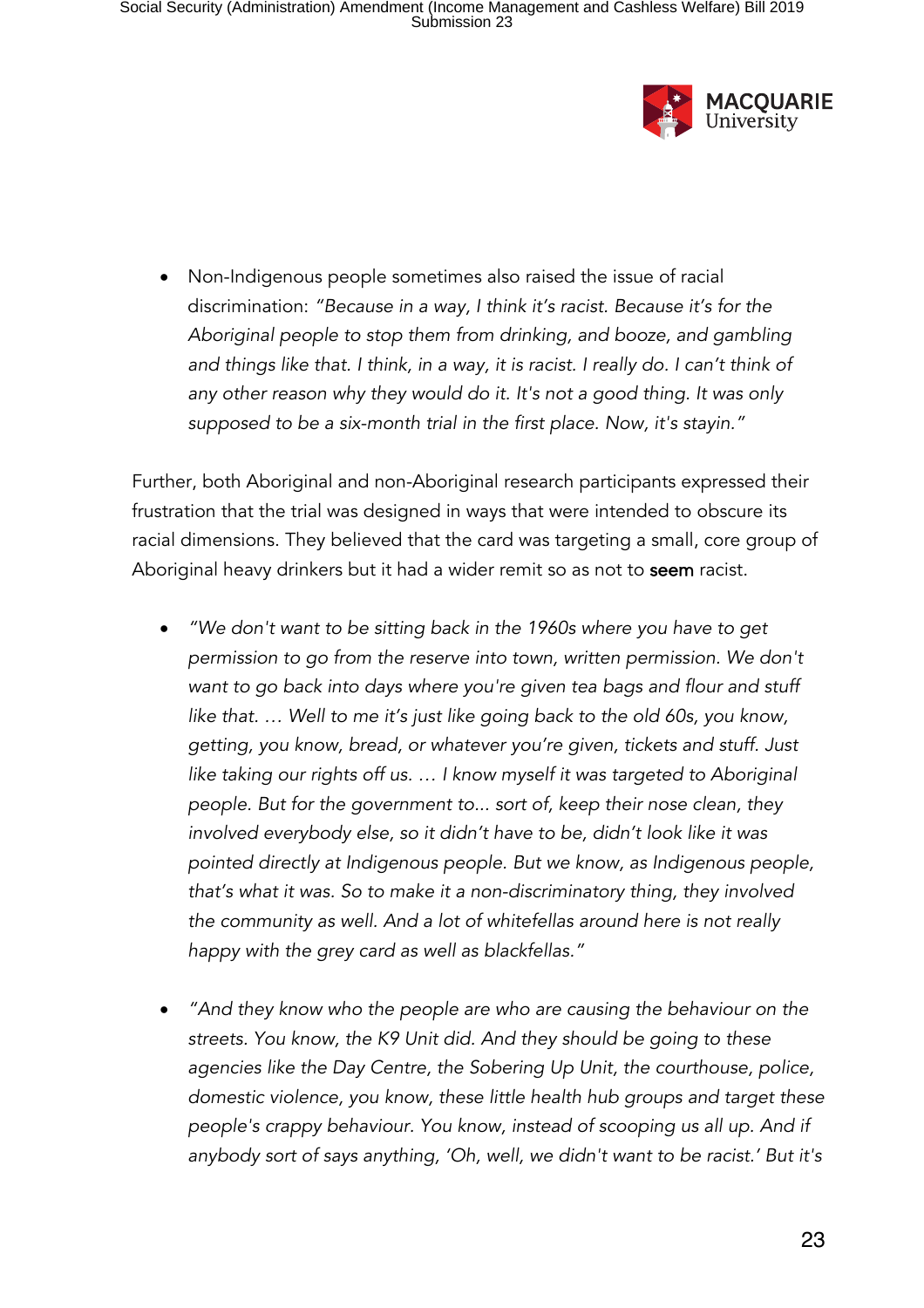

*not racist to target people's crappy behaviour. Why didn't they get those names and address the alcohol problem, and place those people on the card, rather than placin the majority, you know? But like I said, it looks as though we are being punished for somebody else's bad behaviour, you know? But with that there, that would be direct discrimination, like, to target people."*

• *"And they bring this grey card out, for some unknown reason… because like I said to you yesterday, they were mainly targeting Indigenous people. But because the government's saying, 'Oh no, we can't target these guys, we have to actually target some other people as well, so ...' It just takes the rights away from us."*

The introduction of the CDC can also be seen to have affected complex local race relations. Many of my interviewees made a distinction between Indigenous people they sometimes termed "transient people", "tribal people", or in very respectful terms as "traditional people", and other Indigenous people sometimes termed "urban people", "township people" or "local people". While this is a sensitive issue, it is important to include mention of the fact that a number of research participants spoke very passionately about the relationship between the two:

- *"It's as if we are being punished for somebody else's bad behaviour, because they went by statistics. So those statistics are, were used against, like, the township people — when it was transient people."*
- *"But when you think about it, all of these statistics that's gathered on to support this card, we're basically getting punished for out-of-towners. Like the locals, we don't use the Day Centre, we are not in the Sobering Up Centre 24/7 or the hospitals or Town Camp, and those statistics are gathered up to support this card. The people that are doing good by it, we was suckered into believing it was a trial. Now that those statistics are all*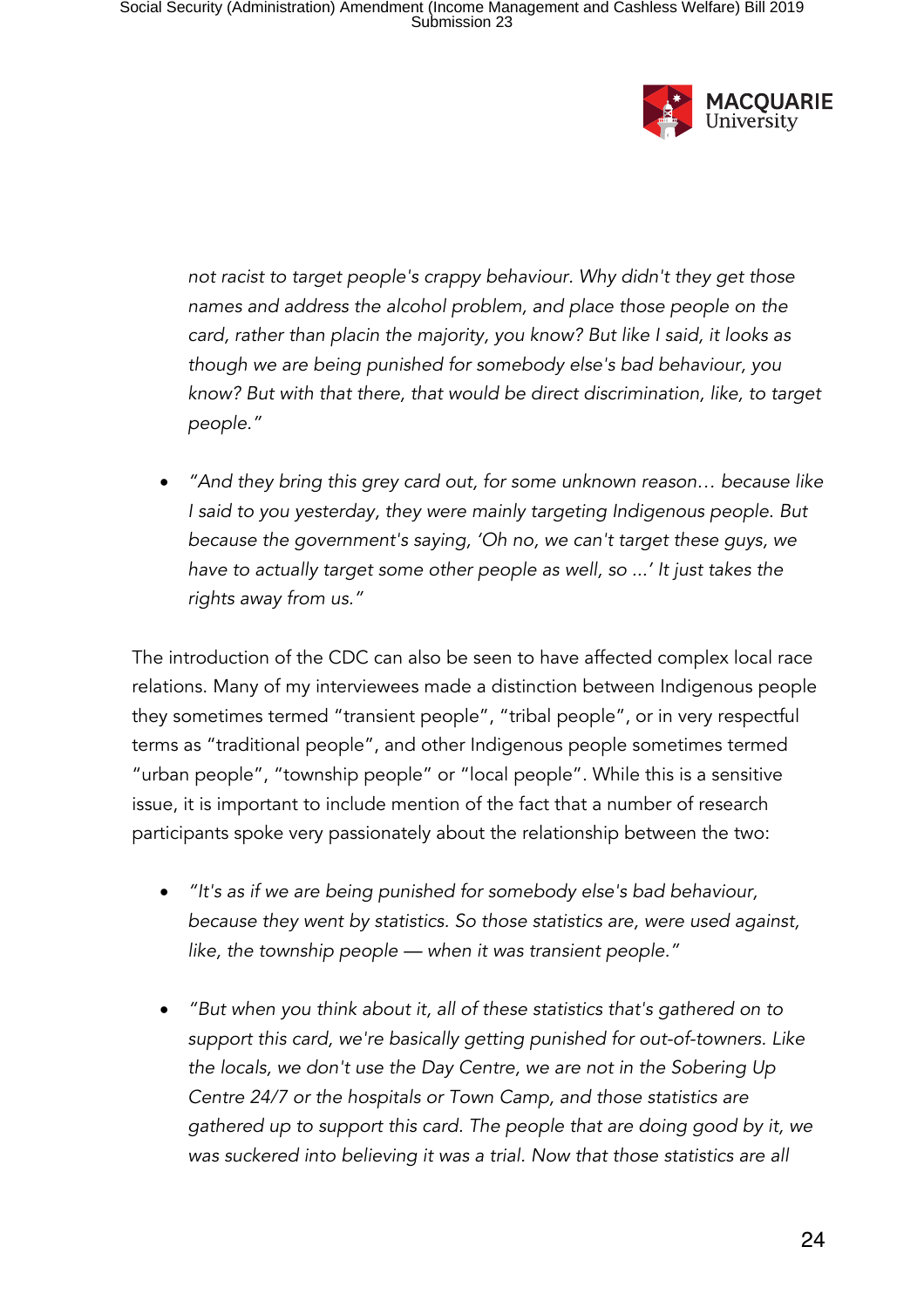

*gathered up, it's kept the trial going, and it's not fair on us locals because were getting punished for bloody out-of-towners, the people that's got no residentials in this area."*

The introduction of the CDC also affected some race relations more positively. A non-Indigenous opponent of the CDC told me:

• *"I'd heard about the Northern Territory card and always thought that was a horrible thing to do to people. But um, somebody [an Aboriginal person] said to me once, 'You're only feeling like this because finally they do it to white people as well.' I said, 'No, I've always felt it was the wrong thing to do.' … I think for a start, yes, it did bring the Aboriginals and the whites closer because we were working together with a single aim. But everybody's just so tired and exhausted from fighting and it just doesn't make sense that we're not getting listened to."*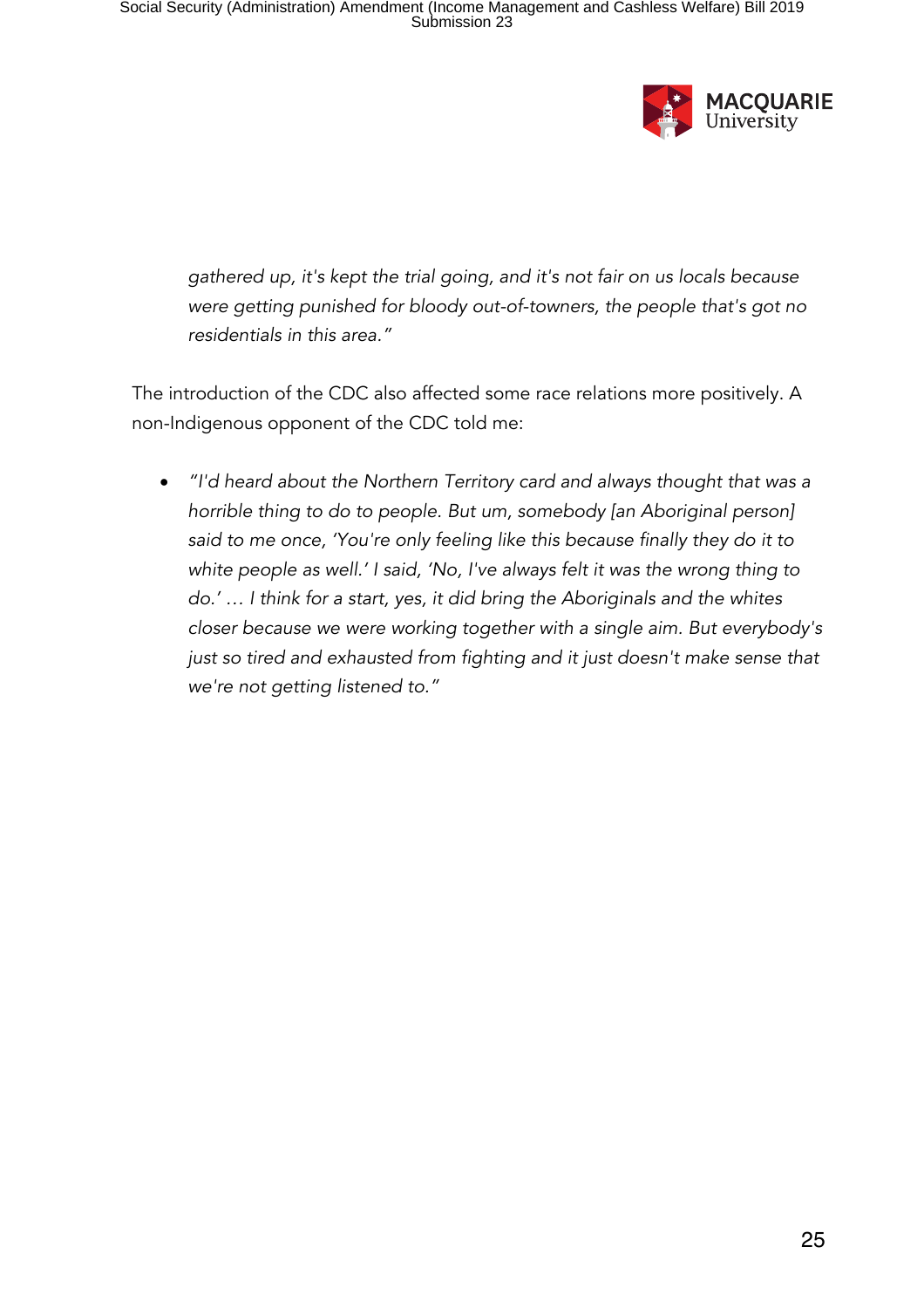

# 4.3 "The government con us in, I reckon." Perspectives on the trial's extensions

The CDC trial was initially 12 months long. It was extended for at least another 12 months in March 2017, prior to the release of the controversial final evaluation report in August 2017, but after the release of an initial 'Wave One' evaluation report in February 2017. In February 2018, legislation was passed which extended the Ceduna and East Kimberley trials until mid-2019.

Research participants were both cynical about, and frequently confused by, the process by which this policy had twice been extended. The following comments were made by Aboriginal research participants:

- *"When Aboriginal people hear the word 'trial', we know that it's being introduced, it's permanent."*
- [How did you first hear about it?] *"It was a letter. And this grey card, going to be for a year trial. … Which the government con us in, I reckon. … Nah, we have had it for one year now, going on two years, like I say. … We've got no money. Got to depend on the grey card."*
- *"The trial is meant to end! … I don't believe politicians or politics on the matter because they're supposed to be helping out the public. They've made everyone's lives more harder."*
- *"I… always thought it was a trial. Twelve months. And it's still going!"* [I explained the extension to mid-2019, which had just been legislated at the time of our conversation.] *"Rubbish. I reckon that's rubbish. He was here, the prime minister, he was here. He said, 'it is a 12-month trial'. But it went over 12 months. 2019, it's going to finish? I reckon it's taking away people's rights."*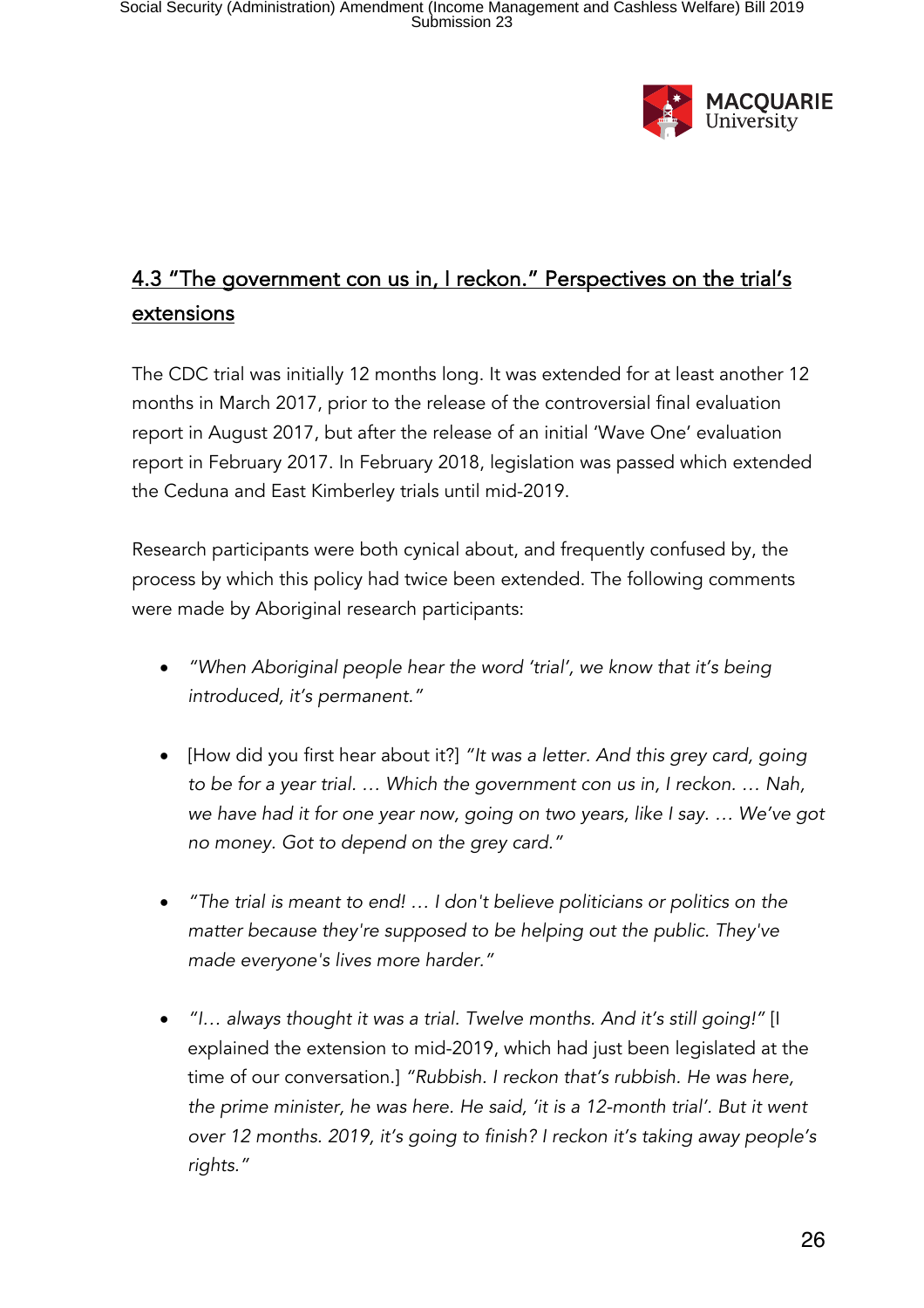

- *"Because I was a bit disappointed in the card, I just didn't want to go to any meeting. But from what I heard, it was just a trial. You know? And I think the trial was, they wanted it... I don't think they wanted the feedback from us, I think they wanted the feedback from the council maybe, or the local Aboriginal corporations like CAC [Ceduna Aboriginal Corporation], Koonibba. … I want all my people here to stand up and just rally against this grey card, and saying, 'No, we don't want it'. Because they told us it was just a trial for so long. And it's just ... I think it's going to be continuous. We don't want that."*
- *"Nah, I don't agree with the card. I did agree in the first place when Alan Tudge told me it was a 12-month trial, but after that they went behind our backs and just continued it."*
- *As soon as I got the card, I saw the expiration date: 2019, I was thinking, "Oh my God, everyone got suckered in to sign up for this card." Just, you*  look at the expiration date ... it's 2019 it will expire. Nah. This card is not fair. *It's basically controlling .. to the people that was on the rations back in the day, it's a insult.*
- How did you hear about the trial being extended? *"That was through the media, I heard about that. I thought, We've all been had. We've all been had. We've all known for a while back, I think, how long was it supposed to go for? Originally? … So when the first six months came around, it just always felt like a let-down. You know … it's only gonna go for six months, we'll come through this, and then it's like, no, we'll tack on another six months, yeah. Another twelve months, yeah."*
- What did you think about the trial being extended? *"I wasn't too happy about that, because, like, I thought it would have worked out in that way,*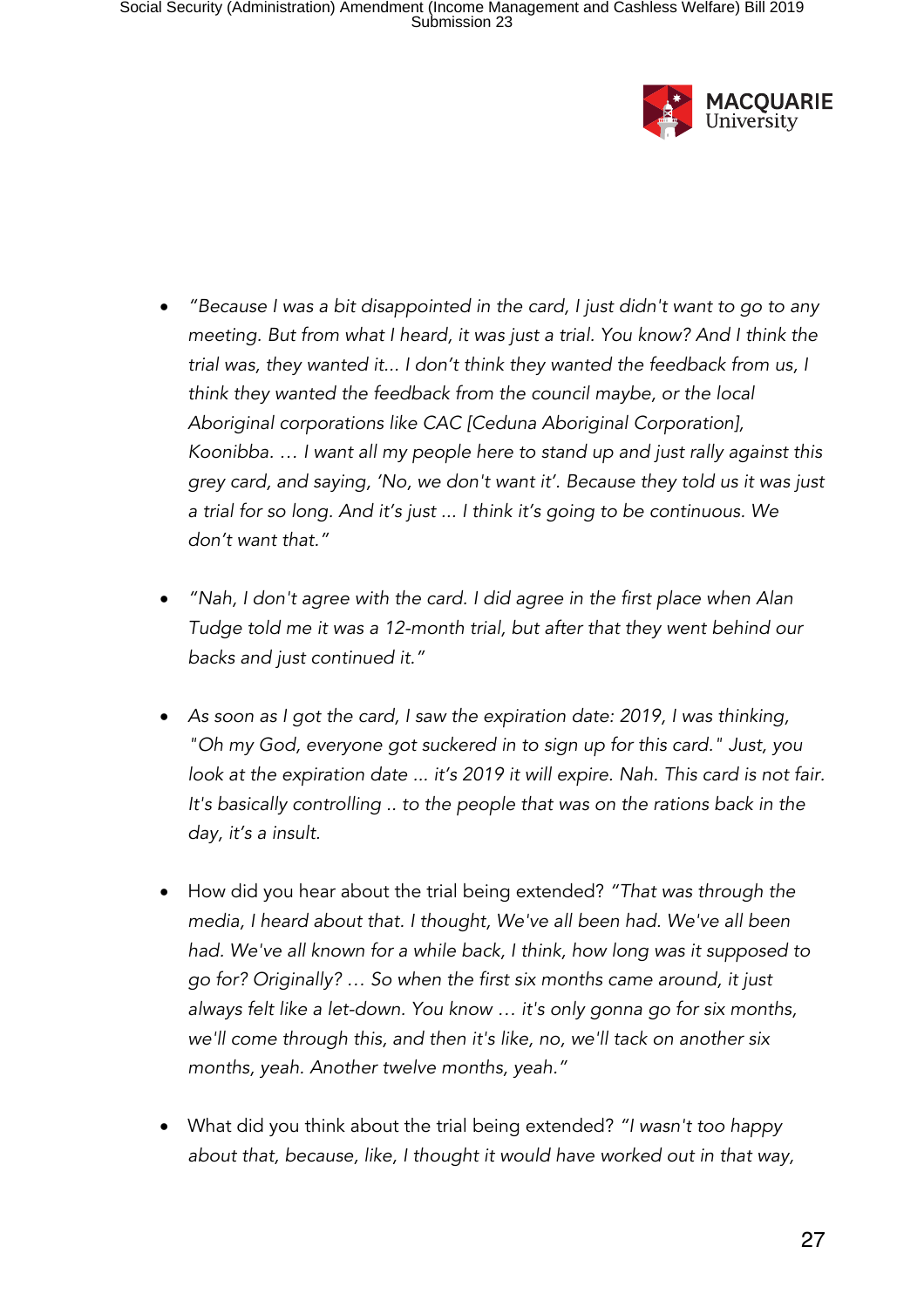

*where they just said it was a trial and prolonged it, just to keep us on there longer. ... Because I thought it was coming to an end, and I thought, yes, no worries, everything will go back to normal, you know."*

Non-Indigenous research participants commented:

- *"So the first we heard about it was in the local paper, but they were only talking about Basics Cards. Never heard about cashless welfare cards restricting anybody else, sort of thing. It was basically for the people that had alcohol problems. They were supposed to be voluntary and targeted. This trial is completely different to what the people that were interested in, it seems. Everything about it has been dirty and has been tricky. … everything leading up to it was not anything like what [we've] got."*
- *"Because they said at that meeting at the* [sports] *club that it'll only be a sixmonth trial, and then all the sudden it was rolled over to the 12 months. After that, it was rolled over again. It felt like there wasn't much evidence for it to continue. It took that long before— even after six months, people still hadn't received their card. How could they go on figures that not the whole community was on it already? Of course, it looked like it was a success because not all the people were on it. So you weren't seeing results to its fullest. … The people that are saying it's all good and all awesome and that, aren't the people that are on it. They don't know what it's like … ."*
- *"Because I said to someone at that stage, 'This isn't only going to be a year.' Why is it, why doesn't it* [the card] *expire until March 2019? It was just something else they never thought about: we could actually read."*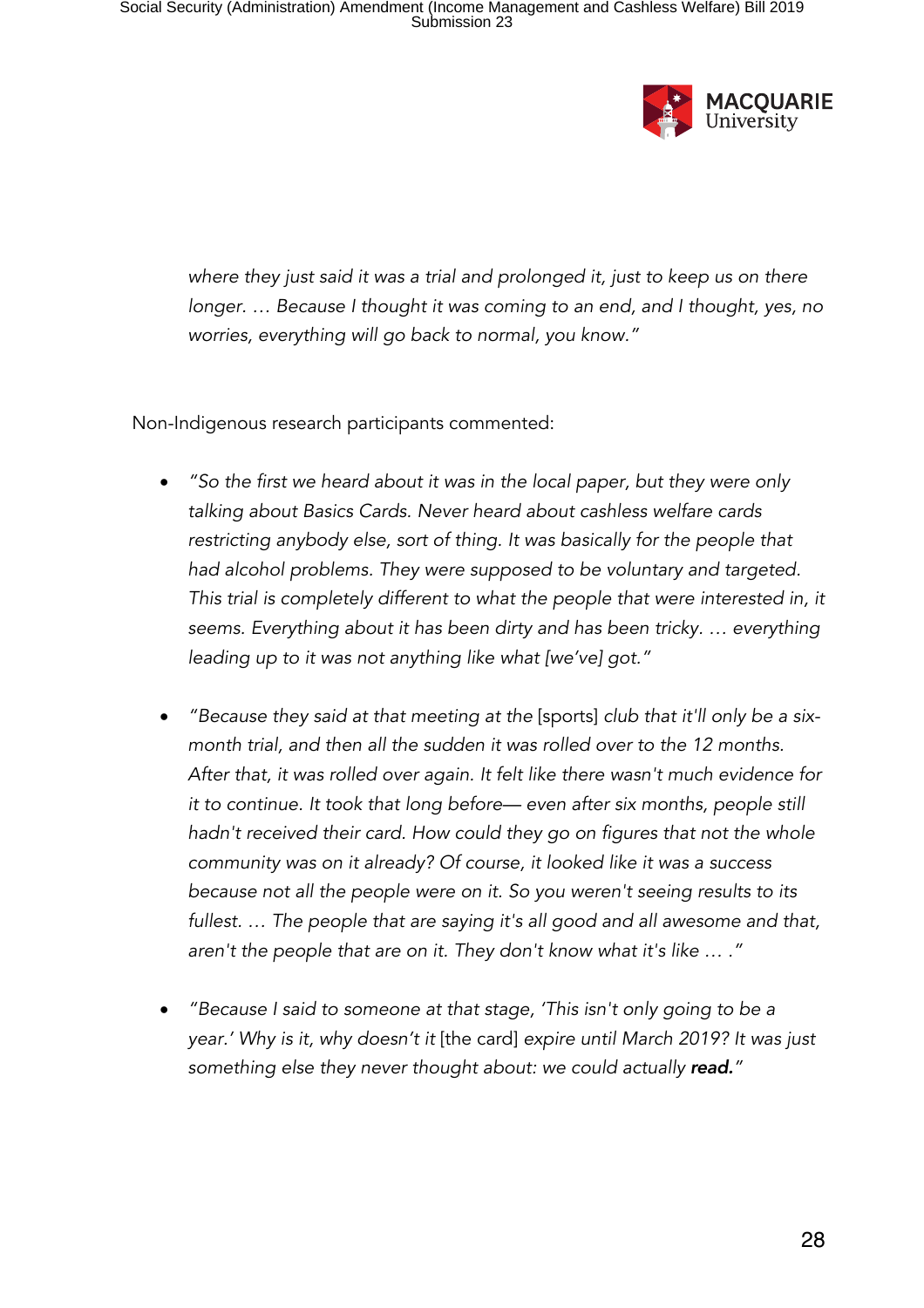

### 4.4. "It's an insult." The question of shame and stigma

#### Background:

The ORIMA final evaluation report states "in the quantitative survey, only 4 % of all participants on average across the two sites explicitly raised 'stigma' or 'shame' associated with the card as an issue at Wave 1 (6 % did so at Wave 2)". <sup>11</sup> However, the issue of shame and stigma is extremely complex, and a short survey is an inadequate instrument for capturing experiences of this kind.

Anthropologists have long noted that the meaning of shame or 'shame job' in Aboriginal Australian communities is quite different to how the notion is used in the broader community. In Aboriginal English, 'shame' (*kunta* in Pitjantjatjara) might refer to an experience of being distinguished as an individual, for good or bad reasons. For example, I talked with a young person who collected a NAIDOC Week award on behalf a relative. The experience of accepting the award on stage was described as 'shame', even though it was a happy moment. Anthropologists argue that this can be partly explained by the cultural value placed on egalitarianism—on everyone being treating the same. Because the CDC was issued to so many fellow relatives and community members, when I asked about the issue of shame in Yalata, most of my research participants shook their heads there was no shame involved; everyone was on the card. For example, it was explained to me: *"Just usual, I suppose. Like the Medicare card and everybody uses that. Like that to me, you know, you're not shame."* 

In Ceduna, the issue was quite different and many research participants shared their perspective on finding the card an "insult", of feeling "targeted", of involvement in the trial being "degrading", of being regarded as lesser by those implementing the card trial ("they think we're rubbish").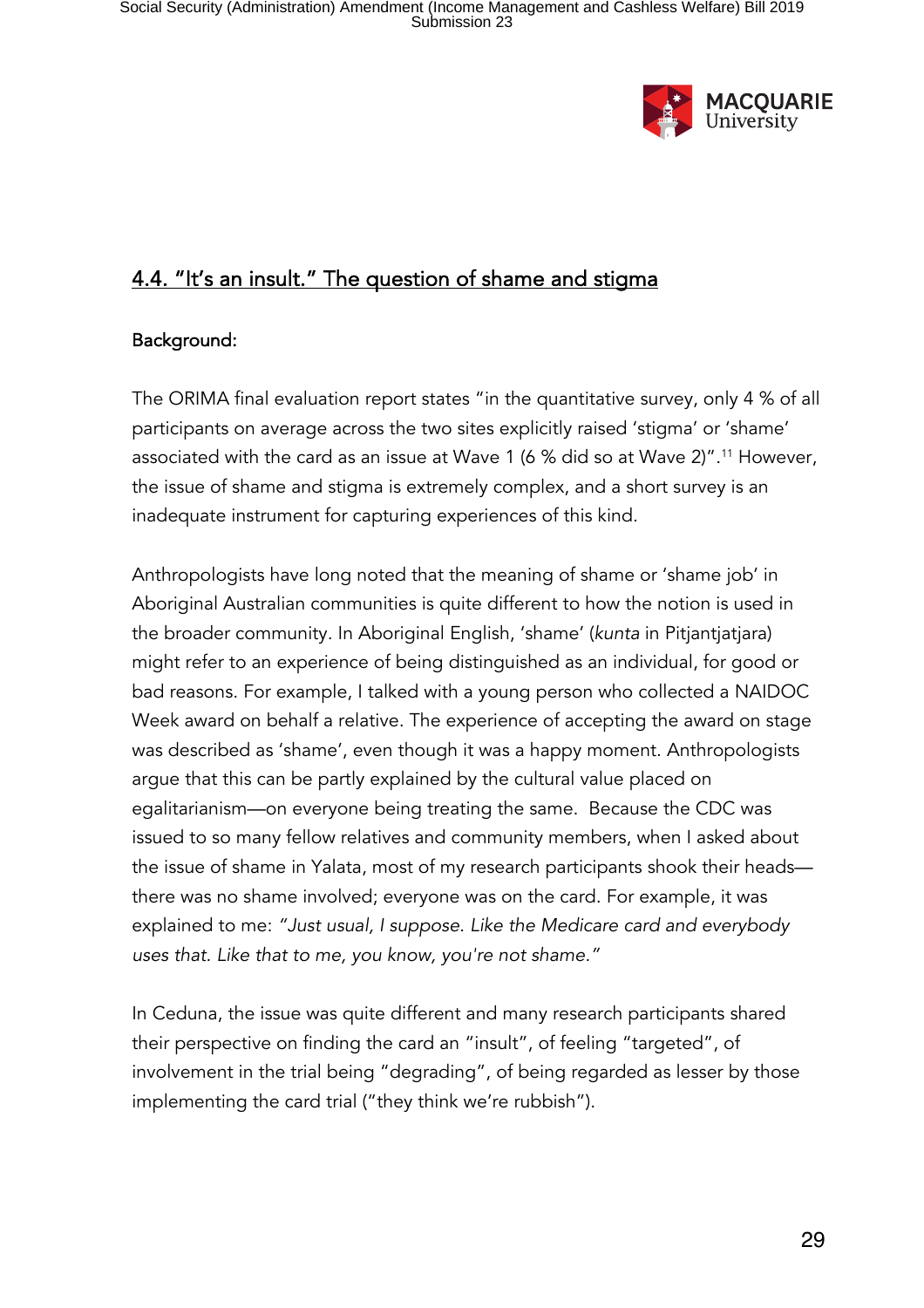

#### The following comments were made by Aboriginal research participants:

- *"When I pull the Indue card out ...* [sighs]. *I tell them ... It makes me shamed I come to the shop. There are a lot of people standing back looking: they got money in their pockets, you know. Then I thought, 'I wonder what they're thinking, you know?'"* [A relative interjects, saying, in effect—you don't smoke, don't drink, hardly ever go to the pokies.] "*Yeah. I'm still hit with a Indue card. They're taking the responsibility away from me. From* my *life I reckon. …"* [The relative interjects again, asking about 'pride'.] "*Yeah and my pride and ... I was very respectable woman and always there for my children. Tell them, I'll be there for my kids and tell them ... I've always been there for my kids. If anybody messes with my kids. ... I don't like [the Indue* card] *because I've been working all my life."*
- *Yeah, first time it came out, made me shame. But then big mob got it!*  [Laughs.]
- *"So I do me shopping. And I've got money in there, I checked."* [Another person in the conversation says, "*And then you haven't got enough to pay for the shoppin, and you ring back up and the amount's supposed to be in there?"] "Nothing! I gotta put everything back. It's shame, I've got to go right down to the* … [back of Foodlands, to put all the food back]."
- *"The shame was that, at first. Now, it's become acceptable and people don't even look at it as shame anymore.* [Did you feel that shame?] *Yeah, I did. I felt like I was, what do you call…? A stigma was attached. You were being segregated. You know, you were looked down upon, but now things are just sort of changing and it's become acceptable, and I mean, 18 months later, it sort of has."*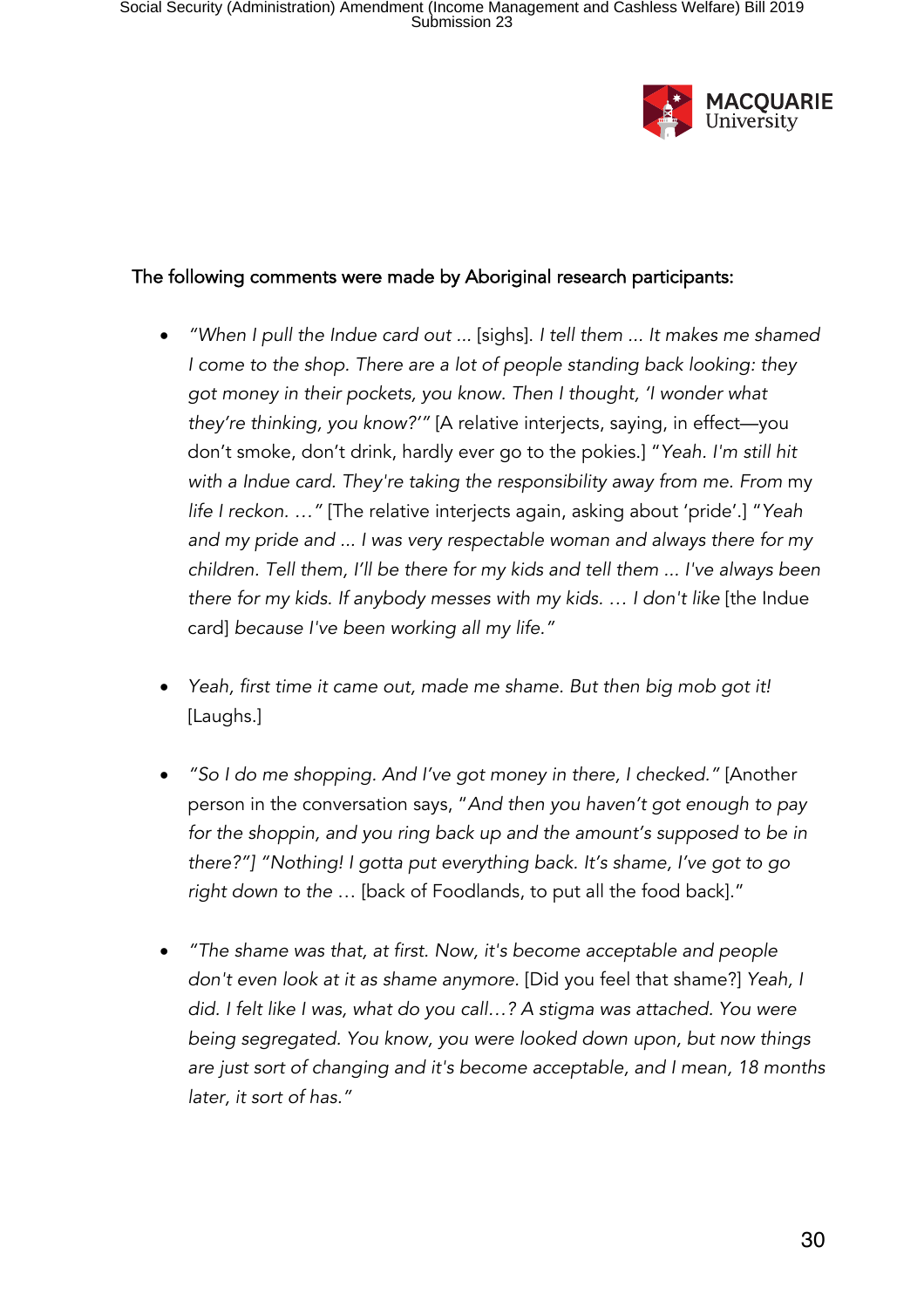

- We were talking about a situation where a research participant was having trouble knowing how much remained in their Indue account. They described having to put items back after the card was rejected due to insufficient funds. "*It just made me feel shame. I had to put some things back, you know, like, yes. … I find that it causes embarrassment for me, you know? … My son's on the Indue Card. He finds that shame, embarrassing."*
- *"Yeah, I felt like that. Shame job. When I first, because I haven't been on it for that long, you think, 'Oh, you know, druggie.'"*
- *"[[W]e all just got categorised like that. It's a different thing if [you] got reported to DCP* [Department of Child Protection] *or you had so many whatever reports about you, not looking after your kids and stuff. But as for the other mothers who do know how to do things like that there. We just got chucked on the Indue card and that's it."*
- *"I just feel like I'm another person to blokes that's got regular job, and me, pulling the grey card out in front of them, that's embarrassing. 'Oh, he's on the Indue card,' you know. So anyway ... Yeah, you get your little smirks and stuff like that around the place, you know. Fellas thinking, 'What are you on the Indue card for?' Ask the government that! You know. They've given us Indue cards because they've taken away our rights, simple as that."*
- I was in a conversation with two cousins about the card, *"Make you feel*  kunta*?"* one asked the other. The other replied slowly, thinking about it: *"Well, some people it might make them feel like that there, you know, because… I just, I have got no choice but to use it, I just use it. … Like a lot of people, when they first was on the card, it was kind of degrading and shame. They actually felt embarrassed going into the shops, to pull out the card. But like I said, me, I'm not. But there's a lot of fella that would be, feel*  like that there, they would feel that, and hesitate, probably look around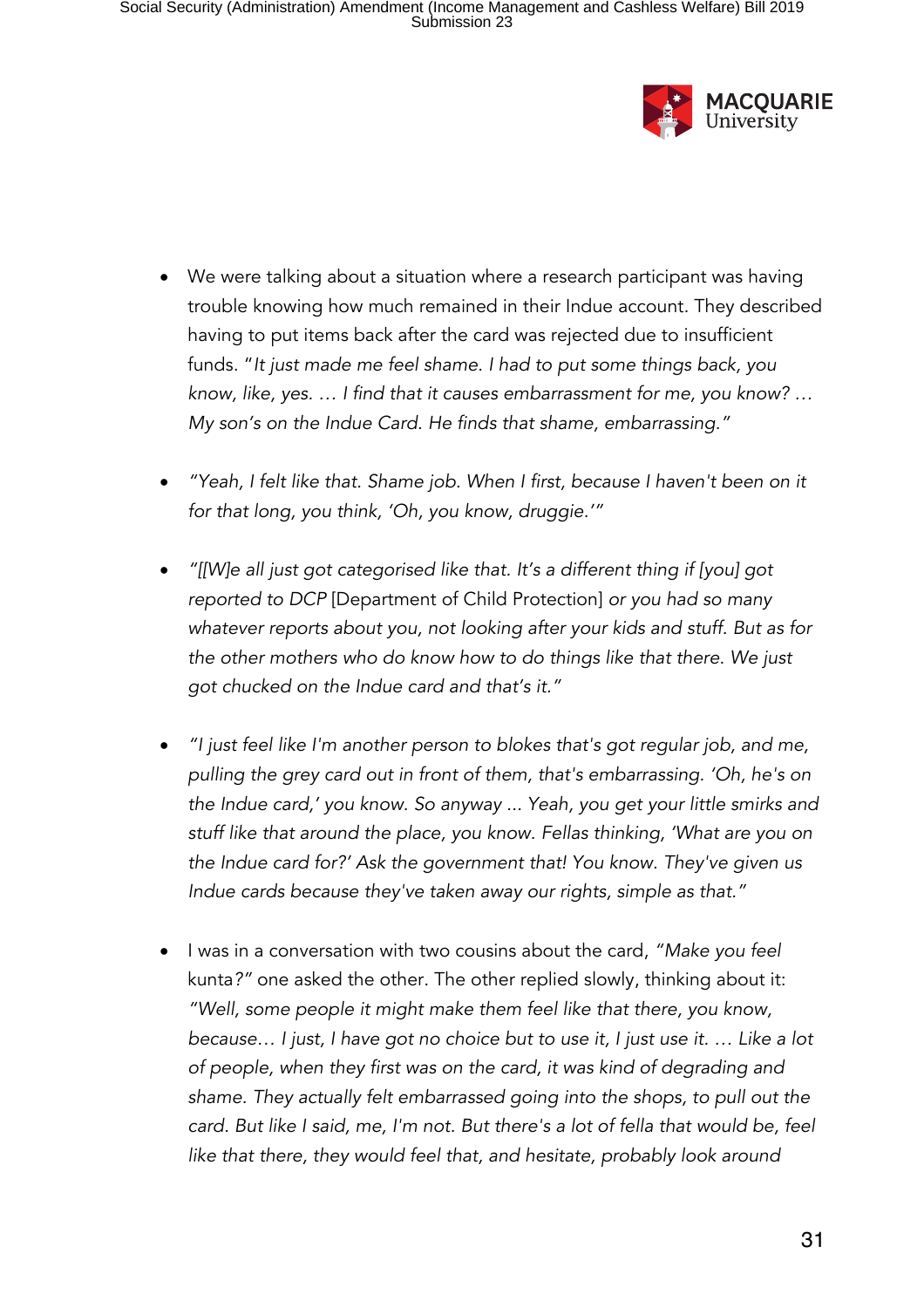

*before they pulled the card out. It's just after a while, you sort of get used to it, and you think, well, the card is there for bills."*

A non-Indigenous research participant relayed to me that on seeing the flash of silver-grey, they automatically thought, in a judgmental way, *"Oh, you're on the card."* And then they reflected to me: *"And, I'm on it!"* Other non-Indigenous research participants commented:

- ["Is there some stigma around being on the card or some shame?"] "*Yeah. Especially if you're going to like a op shop* [(second hand shop)] *and you go to use it there. I really feel it there.* ["I wonder why you feel it there?"] *I don't know, because they're elder people and they're very well respected in the community. They've got all these different views on the card, like a lot similar to the mayor. It makes me feel like I'm a drug user or something like that because I'm on the card, where it's not the case at all. So that's why I think that it's sort of stereotyped there that if you're on the card you're ... When you could just be a simple Centrelink recipient."*
- *"Since I've entered the mental health system, I've had to deal with a huge amount of humiliation. Welfare card's nothing."*
- ["Is shame or stigma an issue?"] "*Not anymore. It was. But like I said, the shopkeepers and that around Ceduna and around the area where's it been used the most have gotten used to see it. For a start, it was awful… ."*
- An interviewee told me about a worker in a local business: "*When you produced your Indue card, she'd give you a filthy look, but … until I rang head office in Adelaide and told them about this lady and she accepts it now. I knew her name and everything. I rang head office in Adelaide and said, 'Listen, there's a woman up here in* [name of local business], *doesn't like people using their Indue card … she just gives you the filthiest look.' …*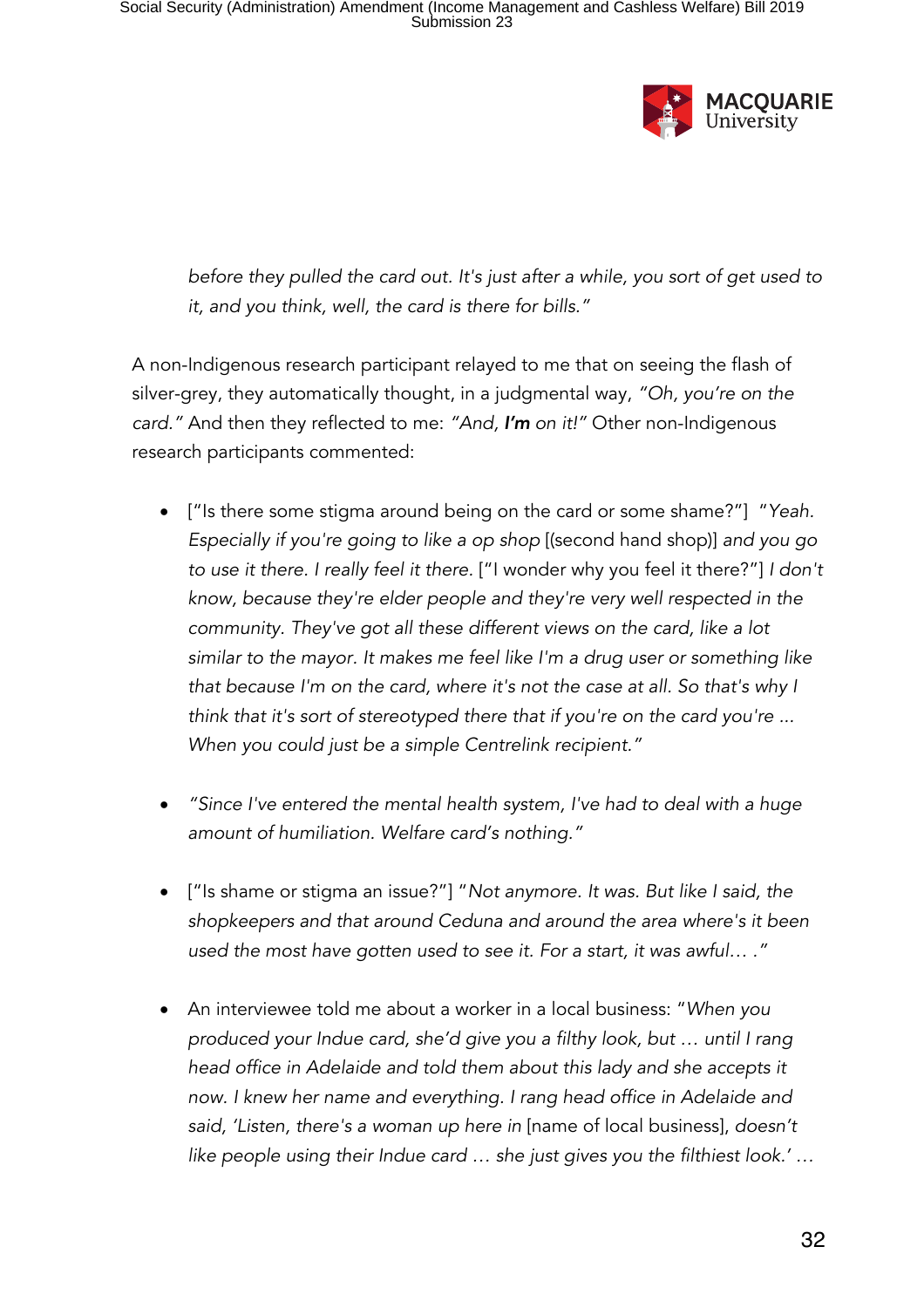

*I'm still payin for it! I'm not walking out of the shop, taking the milk! I just couldn't understand the point of view. I had to talk to my job network people and they said, 'Well you can only ring the company that she works*  for and let them know that she is giving you such a filthy look.' And I wasn't *the only one. I know other people were saying, 'One woman gives you such a dirty look.' Cause you're on the dole, I suppose, you're nothing better."*

• *Yup. Yup. When we're in town and we show this grey card, we're really identified. We really are. Yeah, we really are.*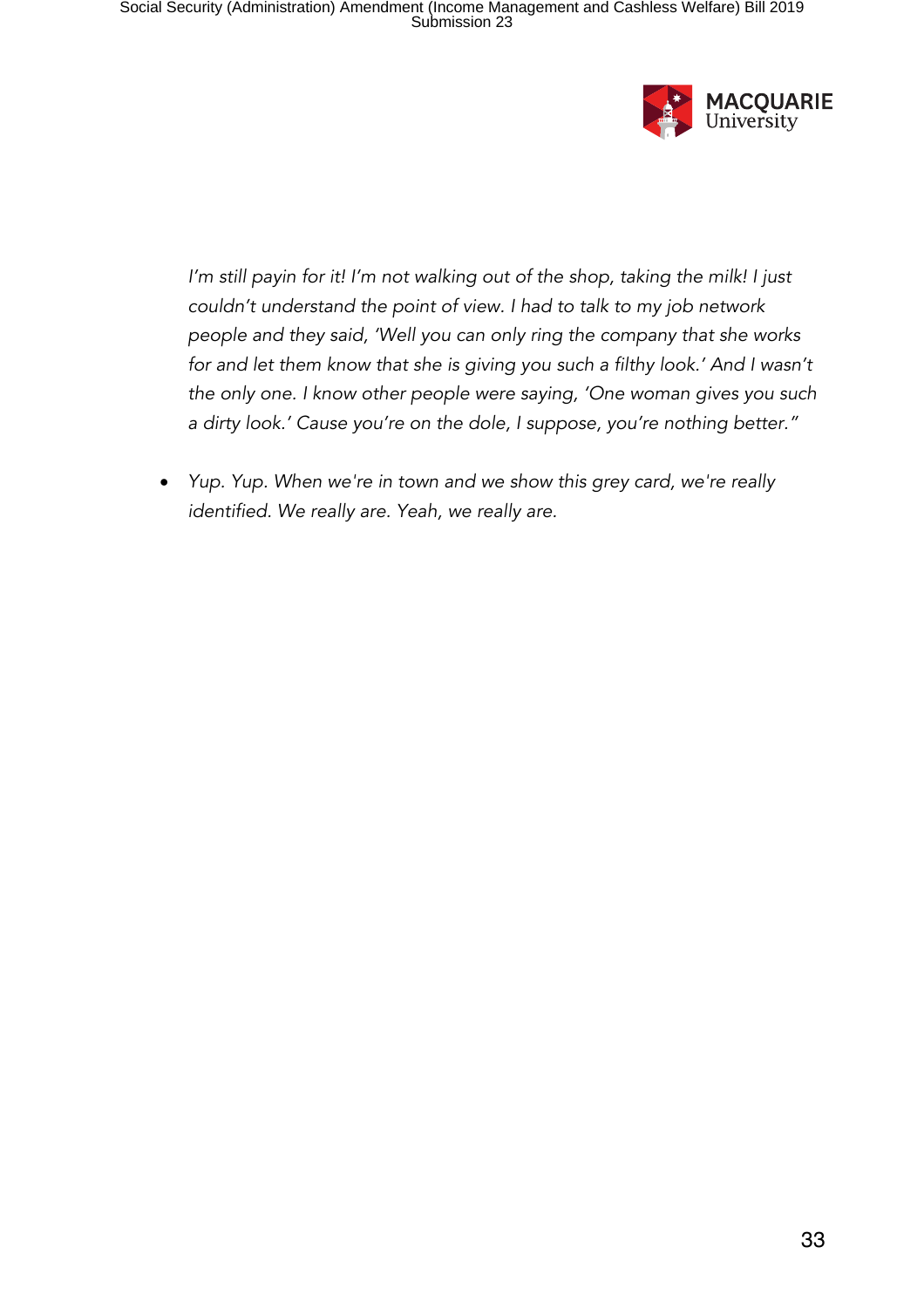

# 4.5."Drunks gonna drink!" Getting around the card

I asked research participants if it was possible to get around the card. One person, living in a household of heavy drinkers, shook their head ruefully, saying, "Drunks gonna drink!" Other Aboriginal research participants told me:

- *"They're clever, Aboriginal ones are. Lie and sneak and know. They've been to Whyalla, they come back with lots of grog. 'Eh, where you mob get that, you're not allowed to…' 'Yes, but get it through our grey card.' So there is a way."*
- *"They're trying to stop people from drinking. When they made this stuff.* [The speaker is pointing out that alcohol was introduced to Aboriginal people as part of colonisation]. *They made the alcohol. And it never stops. You can't stop people from drinking."*
- *When you think about it, the people that ... Since this card has come out it's only made people smart. They know how to do the loopholes and it's not stopping the people that enjoy the alcohol every week. It's never stopped them.*
- *"Yeah, the card is no good. And it doesn't work, it just doesn't work because people, they find many ways of getting the money around and getting the cash in hand."*
- "You reckon people can get around the card?" "*Of course, they can! They think blackfellas is stupid. Blackfellas not stupid. ... They walk around like they don't know nothing, but they smart. They know to use their brain."*
- *"What they'll do is they'll go buy a laptop on the card and then flog the laptop."* ["For cheap?"] "*Yep. Cheaper, yeah. Well, they buy radio or they buy a telephone. What do ya call the…? An iPhone and then they'll flog the*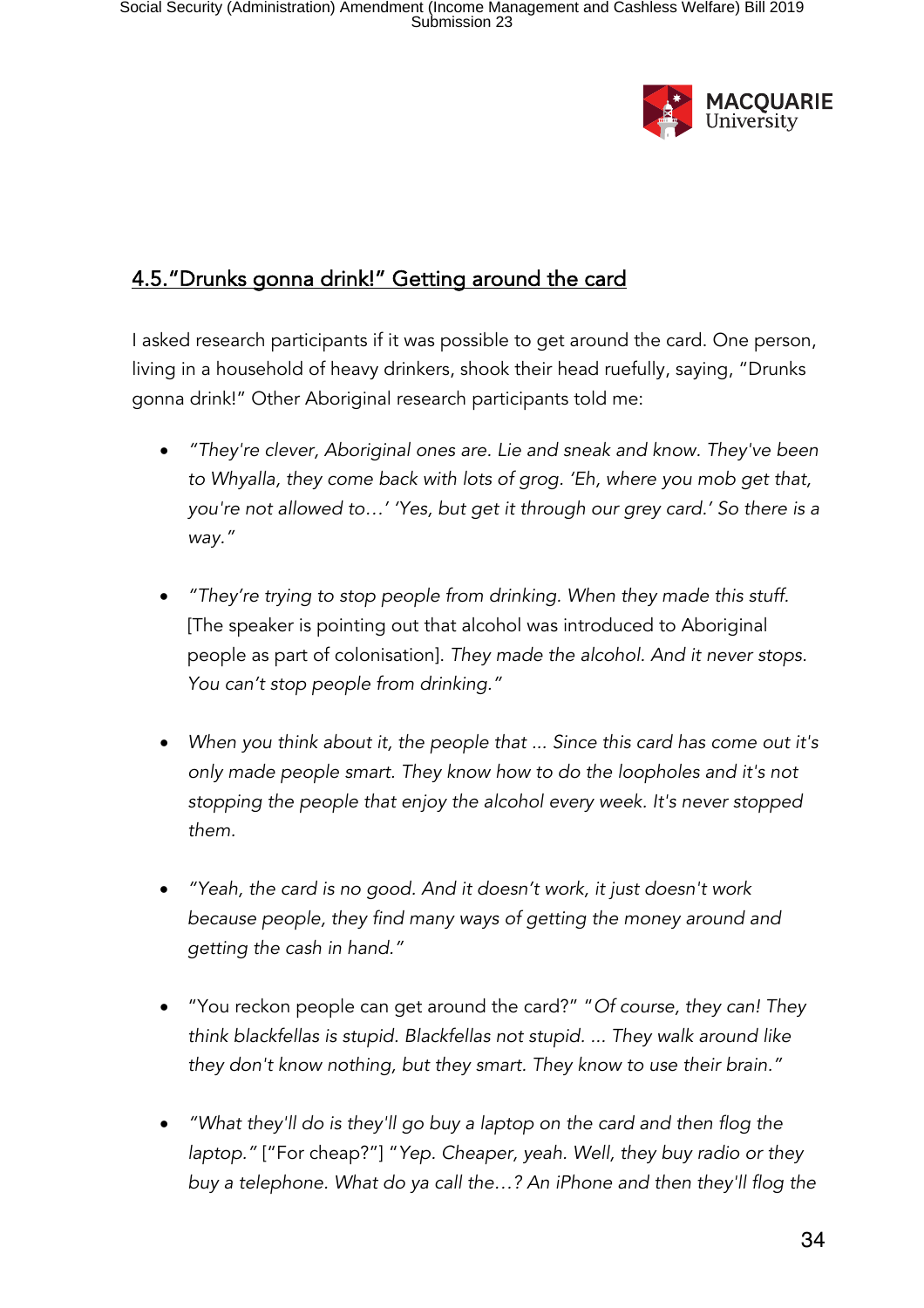

*iPhone for less to get money to go to grog."* ["Have you seen people do that?"] *"Yes, I have. And I don't ... You can't blame the people that are ... you know. It's against the rights, human rights, because they should be able to do what they like with their money. The government's saying they can't and they're making the decisions like they did years ago when they took the stolen generation away. They're making the decisions, which is not fair. Not fair."*

- *"And all come together, you know, and chuck in a little bit here, little bit there… But it's like 20 people to one carton of beer … Say 15 people… And then they have only have two cans each, out of a carton of beer. So, they don't really get drunk anyway!"*
- I was visiting a person, whose relative rested on a bed on the verandah, heavily intoxicated. The drunk person joked with me, *"Chuck in, chuck in, chuck in!"*
- *"You go down the street, there, you got everybody, all looking around. [They are thinking:] 'How I'm gonna get money, how am I'm going to try for this card? Who's card can I put it in?' They're thinking down the street, those people that got paid today, 'Who's got that money in the card?' They're thinking really hard, 'How am I going to get this money in my hand?' Because I can't get anything with the card but, like what I really, really want…'."*
- *"And the thing about it is people who are elderly and exempt from being on the card they're vulnerable targets of assaults. And, only recently, like a couple of months ago, a lady had her arm broken from her own son. … To support their habit, like. It's ridiculous."*

A sample of non-Indigenous research participants are quoted below: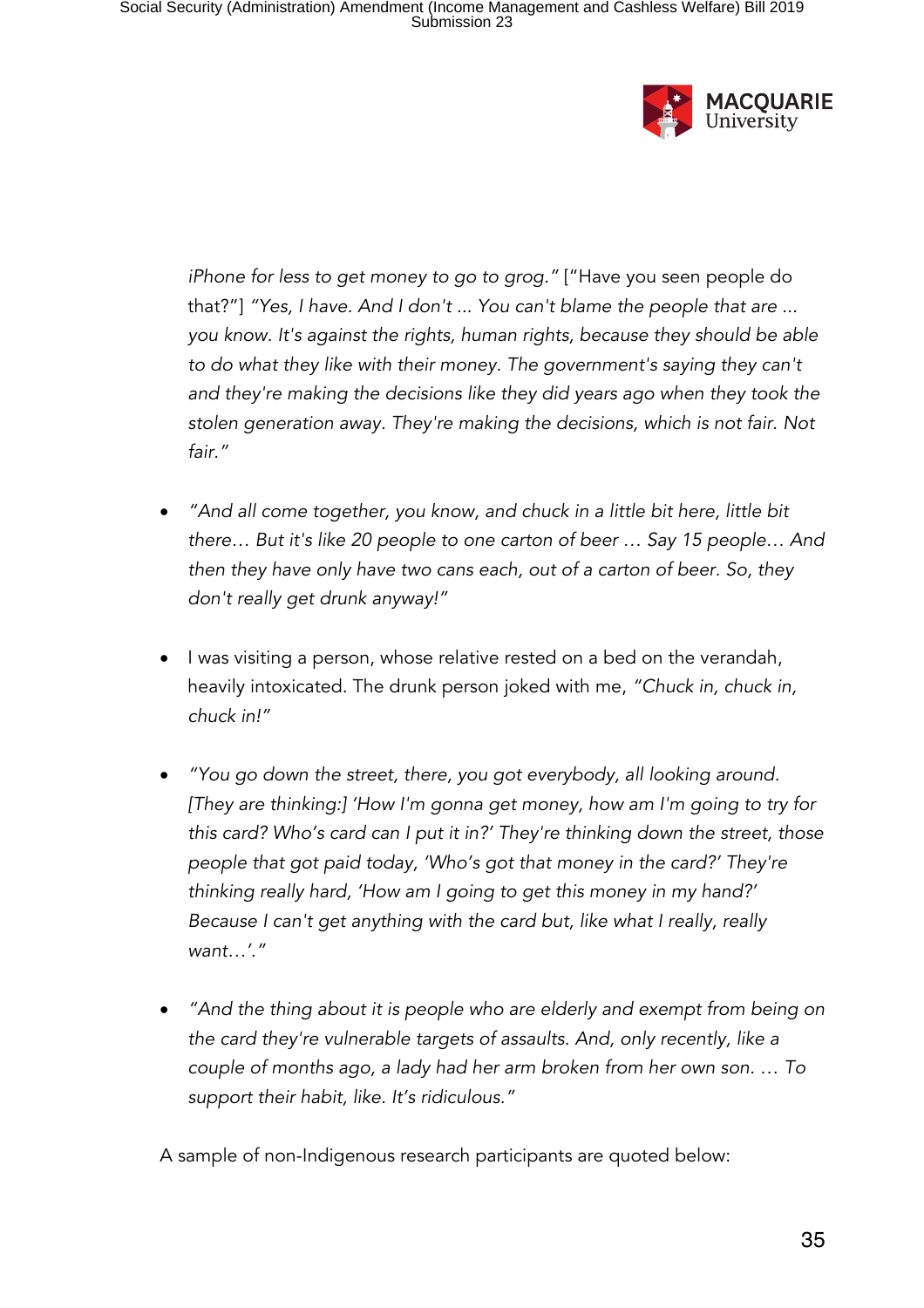

- *"Of course they can* [buy alcohol], *yeah. Because they've got that extra bit of cash, see. People chuck in, drink their life away. … What they needed to build here was a rehab centre for people to actually go in, not send em away to be away from their families. I know from my ex-partner: he was went away for rehab. He was missing his family, got out, and went back on heavy drugs. If there was a rehab center here, instead of a Hungry Jacks, he could have probably would have put his mind to it. Could have done daily visits or something. That's one thing they need to think about."*
- *"I've got a friend, who I used to work with, who, you know, [large] family … are on the card. And it's particularly when money runs out. You know, the inhouse theft, you know what I mean? Yeah, yeah. It's hocking things, yeah. I have noticed. "*
- *"I think there's ways around it if you're really serious about getting around it. You will. For the ordinary person, what's the point? What's the point in even trying? It doesn't work. I've tried so hard to work within their system and I'm still … not happy."*
- *"Yeah, I won't delve too far, but I'm just trying to say that where there's a will, there's a way. Unfortunately there's more unscrupulous ways and people will end up selling themselves for sex, selling drugs..."*
- *"I guess it's like anything. There's always a way around it. Like, "Hey, I'll fill up your car and give [me] \$80 cash, and you know you use my card and put \$150 fuel on it."*
- *"I have bought large ticket items on my card, received the cash for it. I did it twice. … And I think if you're in a position where you can saddle up with someone who's got some kind of ready income, and who's able to do little things like that, well and good."*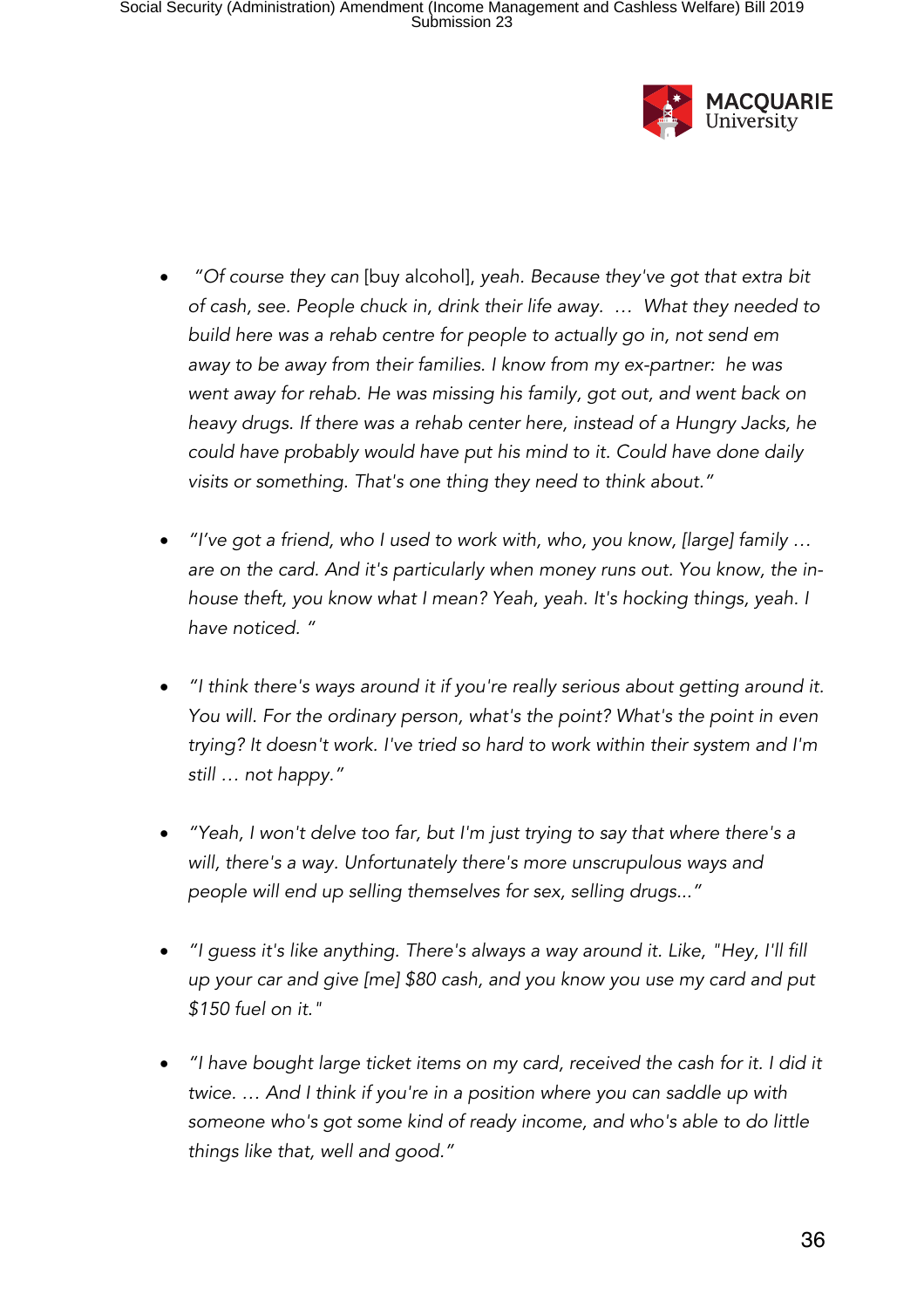

# 4.6. "It's the trepidation." Practical problems with the card

Problems with the card were frequently pointed out to me. In many cases these problems were practical, which sometimes exacerbated pre-existing anxieties. In other cases, interviewees talked of a more generalised sense of anxiety arising from learning how to use the card, and the associated online system, or from *anticipating* problems with it. "It's the trepidation," one person told me, who had experienced their Indue card as unreliable. A sample of comments from research participants are presented below:

- *"My biggest threat was I buy everything in my house, like my kids' beds, my bed, the fridge, the microwave, even clothing, everything just about that I own was purchased off of this Buy Exchange* [a community Facebook site]. *You find that with a lot of community members here. When you haven't got money to go splurge and buy, you know, \$800 telly, when you can buy the same telly for maybe 50 per cent. It was creating bigger financial problems again for people. Same with beds. I pick up a bed for 20 bucks, but I might have had to pay 300 in the shop. Mattresses. Even your cutlery or your plates or couches."*
- *"Like I can deal with my past problems, I can deal with just about every problem I ever went through. When the card popped up here: that was sort of a problem too. It sort of did bring on mental stressing and stress people out. A lot of people are stressed out to be on the card."*
- *"Some places I go, I always carry my other card with me, because I just don't have faith in it."*
- *"My childcare fees, I can't pay them with a card. I've got to ring up Indue every time to pay it."* ["What's it like to ring Indue?"] *"You've got certain times to do it in. And at other times it don't work. If I can't get them in my*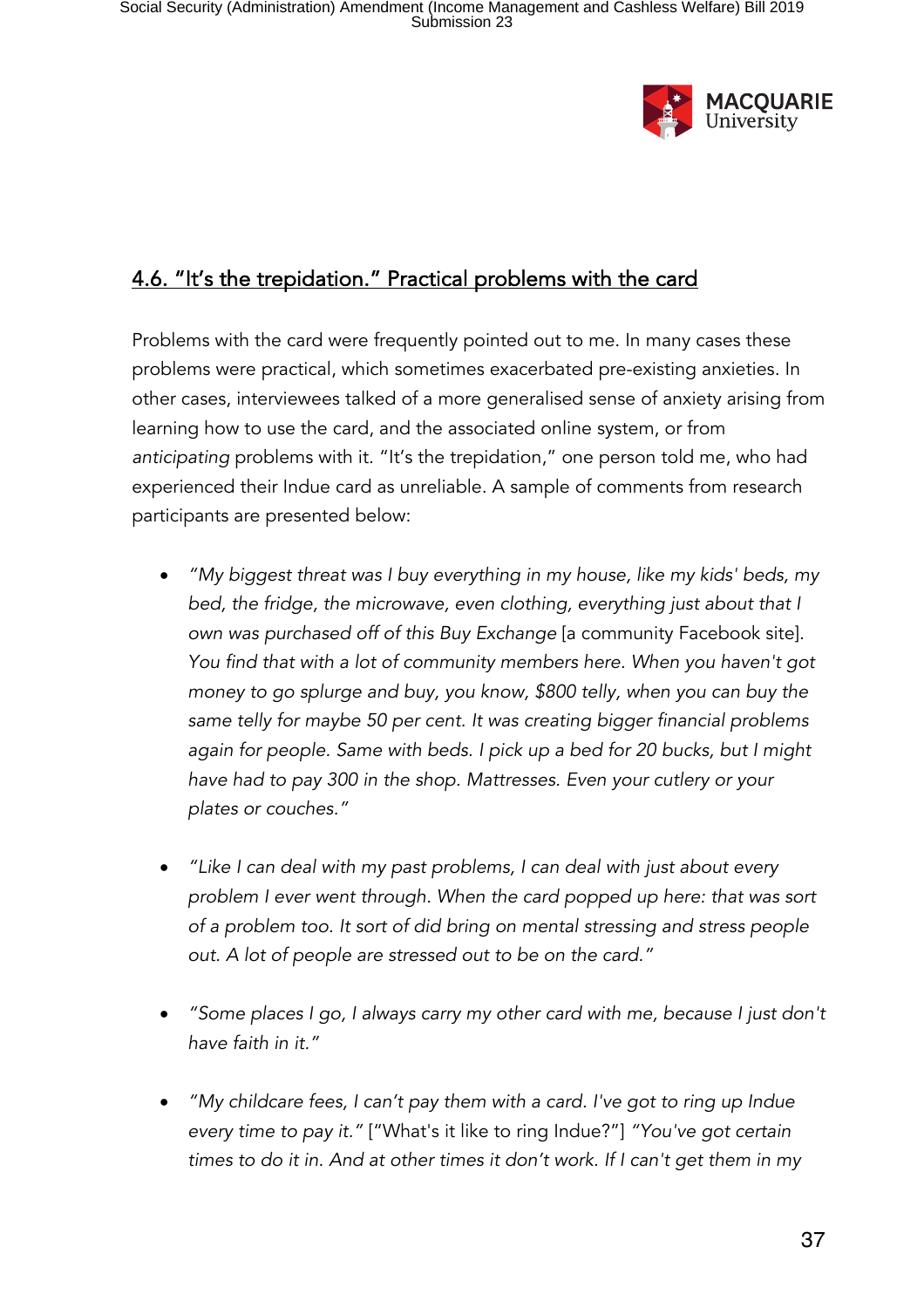

*lunch break, I've got to take time off of work. I'm losing money just to make a phone call and try to get in contact with them. And then for me to get my bill paid, I've got to fax, send, or email my bill to them for them to be able to access my funds to pay for it."*

- *"Before this card come into place, it was very easy for me to order my parts from eBay online. As soon as the card came in, I've tried to order parts, it doesn't work.* ["Like car parts, you mean?"] *Yeah. eBay doesn't accept the Cashless Welfare Card, and my car's still off the road. Now, that's a big problem. There's only two or three car yards here that's always full and don't want to really wait on that — end of the year until we can put our vehicle in. That's a big problem."*
- *"Went to pay their school fees, and it didn't accept it. Went to a supermarket, and it took me an hour for the card to actually work. Didn't know what was going on with it."*
- *"It's hard to pay electricity bills and that, on that card. They don't accept them cards. Especially when you got them temporary ones, you know? They thinking, 'What's this card with no name?' Temporary card."*
- *"I don't think it's good, because we used the card on the weekend. And it went through and an hour later, it didn't even work. And was funds in there. So we were trying to ring the Indue, like the line, and they're not even open.*
- *"Not every place in town takes it. The tip. There's a sale yard out there. And of course you gotta take stuff out there: waste. Now, there's a panel beater that won't take it because he haven't got Eftpos."*
- *"When it hit, it hit everybody hard. I got 20 per cent cash to 80 per cent in the Indue card. The post office, right, at that time didn't take the Indue card credit, so we couldn't pay for regos for cars. Not many of us had enough*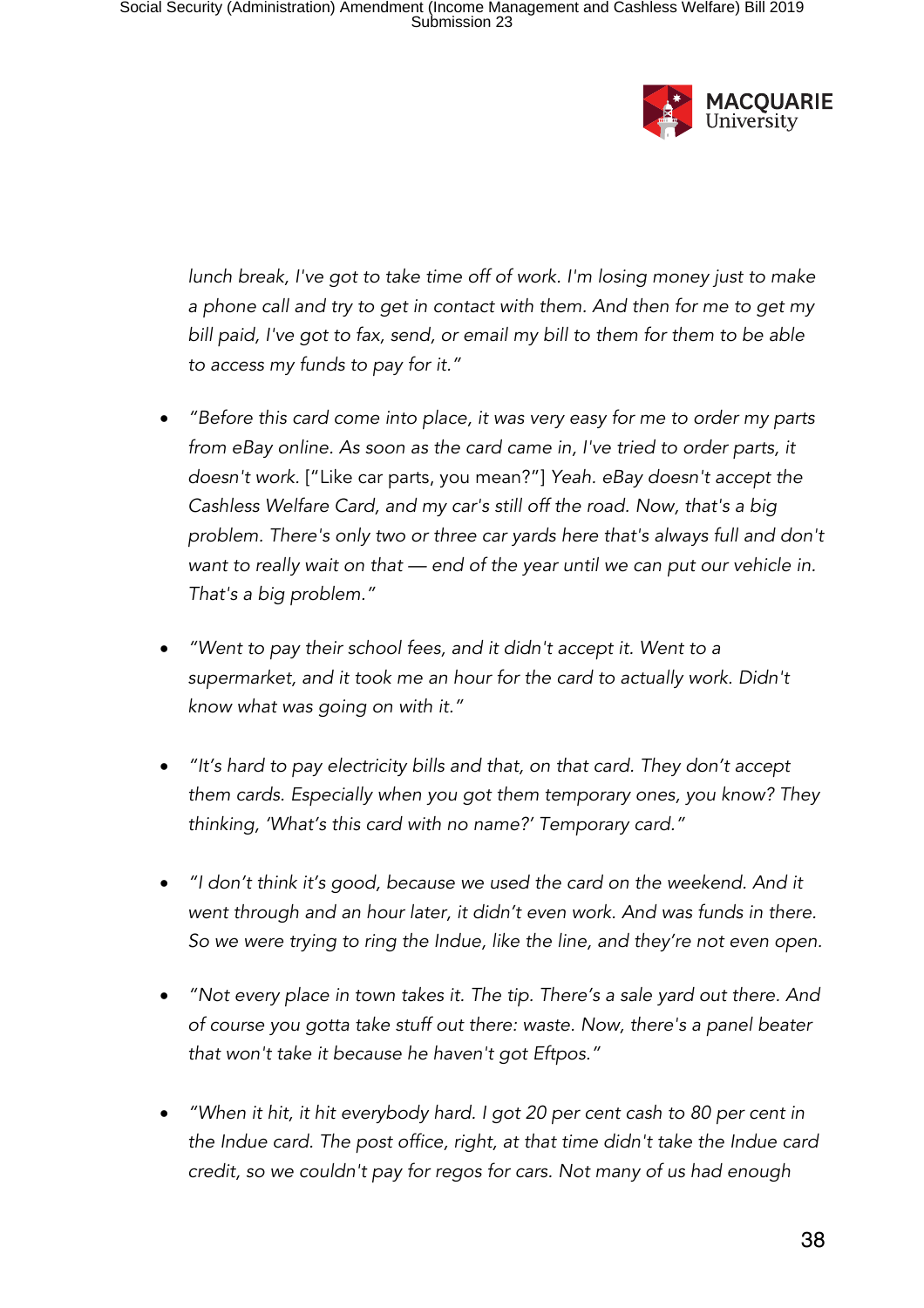

*money and that to buy your phones, buy your laptops and computers with*  internet access, wifi, all that. If you hadn't have been set up earlier, well then *you couldn't pay for your rego online or anything like that, not unless you've got someone to do it for you, which means that it leads into people, um, having access to your details."*

- *"I get scared when I go out of town, because... I think it's been accepted now, but first off, it was seen to be as people couldn't use it in certain, fuelling up, and I would get really scared with that. I would always make sure, when I'm out of town, I'd make sure I have cash. I'd try the Indue Card first, but make sure I have the cash. Back up."*
- I spoke to another research participant about an upcoming trip away: *"I got money, but will it work? If it doesn't work, I'm stuck! … I did ask if Indue will work. They said yeah, but they don't understand what Indue is. They don't have it up there. … I did sell some things in my room so I can have a bit of spending. Some makeup and stuff.* [These items were sold on a community Facebook site.] *I sold it as cheap as it can go."*
- *"But I can be at the chemist and pay for my meds, I can go up to the post office, and it won't work. I can come back to the supermarket and it will work or vice versa and anywhere in between. It's just ridiculous."*

The interviewee continued, "*And then we had the power cuts. That was fun. Did you hear about the power cuts?* ["Could you tell me about them?"] *The power cuts: we had two lots of three and a half days about two and a half weeks apart. And the first time, I thought, 'Right-o, I'll be right, I can do this.' Because I'm all electric here, totally. And 'I can do this,' and I had some candles and I had a torch. I was right, got plenty of books to read ... Knitting doesn't take power, you know? And it was summer time so I had plenty of salad stuff in the fridge. I was okay. The second time it happened, I wasn't. I needed food and I couldn't get it because ATMs were out, the supermarket*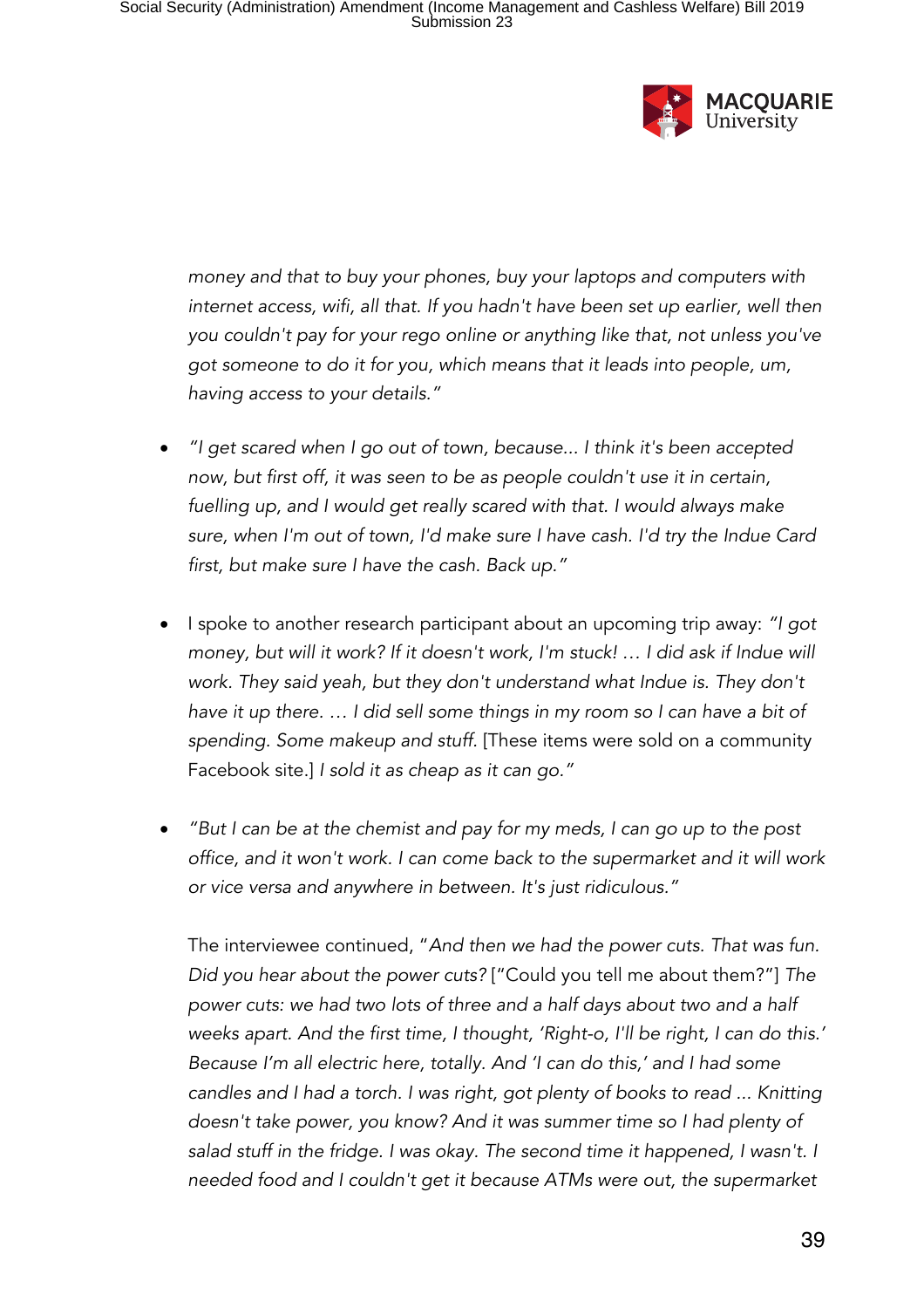

*was only accepting cash, and all the shops around were only accepting cash. I ended up having to borrow money off a friend of mine just to get a bit of food. I was lucky I could do that."*

Numerous research participants raised with me their concern that money was going missing from their accounts. It was difficult to fully understand the range of stories about this problem. One theme emerged clearly, and that was that many card-holders are reliant on using public computers to manage their Indue accounts. This involves a high risk of confidential details such as passwords being shared. While Indue cards are frequently shared willingly with kin, as a means of support, this scenario is different. Money can be transferred out of one person's Indue account and into another. One person who had formerly been employed in a local social service opined: *"Like you look at the card and in order to set up the account you have to have an active email address and if you think about the design of the card and who it's targeting, that group of people would … do not have regular access to internet services or they don't regularly check emails, so it's kind of like, you know, like online banking's the new world and the vast majority of people are using it but the people that card were targeting … are people that would have low levels of digital literacy / access to the internet / email addresses.* [In the advent of a lost card] *people have to activate a new card, they forget their email address, have to open up a new email account. You know, it's just all of that shit, like that's layers of crap, before you're even getting your card."*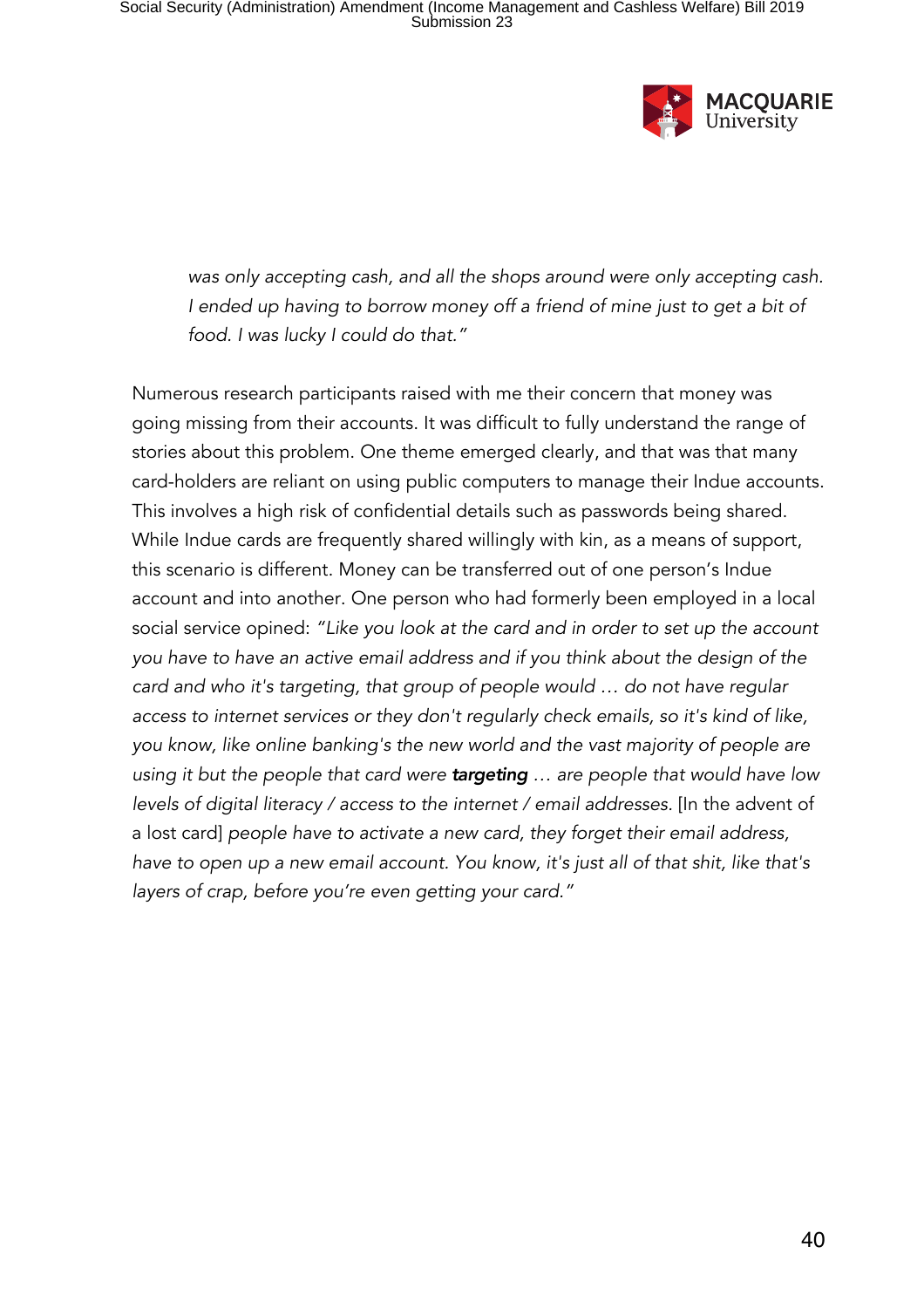

## 4.7. "Some like it." Positive experiences of the card

All of my interviewees were careful to point out to me that they did not assume the right to speak for others. Many people I spoke with felt they had been "tarred with the same brush". By contrast, they avoided generalising about their fellow community members – respecting the fact that everybody has the right to speak for themselves. Interviewees frequently told me, "Some like it". I sought out conversations with those people who liked the card, as I was conscious that disaffected community members were more inclined to approach me to tell their story.

My conversations with people who feel positive about the card were often much shorter than with those people who perceived that their opposition to the card was not being heard. For example, I spoke with an Aboriginal person whom I had gotten to know quite well, and I had had numerous conversations with about art, bush foods, family and other topics. This person told me they liked organising all of their finances online via their Indue account. Even though I was keen to talk in more depth with them, the person who felt positive about the card thought they didn't have much to offer my research. This person then directed me to a relative of theirs who they thought would be a more interesting interviewee, a relative who was described as "very vocal" and who was locally well known for their opposition to the card.

Research participants commented:

• *"In all fairness, it probably has curbed my habits. But then again, maybe I was better off with cash because I used to go down the pub, knowing that I wasn't gonna get any more income and I'd go and put a couple of bets on, on the horses. And I may just come out with a couple extra bucks, you know? I don't think that that's a bad thing, however, trying to do it with your last couple of dollars."*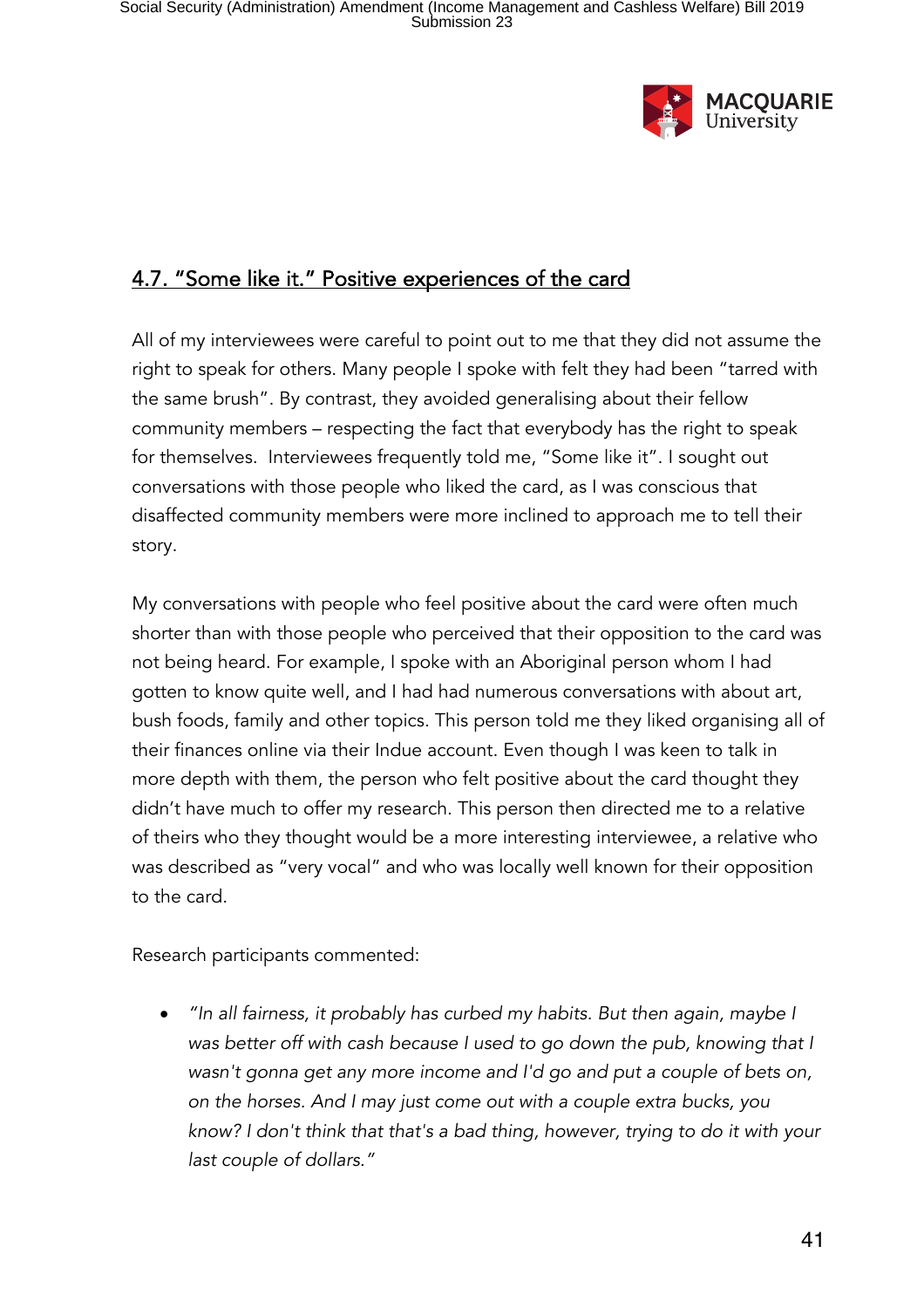

- *"I've even said to my job network people: 'The Indue card is the greatest thing. I get paid Friday and I'm usually broke Saturday. At least with this thing, the money's still in the card.'"*
- *"Well, I like it, it's been good for me. I have money left over at the end of the fortnight."*
- *"I can save up on that Indue card. Keep saving. Saving up."*
- *"Sometimes they buy a car from that! From that credit card. They find out how much it costs, they transfer money from the card into the bank."*
- *"I like it!* ["Why do you like it?" The speaker shrugs.] *Just do. Got more money in the bank."*
- *"Personally, I think some of them can see, especially those with kids that struggle to keep a good control of that money, that it's good for … the card. The card is good, they know they've got money there for keeps."*
- Numerous research participants also commented on their interactions with Indue in positive terms: "*They're nice. They help me through it."*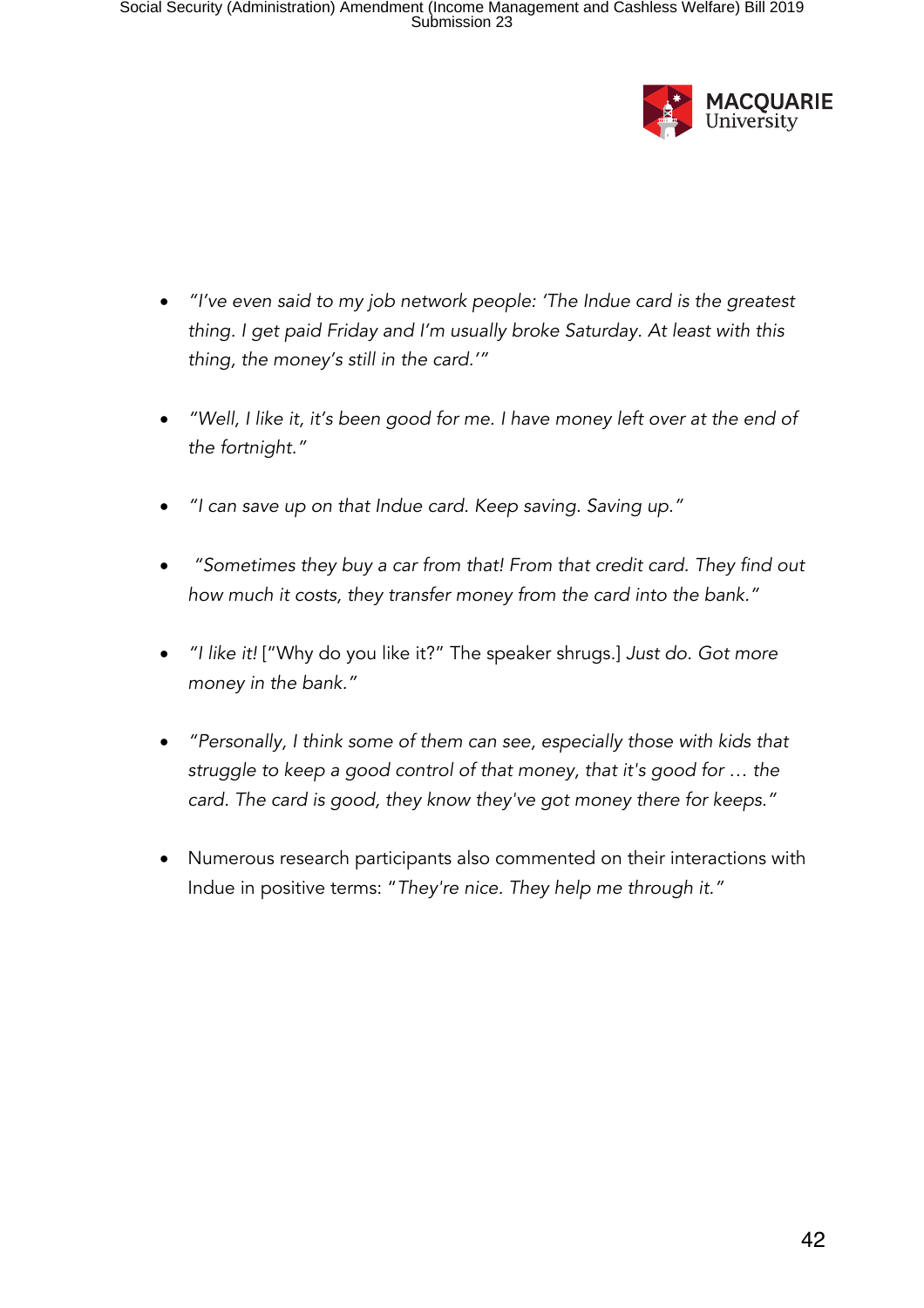

# 4.8 "*Not the panel's business!*" The Community Panel and Wellbeing **Exemptions**

As earlier noted, the Ceduna Region community panel ('the panel') is empowered to assess applications to vary the split of restricted and unrestricted monies from 80 per cent / 20 per cent, so that up to 50 per cent of the applicant's payments become available as cash (and 50 per cent remain available only on the CDC). The ORIMA evaluation concluded that at the time of data collection, community panels 'were still perceived to be not well understood or communicated to the wider community'.<sup>12</sup>

Research participants raised numerous concerns with the panel. Some research participants were convinced the panel was not being equally accessed by Aboriginal and non-Aboriginal trial participants. Another research participant described the panel's decision to grant them 40 per cent of their payments in cash, rather than the requested 50 per cent, as a "power trip". The full quote reads:

• *"Anyway and then somebody said to me, '… you won't have any trouble.' … I* was on eighty-twenty. Eighty per cent on the card and twenty per cent in *my bank account. '*… *you should go for the fifty-fifty.' So I filled out all the paperwork and I took it into the local partners."* ["Where do you take it in to?"] *"There's a job network place. Behind the bakery in the mall, yeah, in there. It's not their fault, the girls there are wonderful. Any time I've been in there they've been just great and they've got the Indue number. They just dial it. They don't even have to look it up anymore, so that's how often they have to ring it. I had to take it in there, and they looked it through, and they said, 'Oh, you won't have any problems at all. Look at this.' Rah-rah-rah. Then I waited three months before I got a letter, in a second-hand envelope, that had stuff stuck over the previous ... What it had been used for. It said, 'You won't be getting your fifty-fifty, but we'll give you sixty-forty.' And to me, that's just a power trip."*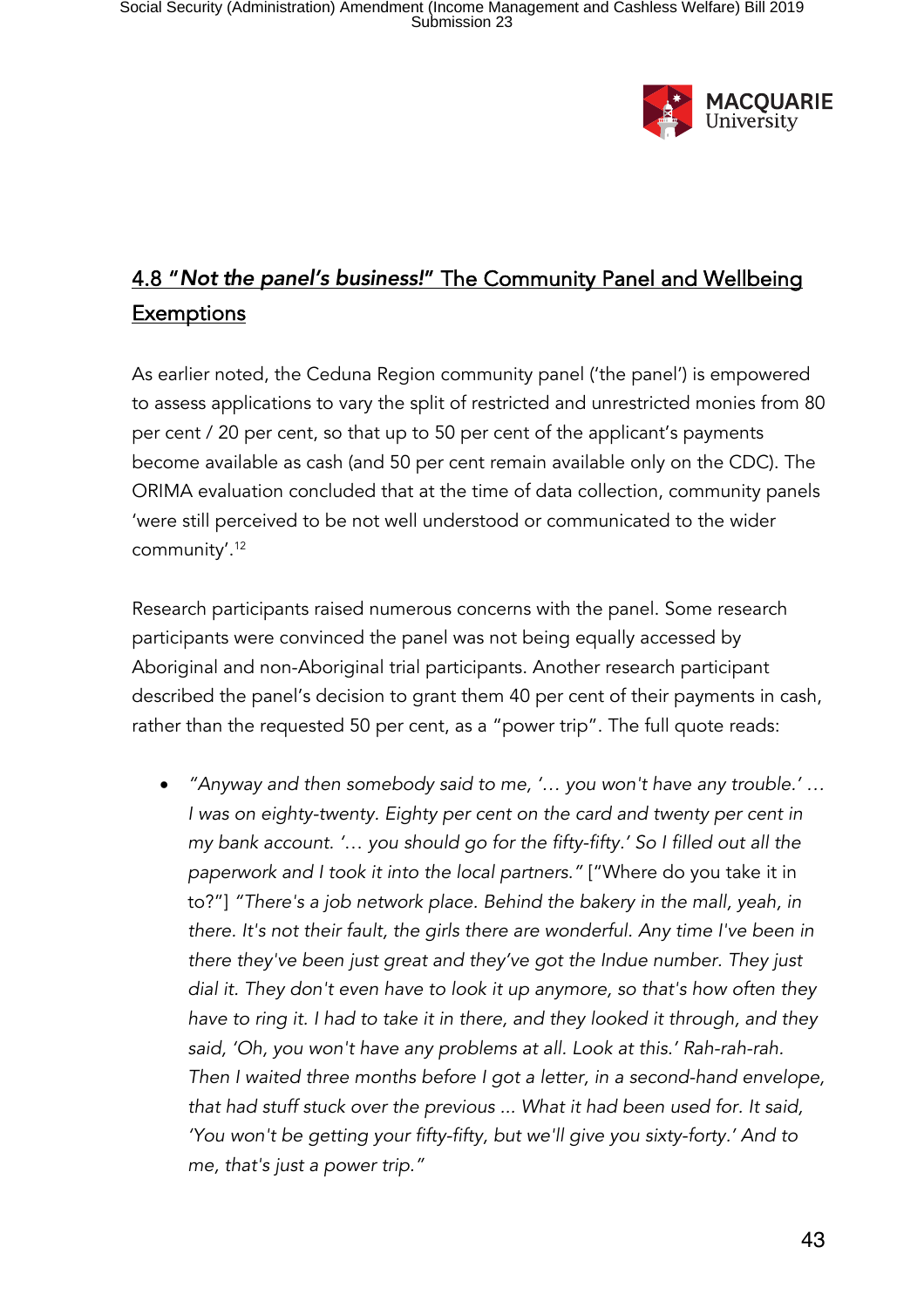

• Another participant also stated, *"Yeah. I applied to them for 50/50, but I still got 40/60. … I just asked for 50/50, but they saying that the panel wasn't giving anybody 50/50. They were giving them 40/60, so 60 in your Indue, 40 in cash, 40 sent in cash."*

The concerns about access are reflected to some degree in data obtained after a Freedom of Information request was lodged in September 2018. Applications approved by the panel, as at 31 August, 2018:

|              | Indigenous | Not identified as | Total |
|--------------|------------|-------------------|-------|
|              |            | Indigenous / Non- |       |
|              |            | Indigenous*       |       |
| Approved     | 81         | 59                | 140   |
| applications |            |                   |       |

\* Includes participants who did not wish to respond.

As earlier stated, Indigenous people comprise 75 per cent of CDC trial participants. However, Indigenous people seemingly comprise 58 per cent of approved applications to the panel. Non-Indigenous people comprise 25 per cent of CDC trial participants, but seemingly comprise 42 per cent of approved applications to the panel.

Research participants' perception that the panel is flaunting its decision-making power are strongly borne out by data obtained under the same FoI request:

Of the 140 approved applications as of 31 August, 2018:

- 8 applicants have had their restricted amount reduced to 50 per cent;
- 80 applicants have had their restricted amount reduced to 60 per cent;
- 52 applicants have had their restricted amount reduced to 70 per cent.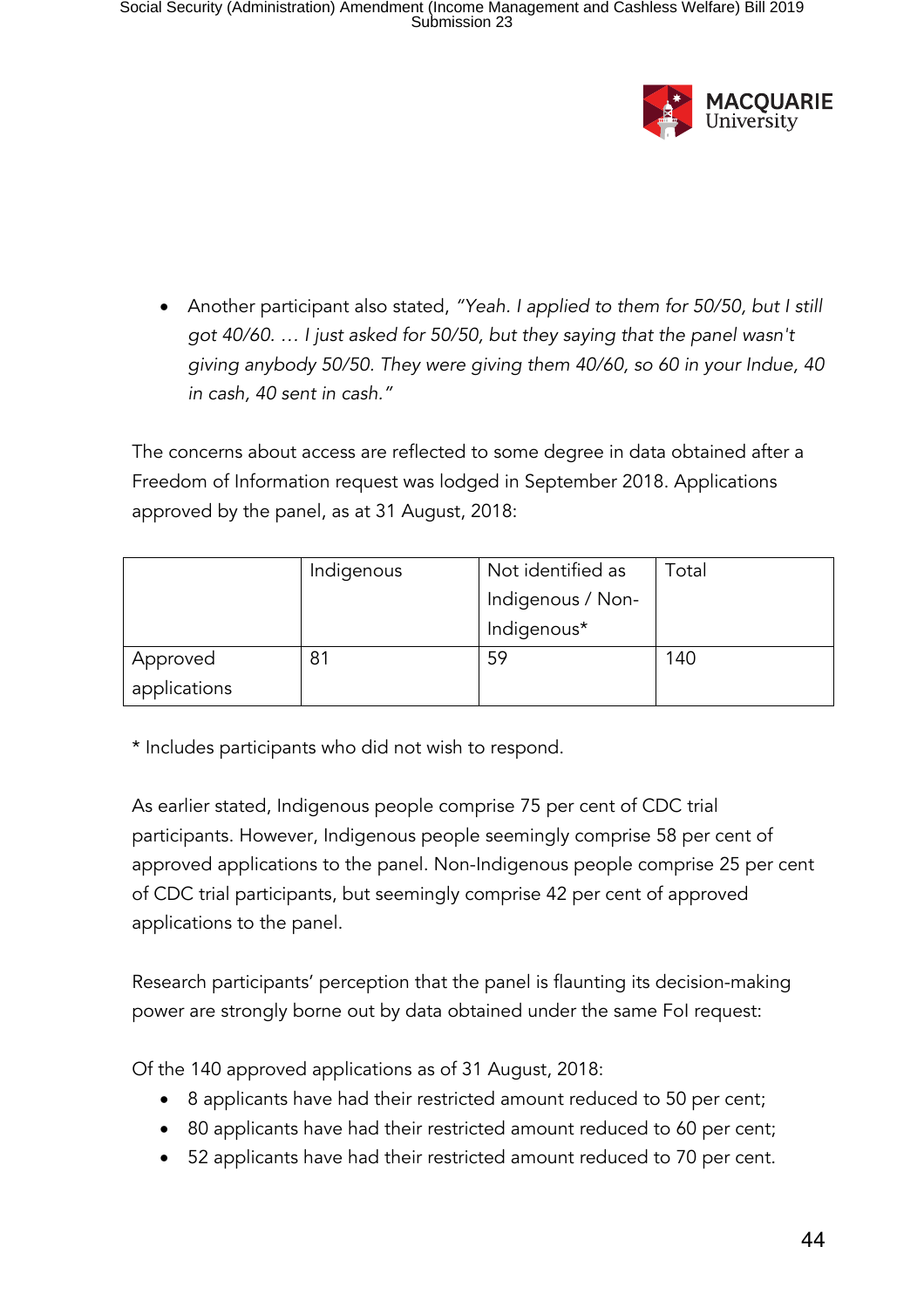

Other research participants raised concerns regarding the Wellbeing Exemption clause. As noted earlier, CDC holders might be exempted from the trial if participation in it would seriously risk that person's mental, physical or emotional wellbeing. One research participant believed that whitefellas were able to get off the card using the Wellbeing Exemptions, but Aboriginal people couldn't.

The same FoI request revealed:

|                        | Indigenous | Not identified as | Total |
|------------------------|------------|-------------------|-------|
|                        |            | Indigenous / Non- |       |
|                        |            | Indigenous*       |       |
| <b>Exempted Ceduna</b> |            | 23                | 28    |
| participants           |            |                   |       |

\* Includes participants who did not wish to respond.

Thus, while Indigenous people comprise 75 per cent of CDC trial participants, Indigenous people seemingly comprise just 18 per cent of exemptions. Non-Indigenous people comprise 25 per cent of CDC trial participants, but seemingly comprise 82 per cent of exemptions.

Research participants also commented:

- *"There's a lot of people that won't go because there's personal problems is their personal problems. They do not have to tell a panel why they are stressed out! That is not the panel's or the government's business!"*
- *"The panel! The so-called panel that was actually, um… To access this panel, you had to pass a little survey. I don't have a copy of that, you might have seen it. It was about, yes and no, about have you been kicked out of*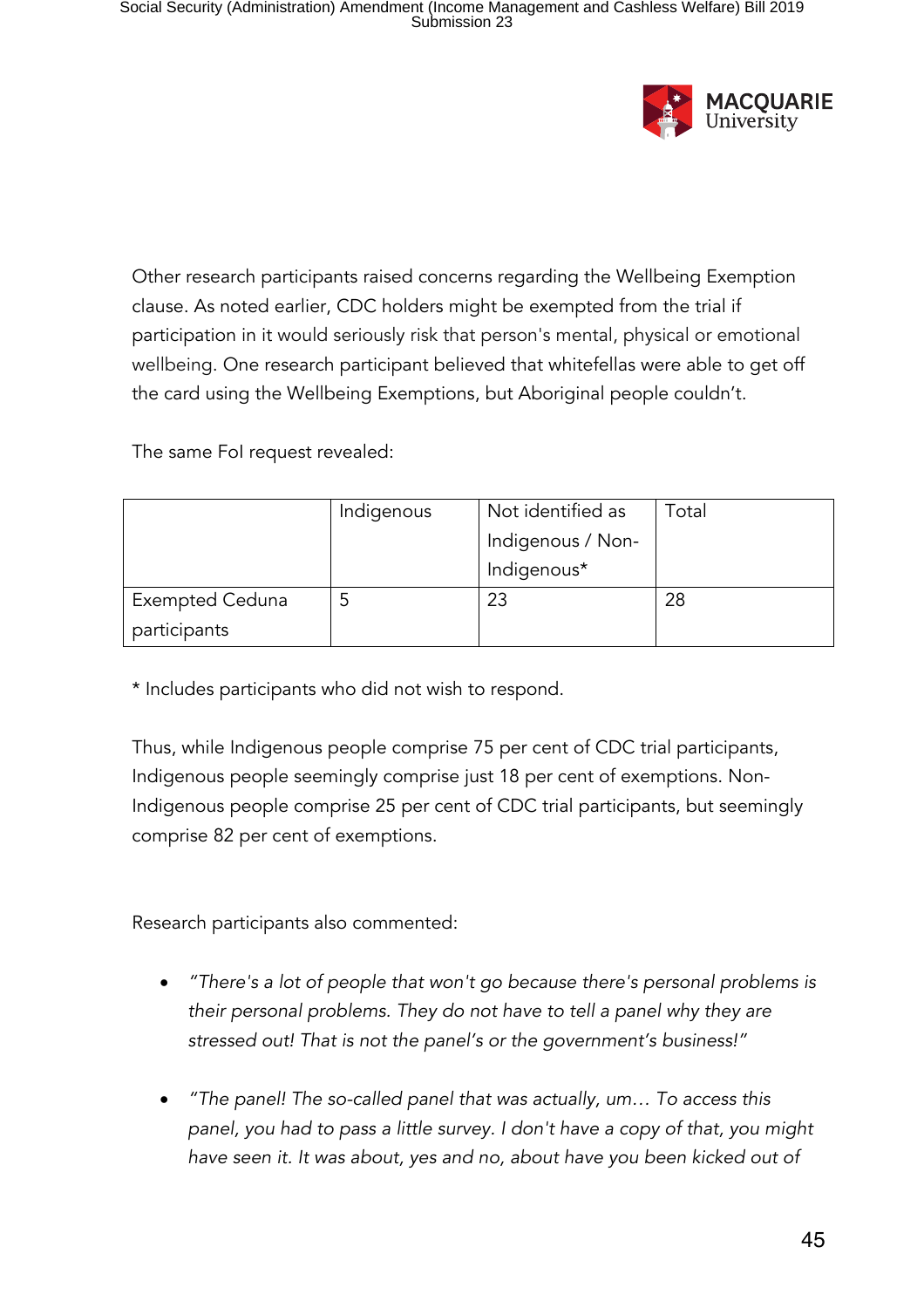

*town camp. If you've got a domestic violence order, that kind of shit. Yeah, pardon. I started to, but then I bumped in, I tried to, they connected me to somebody in Canberra, and we just weren't on the same wave length, and I tried twice, and both times told them they can go fuck themselves. Like just, that's not what I wanted to hear. Yeah, yeah, yeah, so I stopped. Yeah. And I thought it was just too hard at the time. I had lots of stuff going on, you know. That was just another burden. Yep. And then I always, I didn't think it was a fair panel, because somehow some of the names of the people on the panel were leaked, and it appears on a Facebook page. I… Yeah, I know some other people on that panel, and I'm a little bit, and I don't wanna front community members about what's going on in my life, particularly my financial situation. You know, I don't need that kind of scrutiny."*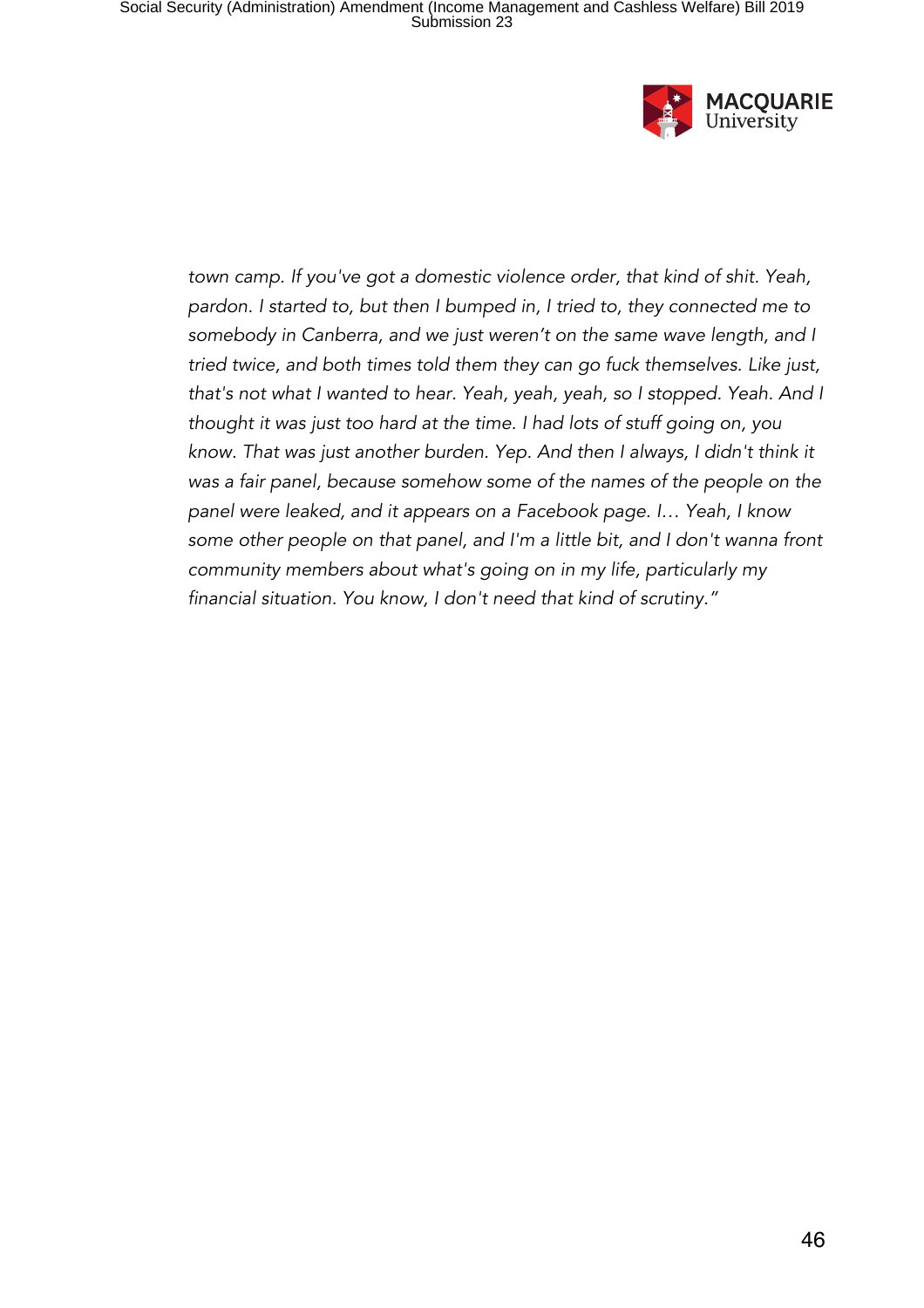

## 4.9 "Getting used to it." Ambivalence and acceptance

Many of my research participants expressed a range of perspectives on the card, neither condemning nor embracing it outright. Others accepted it on the grounds that it was now a familiar feature of everyday life. *"That's all it was. Getting used to it,"* an Aboriginal research participant explained to me. Still others commented that the Indue card was no longer an issue of concern, *"Nungas* [Aboriginal people] *are used to being told what to do. We just get on with it."* One non-Indigenous person concluded, *"Once you are on the Indue card … you will be on it for life. So, not much you can do about it."*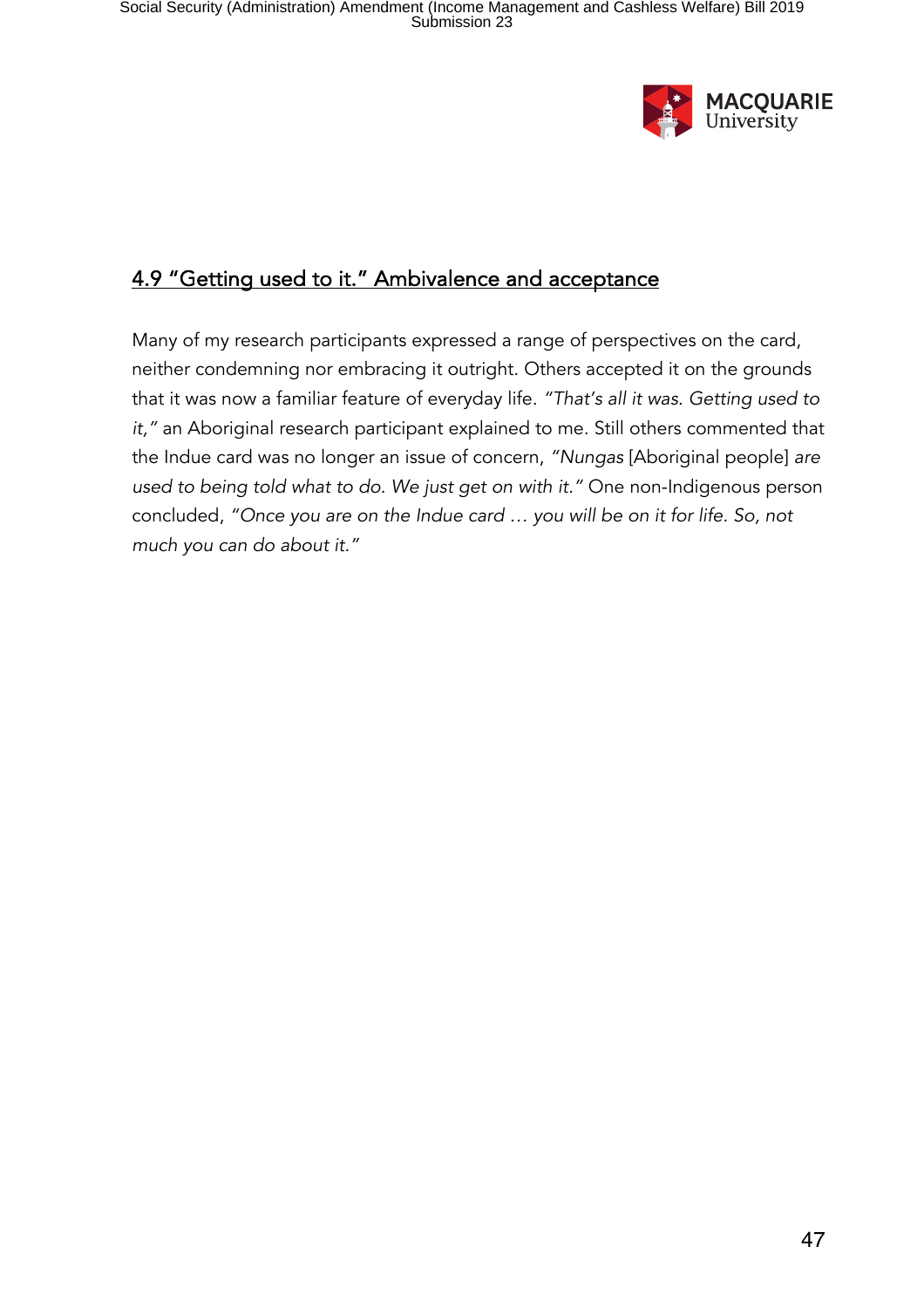

#### 5. Acknowledgements

Foremost thanks are extended to all of my research participants for speaking with me. I cannot name my interviewees in person here, as they spoke to me on the condition of anonymity. I am deeply grateful for the time they spent sharing their stories.

I wish to express my sincere thanks to ALRM CEO Cheryl Axelby, as well as the ALRM office in Ceduna, which has supported this research. Thank you, Marelin Matthews, Billy Haseldine, Lahn Mickam and Kirsty Sansbury: a truly inspiring mob. I am also very thankful to the Red Cross team of 2017-2018. Thank you, Brenton Neimz, Carmen Fricker and Karen Gardner: I am proud to have made a very minor contribution to the amazing work you do. Thanks to Warren Miller, who warmly welcomed me as a volunteer at the Day Centre in 2017, as did Myrtle Sansbury and William Sansbury.

I am thankful to two excellent local research assistants, whose names are withheld for reasons of privacy. I am the grateful recipient of a Macquarie University Research Seeding Grant, which supported the fieldwork undertaken for this report.

I have incurred many other personal debts over the course of this research. The following people gave me crucial advice as I was designing and conducting the research; welcomed me to Yalata; loaned me a bike; loaned me a car; gave me rides; kept me fit; and/or were great company. Thanks: Carmen Fricker, Carol Pearse, Dave and Deb Pav, Grant and Jo Thiselton, Keith and Roslyn Peters, Michele Madigan, Mimma Smart, Patrick Sharpe, Peter Pav, Russell Bryant, Serena Gunter, Sue Haseldine, Sheena Haseldine, and Wayne Miller. Many, many others are also a part of why I have loved spending time in Ceduna again: the full list of friendly locals is too lengthy to include but my gratitude is immense.

Finally, I have been looked after by dear friends Breony Carbines, Simon Prideaux, Neeka and Zack Prideaux and most especially Colleen Prideaux, whose care, conversations and cooked breakfasts sustained me. Thank you.

#### None of those persons listed above necessarily agree with the contents of this report: I take full responsibility for my findings and any errors contained here.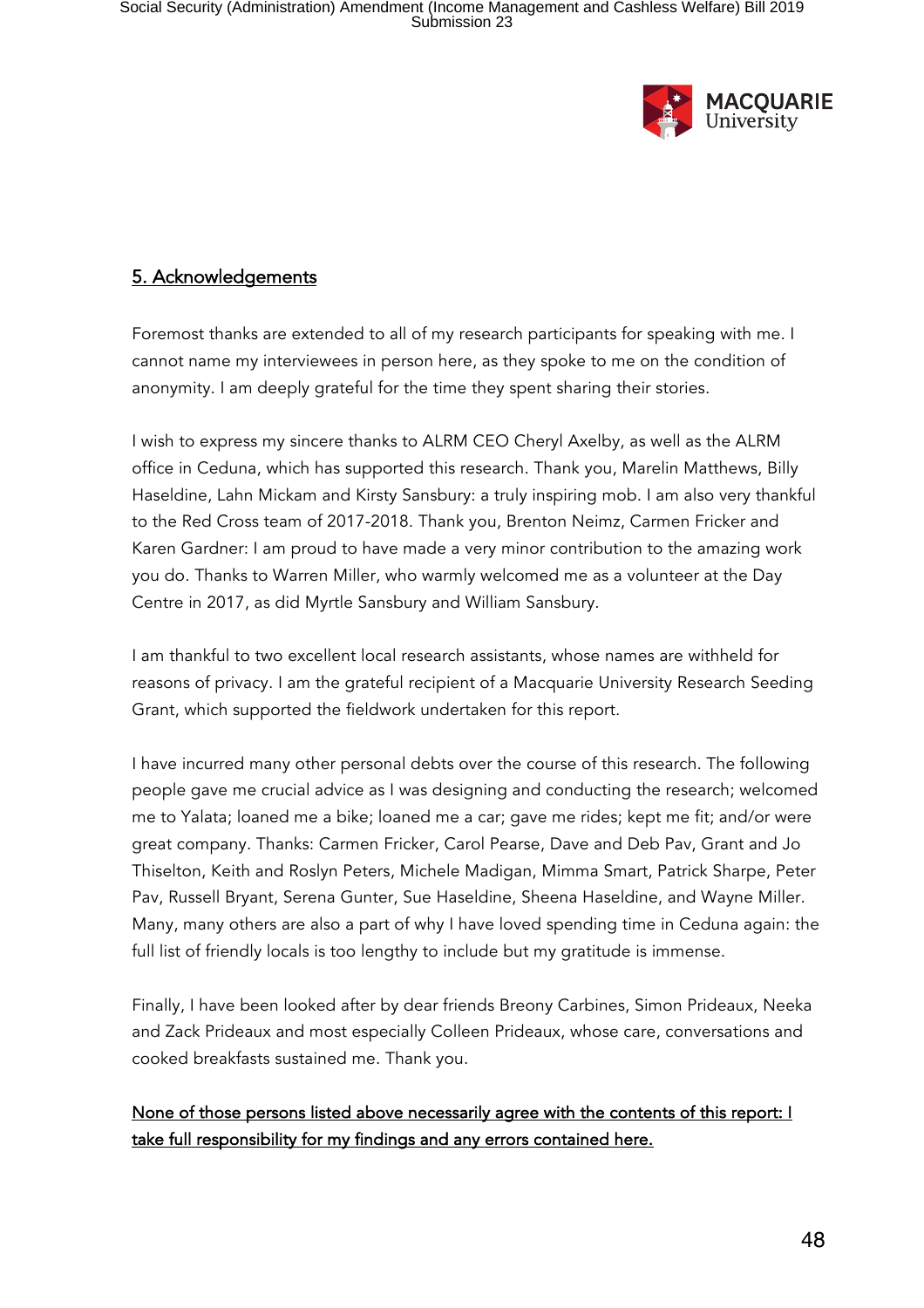

## 6. References

 $\overline{a}$ <sup>1</sup> Philip Mendes, et al. Introduction for Special Issue on Income Management, *Australian Journal of Social Issues* **15**(4), 2016, p. 393.

<sup>2</sup> Andrew Forrest, *The Forrest review – Creating parity: review of Indigenous employment and training*, Australian Government Department of the Prime Minister and Cabinet, Canberra, 2014.

<sup>3</sup> https://www.dss.gov.au/families-and-children-programs-services-welfare-quarantiningcashless-debit-card/cashless-debit-card-frequently-asked-questions

<sup>4</sup> Australian Human Rights Commission, *Social Justice and Native Title Report 2016*, p. 91. Available:https://www.humanrights.gov.au/sites/default/files/document/publication/AHRC\_ SJNTR\_2016.pdf

<sup>5</sup> Elise Klein and Sarouche Razi, *The Cashless Debit Card trial in the East Kimberley*, CAEPR Working Paper No. 121/2017. Canberra, 2017, p. 1. Available: http://caepr.cass.anu.edu.au/research/publications/cashless-debit-card-trial-east-kimberley

<sup>6</sup> ORIMA Research, *Australian Government Department of Social Services — Cashless Debit Card Trial Evaluation: Final Evaluation Report*, August 2017, p. 159. Available: https://www.dss.gov.au/sites/default/files/documents/08\_2017/cashless\_debit\_card\_trial\_eva luation - final evaluation report.pdf

**<sup>7</sup>** For example: Janet Hunt, *The Cashless Debit Card Evaluation: does it really prove success?* Centre for Aboriginal Economic Policy Research, the Australian National University, 2017, Issue paper, no. 2, p. 1. Available: http://caepr.cass.anu.edu.au/research/publications/cashless-debit-card-evaluation-does-itreally-prove-success

<sup>8</sup> Australian National Audit Office (ANAO), *The Implementation and Performance of the Cashless Debit Card*, July 2018, p. 8. Available: https://www.anao.gov.au/work/performance-audit/implementation-and-performancecashless-debit-card-trial

<sup>9</sup> Eve Vincent, '*Against Native Title': Conflict and Creativity in Outback Australia*, Canberra: Aboriginal Studies Press, 2017.

<sup>10</sup> https://www.westcoastsentinel.com.au/story/3274366/optimism-over-card-trial/